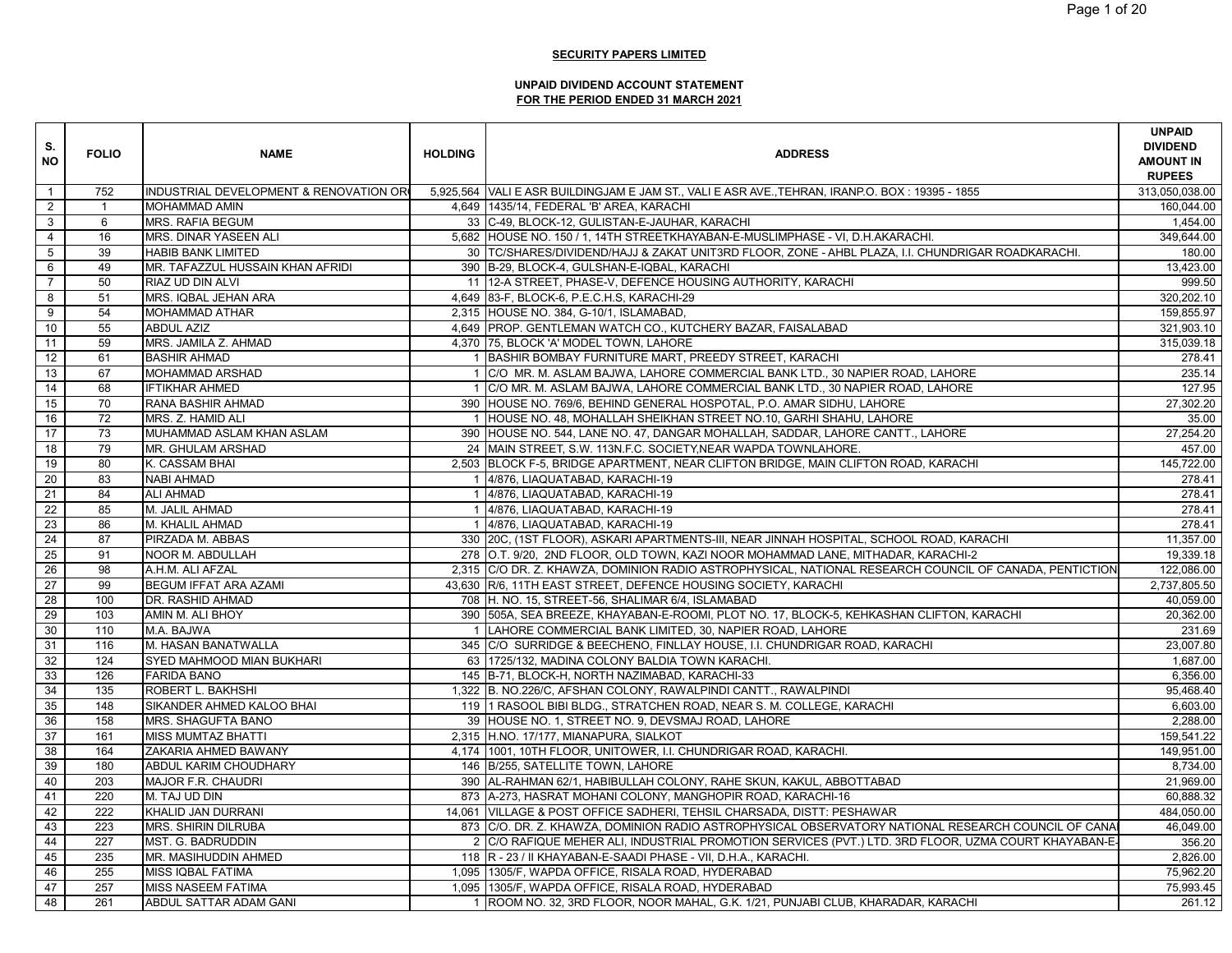| S.<br><b>NO</b> | <b>FOLIO</b> | <b>NAME</b>                      | <b>HOLDING</b> | <b>ADDRESS</b>                                                                                           | <b>UNPAID</b><br><b>DIVIDEND</b><br><b>AMOUNT IN</b><br><b>RUPEES</b> |
|-----------------|--------------|----------------------------------|----------------|----------------------------------------------------------------------------------------------------------|-----------------------------------------------------------------------|
| 49              | 264          | <b>IKRAMUL HAQ</b>               |                | 210 PIRACHA HOUSE, 276, E-7, ISLAMABAD                                                                   | 14,799.55                                                             |
| 50              | 265          | <b>INAMUL HAQ</b>                |                | 210 PIRACHA HOUSE, 276, E-7, ISLAMABAD                                                                   | 8.444.00                                                              |
| 51              | 266          | <b>MAZHAR HUSSAIN</b>            |                | 2,725 C/O LEVER BROTHERS LTD., F/33, HUB RIVER ROAD, S.I.T.E., KARACHI                                   | 153,351.00                                                            |
| 52              | 268          | <b>ATHAR HUSSAIN</b>             |                | 390 BUILDING 60, FLAT SF1, SEAVIEW TOWNSHIP, CLIFTON, KARACHI                                            | 21,969.00                                                             |
| 53              | 273          | BEGUM SURRAYA FAZL-I-HAQ         |                | 1,032 363-SECTOR-S, PHASE-II, CO-OPERATIVE HOUSING SOCIETY LAHORE CANTT., LAHORE                         | 71,753.25                                                             |
| 54              | 291          | <b>NUZAIR HASAN</b>              |                | 859 C/O. S.A. MAGHDUNI, 396/3, PEDRO D' SOUZA ROAD, KARACHI-5                                            | 31,538.00                                                             |
| 55              | 306          | <b>HABIB</b>                     |                | 390 MOMEN MANZIL, JODIA BAZAR, KARACHI                                                                   | 15,677.00                                                             |
| 56              | 308          | MALIK SHUJAET HUSSAIN            |                | 642 HOUSE NO. 1983, KUCHA RISALDAR, PESHAWAR CITY, PESHAWAR                                              | 27,020.00                                                             |
| 57              | 309          | SYED ZAFAR HUSAIN                |                | 390 H. NO. 41/21, MODEL COLONY, KARACHI-27                                                               | 27,055.05                                                             |
| 58              | 312          | <b>ABDUL HAFIZ</b>               |                | 1 4/872, LIAQUATABAD, KARACHI                                                                            | 278.41                                                                |
| 59              | 313          | MRS. MUNAWAR HUSAIN              |                | 390 J.M. 758, JAMSHED ROAD, KARACHI-5                                                                    | 27,310.20                                                             |
| 60              | 314          | S.A. HUSAIN                      |                | DEPUTY ADVISOR, 98-A, SATELLITE TOWN, OFFICE OF CHIEF ENGINEER, GOVERNMENT OF PAKISTAN, RAWALPINI        | 269.16                                                                |
| 61              | 318          | <b>BABA GHULAM HUSSAIN</b>       |                | 618 HOUSE NO. 17/177, MIANI PURA, SIALKOT                                                                | 42,912.22                                                             |
| 62              | 323          | STATE LIFE INSURANCE CORPORATION |                | 223 PRINCIPAL OFFICE, INVESTMENT DIV. 6TH FLOOR, STATE LIFE BLDG. NO. 9, DR. ZIAUDDIN AHMAD ROAD, KARACH | 5.631.00                                                              |
| 63              | 329          | MRS. KHURSHID IHSAN              |                | 1,095 PIRACHA HOUSE, 276, E-7, ISLAMABAD                                                                 | 30,948.00                                                             |
| 64              | 331          | M. MEHDY ISPAHANI                |                | 16,416 C/O MR. A. BARI, F/32/4, K.D.A. SCHEME NO.5, CLIFTON, KARACHI                                     | 641,856.00                                                            |
| 65              | 340          | M. SALEH ISMAIL                  |                | 29 33, HANGING GARDEN, KHAYABAN-E-ROOMI, KEHKASHAN CLIFTON, KARACHI                                      | 1,283.00                                                              |
| 66              | 345          | ZEENAT B. IFTIKHAR               |                | 4,649 C/O. ORIENT TRAVELS PVT, LTD., 16-A, PROGRESSIVE PLAZA, BEAUMONT ROAD, NEAR PIDC HOUSE, KARACHI    | 231,318.00                                                            |
| 67              | 346          | <b>MOHAMMAD ISLAM</b>            |                | 1 4/877, LIAQUATABAD, KARACHI-19                                                                         | 278.41                                                                |
| 68              | 347          | MOHAMMAD INAM                    |                | 1 4/877, LIAQUATABAD, KARACHI-19                                                                         | 275.36                                                                |
| 69              | 348          | MIAN M. MAHBUB ILLAHI            |                | 692 5-D, SABZAZAR, LAHORE-54780.                                                                         | 24,861.00                                                             |
| 70              | 357          | <b>MRS. FARANGIS JAMAL</b>       |                | 4,649 H.NO. 384, G-10/1, ISLAMABAD                                                                       | 320,515.10                                                            |
| 71              | 367          | JAVED AHMED KHAN                 |                | 39 AMIN MANZIL 1/S, GATE KAKZIAN PASRUR, DISTT: SIALKOT                                                  | 3,215.52                                                              |
| 72              | 369          | RASHIDUZ ZAFAR KHAN              |                | 1,793 C/O SANIT PAK NO. 10, HAJRABAI BUILDING, MOHON ROAD, KARACHI                                       | 124,283.90                                                            |
| 73              | 380          | <b>AZIZULLAH KHAN</b>            |                | 3,949 HOUSE NO.408, STREET NO. 13, MOHALLA TIBI SHER KHAN, MULTAN                                        | 283,043.60                                                            |
| 74              | 382          | G. HYDER KHAN                    |                | 197 393, A.G. 10/2 ISLAMABAD                                                                             | 11,116.00                                                             |
| 75              | 386          | <b>ABDUL KHALIQ</b>              |                | 1 4/875, LIAQUATABAD, KARACHI-19                                                                         | 70.00                                                                 |
| 76              | 392          | SULTAN DAWOOD KHAN               |                | 4,649 13-C, RAILWAY ROAD, UNIVERSITY TOWN, PESHAWAR                                                      | 264,503.00                                                            |
| 77              | 400          | <b>QABILA KHATOON</b>            |                | 14,061 C/O MR. S.Z. LARI E/6, FOURTH GIZRI STREET, DEFENCE HOUSING AUTORITY, KARACHI                     | 498,110.00                                                            |
| $\overline{78}$ | 403          | <b>MUZAFFAR KHAN</b>             |                | 1,032 WAHAB FLATS, OPP: LADY GRIFFITH GIRLS SCHOOL, RAHMAN BABA ROAD, PESHAWAR                           | 71,626.75                                                             |
| 79              | 405          | MAKHDUM GHULAM RABBANI KALEEM    |                | 16 LALA-O-GUL, 24-ZAFAR COLONY, SAMANBAD, LAHORE                                                         | 607.00                                                                |
| 80              | 418          | MR. GHULAM MURTAZA KHAN          |                | 9,348 HOUSE NO. 208 - FBLOCK NO. 2, P.E.C.H.S., KARACHI-29.                                              | 168,964.00                                                            |
| 81              | 419          | SHER AFSAR KHAN                  |                | 390 RATION SHOP NO. 2864, SHAH FAISAL COLONY NO.4, KARACHI-75230                                         | 25,222.10                                                             |
| 82              | 423          | <b>ABDUL KHALIQ</b>              |                | 4/870, LIAQUATABAD, KARACHI-19                                                                           | 278.42                                                                |
| 83              | 424          | <b>BEGUM FAZAL KHATOON (BI)</b>  |                | 9 HOUSE NO. 14 - A, ARCOT HOUSEK.D.A. SCHEME NO. 1KARACHI.                                               | 112.00                                                                |
| 84              | 425          | S. JOHAR HUSAIN KAZMI            |                | 301 KAZMIA COTTAGE, R-456, AREA A-1 COTTAGES, BLOCK-9, NEAR FARZANA DAWAKHANA, F. B. AREA, KARACHI-38    | 17,644.00                                                             |
| 85              | 428          | <b>ALTAF KHAN</b>                |                | 390 C/O MR. MAHBOOB KHAN, 245/2, MARTIN QUARTERS, KARACHI                                                | 27,142.20                                                             |
| 86              | 429          | MRS. RASHIDUN NISA KHANAM        |                | 873 C/O MR. MAHBOOB KHAN, 245/2, MARTIN QUARTERS, KARACHI                                                | 60.389.32                                                             |
| 87              | 430          | MR. ASAD ALI KHAN                |                | 9,348 C/O. MONA AKBAR MIANHOUSE NO. 46, STREET NO. 3SECTOR E / 7ISLAMABAD.                               | 171,301.00                                                            |
| 88              | 432          | <b>MURAD ALI KHAN</b>            |                | 4,649 C/O ALAM KHAN & COMPANY, BAZAR CHARSADA, DISTT: PESHAWAR PESHAWAR                                  | 170,691.00                                                            |
| 89              | 448          | ZAHEER-UL-HASNAIN LARI           |                | 4,649 QASR-E-HURRIAT 89-F, BLOCK-B, NORTH NAZIMABAD, KARACHI - 33                                        | 336,892.10                                                            |
| 90              | 457          | <b>UMER MAHMOOD</b>              |                | 390 QTR. NO.15/1956, P.D. MANORA, KARACHI-10                                                             | 27,392.70                                                             |
| 91              | 474          | PIR MOHAMMAD                     |                | 1 O.T. 6/24, AMIN MANZIL, 2ND FLOOR, KHUSHALDAS LANE, KARACHI-2                                          | 276.32                                                                |
| 92              | 478          | M. IQBAL MIRZA                   |                | 80 C/O. HABIB BANK LIMITED, PUNJAB UNIVERSITY, LAHORE                                                    | 5,961.20                                                              |
| 93              | 479          | LOUIS JOSEPH MARTIS              |                | 1,078 Q.P. HOUSE 293, GARDEN EAST, D' CRUZ ROAD, KARACHI                                                 | 49,439.00                                                             |
| 94              | 488          | <b>DOST MOHAMMAD</b>             |                | 164 BUNGALOW NO. R-236, SECTOR 42/A/3, SCHEME NO. 33, GULSHAN-E-OMAIR, KARACHI                           | 12,191.35                                                             |
| 95              | 489          | <b>JEHAN ZEB MIR</b>             |                | 9,441 HOUSE NO. 3, STREET NO. 49, SECTOR F/6/4, ISLAMABAD                                                | 175,366.00                                                            |
| 96              | 497          | MRS. SHAH JAHAN MURTAZA          |                | 4,649 HOUSE NO. 208 - FBLOCK NO. 2, P.E.C.H.S., KARACHI                                                  | 84,031.00                                                             |
| 97              | 512          | <b>MISS RIFFAT NASREEN</b>       |                | 2,960 32, PROGRESSIVE PLAZA BEAUMONT ROAD KARACHI.                                                       | 108,678.00                                                            |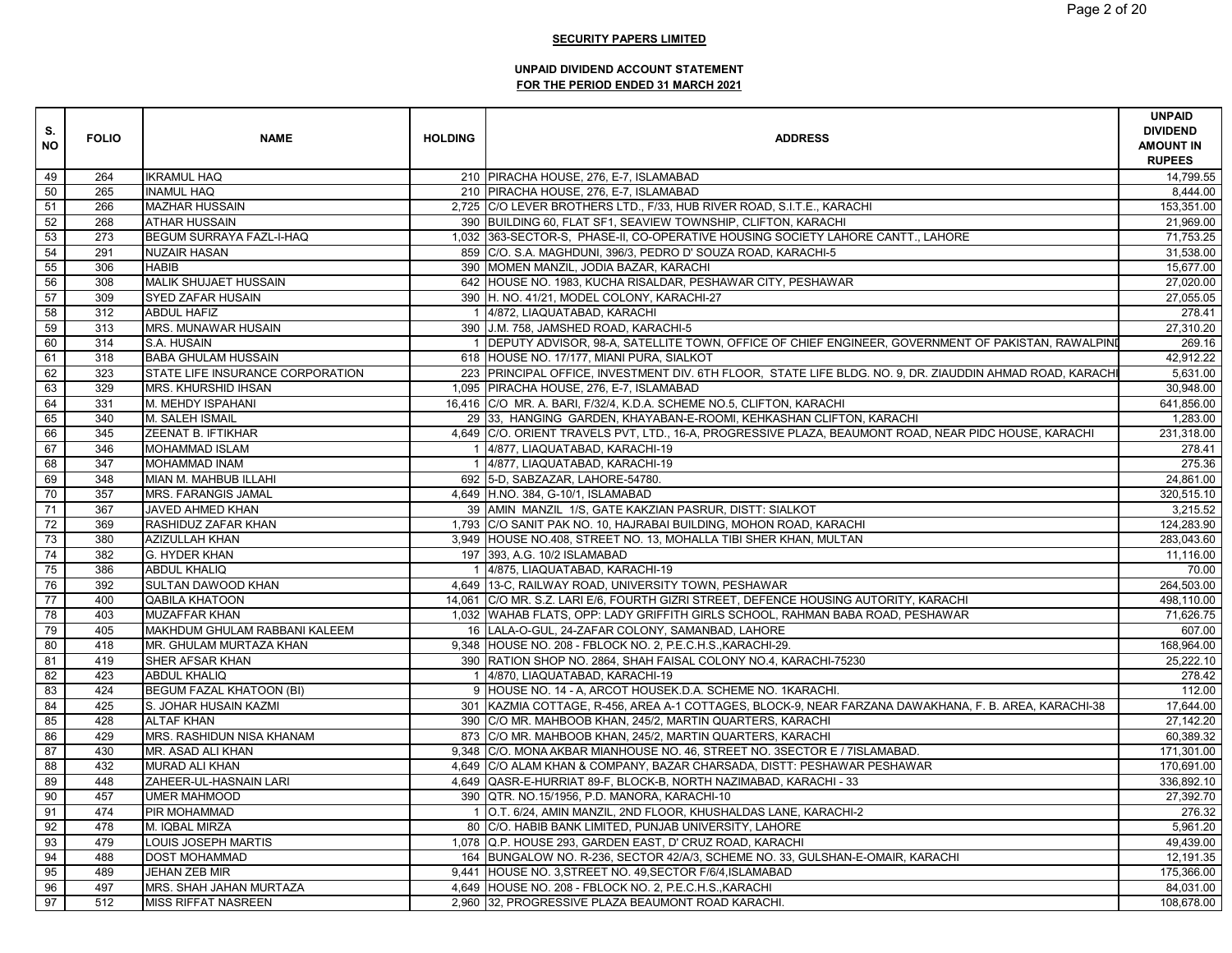| S.<br>NO | <b>FOLIO</b> | <b>NAME</b>                 | <b>HOLDING</b> | <b>ADDRESS</b>                                                                                                                                    | <b>UNPAID</b><br><b>DIVIDEND</b><br><b>AMOUNT IN</b><br><b>RUPEES</b> |
|----------|--------------|-----------------------------|----------------|---------------------------------------------------------------------------------------------------------------------------------------------------|-----------------------------------------------------------------------|
| 98       | 514          | <b>IHSANUL HAQ PIRACHA</b>  |                | 1,322 PIRACHA HOUSE, 276, E-7, ISLAMABAD                                                                                                          | 51.196.00                                                             |
| 99       | 526          | <b>MRS. YASMIN QURAISHI</b> |                | 2,315 C/O MANZOOR-UL-HAQ, 3-F, 10/21, NAZIMABAD KARACHI                                                                                           | 160,080.97                                                            |
| 100      | 532          | MUHAMMAD YAQOOB QURAISHI    |                | 873   19-A/GS-II, LARECHS COLONY, NEAR RAILWAY GOLF GROUND, MUGHALPURA, LAHORE-15                                                                 | 43,884.00                                                             |
| 101      | 534          | <b>SYED NAZAR QUTB</b>      |                | 2,315 156/R/2, P.E.C.H.S., KARACHI-29                                                                                                             | 166,933.97                                                            |
| 102      | 536          | DR. MOHAMMAD SALEH QURAISHY |                | 9,348 SAEEDA MANZIL, B-82, K.D.A. SCHEME-1, KARACHI                                                                                               | 465,115.00                                                            |
| 103      | 543          | <b>ABDUL RAHIM</b>          |                | 372 SURRIDGE & BEECHENO, FINLAY HOUSE, I.I. CHUNDRIGAR ROAD, KARACHI                                                                              | 20,952.00                                                             |
| 104      | 545          | <b>HABIBUR RAHMAN</b>       |                | 390 OPP: MOSQUE MIAN SAHIB, VILLAGE & P.O. GUJAR GARHI, TEHSIL & DISTT. MARDAN, MARDAN                                                            | 27,156.60                                                             |
| 105      | 549          | CHOUDHRY ABDUL RAZZAQ       |                | 1,322 C-10, SECTOR 11-B, NORTH KARACHI, KARACHI                                                                                                   | 24,557.00                                                             |
| 106      | 550          | <b>MISS ATIQA RAHMAN</b>    |                | 119 FLAT NO.C-11/7, HASAN QUARTER, FEDERAL 'B' AREA, KARACHI                                                                                      | 8,633.09                                                              |
| 107      | 564          | DR. A.Q. BADIUR REHMAN      |                | 4,649 C/O GRINDLAYS BANK LTD., LLOYDE BRANCH, I.I. CHUNDRIGAR ROAD, KARACHI                                                                       | 269,004.00                                                            |
| 108      | 571          | MRS. JAMILA RAFIQUE         |                | 873 384-C.P. BERAR HOUSING SOCIETY, BLOCK 7 & 8, KARACHI - 5                                                                                      | 30,053.00                                                             |
| 109      | 576          | MRS. IRSHAD RAHMAN          |                |                                                                                                                                                   | 20,580.00                                                             |
| 110      | 586          | SYED MUSHABBAR RAZA         |                | 390 C/O MAJOR F.R. CHOUDHARI, AL-RAHMAN 62/1, HABIB-ULLAH COLONY, RAH-E-SKOON, ABBOTTABAD<br>1,095 1305/F, WAPDA OFFICE, RISALDAR ROAD, HYDERABAD | 75,222.20                                                             |
| 111      | 587          | SAFDAR HUSSAIN RIZVI        |                | 21,762 HOUSE NO. A-342, BLOCK-07, SCHEME-36, GULSTAN-E-JAUHAR, KARACHI                                                                            | 836,208.00                                                            |
|          |              |                             |                |                                                                                                                                                   |                                                                       |
| 112      | 611          | ABDUL RAZAK HAJI RAHEMTULAH |                | O.T. 5/116, HAMEED MANZIL, KHAWAND PEER LINE, KARACHI-2                                                                                           | 145.12<br>320,202.10                                                  |
| 113      | 613          | MUHAMMAD RAHMATULLAH        |                | 4,649 83-F, BLOCK-6, P.E.C.H.S., KARACHI-29                                                                                                       |                                                                       |
| 114      | 619          | SAIYAD YUNUS RAZA           |                | 1,095 F/1305, GARIKHATA, RISALA ROAD HYDERABAD                                                                                                    | 75,930.95                                                             |
| 115      | 623          | <b>AWAISE SADIQ</b>         |                | 277-N, DEFENCE HOUSING AUTHORITY, LAHORE                                                                                                          | 38.00                                                                 |
| 116      | 624          | <b>OBAID SADIQ</b>          |                | 99-A-3, ST. JOHN PARK LAHORE CANTT., LAHORE                                                                                                       | 64.00                                                                 |
| 117      | 630          | <b>ZEHRA SYED</b>           |                | 390   143/P/2, P.E.C.H.S., KARACHI-29                                                                                                             | 27,405.70                                                             |
| 118      | 631          | <b>FASAHAT HUSSAIN SYED</b> |                | 390 143/P/2, P.E.C.H.S., KARACHI                                                                                                                  | 27,405.70                                                             |
| 119      | 635          | CH. MUHAMMAD SHABBIR        |                | 873 22-CIVIL LINES, MAILA MANDI ROAD, SARGODHA                                                                                                    | 50,830.00                                                             |
| 120      | 638          | A.G. SHEIKH                 |                | 119   D-3173, KUCHA SAYYADAN, CHOWK MOTTI, LAHORE                                                                                                 | 8,603.84                                                              |
| 121      | 640          | MRS. ZAKIA SAEED            |                | 780 C/O. MR. AFTAB AHMAD SIDDIQI35, ALIS APARTMENTSPHASE - 1, D.H.AKARACHI-75500.                                                                 | 16,741.00                                                             |
| 122      | 645          | MR. KHALEEQUDDIN SIDDIQUI   |                | 4,649 HOUSE NO. P - 116 BLOCK - 2, P.E.C.H.SOCIETY KARACHI-29                                                                                     | 86,355.00                                                             |
| 123      | 650          | AHMAD MOHAMMAD SHEIKH       |                | 373 C/O AMOD SONS (TAILORS), SHOP NO. 9 & 10, KAUSAR MANZIL, A.M.18, NEAR PREEDY QUARTERS, BEAT NO. 21 KA                                         | 14,068.00                                                             |
| 124      | 652          | <b>BASHIR A. SHARIFF</b>    |                | 1 2/12, ROW NO.2, SUB BLOCK-D, NAZIMABAD, KARACHI                                                                                                 | 70.00                                                                 |
| 125      | 657          | <b>HABIB BANK LIMITED</b>   |                | 100 TC/SHARES/DIVIDEND/HAJJ & ZAKAT UNIT3RD FLOOR, ZONE - AHBL PLAZA, I.I. CHUNDRIGAR ROADKARACHI.                                                | 600.00                                                                |
| 126      | 671          | SHROFF ABDUS SAMAD          |                | 9 SAMAD SONS LTD., 12TH FLOOR, C-TOWER, SIDCO AVENUE CENTRE, 264, R.A. LINES, KARACHI                                                             | 544.00                                                                |
| 127      | 672          | S.A. SAMAD                  |                | 9 SAMAD SONS LTD., 12TH FLOOR, C-TOWER, SIDCO AVENUE CENTRE, 264, R.A. LINES KARACHI                                                              | 544.00                                                                |
| 128      | 673          | DR. MUZAFFAR ALI SHAH       |                | 39 READER IN PHYSICS, PHYSICS DEPARTMENT, PUNJAB UNIVERSITY, LAHORE                                                                               | 3,027.40                                                              |
| 129      | 675          | KENNETH D. D'SOUZA          |                | 810 3, Q.P. HOUSE, 293 D' CRUZ ROAD, GARDEN EAST, KARACHI-74550                                                                                   | 37,157.00                                                             |
| 130      | 676          | MARIE HELEN D'SOUZA         |                | 1,658 3, Q.P. HOUSE 293 D'CRUZ ROAD, GARDEN EAST, KARACHI-74550                                                                                   | 69,775.00                                                             |
| 131      | 677          | MRS. QAMAR A. SALEEM        |                | 303 C/O SALEEM & CO., 12-13, MOTANDAS BLDG., 1ST FLOOR, OPP: NEW MEMON MASJID, KARACHI                                                            | 16,796.00                                                             |
| 132      | 678          | <b>MISS RIFFAT SULTANA</b>  |                | 1,336 17/3, JINNAH CO-OPERATIVE HOUSING SOCIETY NO.1, SHAHEED-E-MILLAT ROAD, KARACHI-5                                                            | 58,523.00                                                             |
| 133      | 679          | RAFFAT SULTANA              |                | 1,336 17/3, JINNAH CO-OPERATIVE HOUSING SOCIETY NO.1 LIMITED, SHAHEED-E-MILLAT ROAD, KARACHI                                                      | 58.522.00                                                             |
| 134      | 686          | DR. NARGESE J TALATI        |                | 11,034 6-B, 7TH CENTRAL LANE, PHASE 2, DEFENCE HOUSING SOCIETY KARACHI                                                                            | 236,816.00                                                            |
| 135      | 688          | MOHAMMAD AFZAL TABASSUM     |                | 1,322 H.NO. G-286, MACHINE MOHALLAH NO.2, JEHLUM CITY, JEHLUM                                                                                     | 50,036.00                                                             |
| 136      | 694          | <b>MOHAMMAD USMAN</b>       |                | 403 157/L, BLOCK-2, P.E.C.H.S., KARACHI                                                                                                           | 13,871.00                                                             |
| 137      | 697          | MISS SHAMIM URAIZEE         |                | 2,716   17/3, JINNAH CO-OPERATIVE HOUSING SOCIETY NO.1, SHAHEED-I- MILLIAT ROAD, KARACHI-5                                                        | 118,976.00                                                            |
| 138      | 698          | <b>MISS FARHAT URAIZEE</b>  |                | 1,336   17/3, JINNAH CO-OPERATIVE HOUSING SOCIETY NO.1, SHAHEED-I- MILLAT ROAD, KARACHI                                                           | 58,523.00                                                             |
| 139      | 699          | MRS. BADRUN NISA URAIZEE    |                | 1,336   17/3, JINNAH CO-OPERATIVE HOUSING SOCIETY NO.1, SHAHEED-I- MILLAT ROAD, KARACHI                                                           | 58,522.00                                                             |
| 140      | 702          | SHEIKH RIAZ SIDDIQ VOHRA    |                | 1/20, AL-YUSUF CHAMBERS, IST FLOOR, NEW CHALI, KARACHI-1                                                                                          | 278.42                                                                |
| 141      | 703          | MRS. A.K. WAHEED            |                | 1,953 C/O FEROZ SONS LABORATORIESLIMITED, 197-A, THE MALL, RAWALPINDI                                                                             | 12,329.00                                                             |
| 142      | 705          | <b>ABDUL WAHID</b>          |                | 1 105, MOGHAL SOE, KARACHI-5                                                                                                                      | 244.70                                                                |
| 143      | 707          | IFTIKHAR AHMED KASHMIRWALA  |                | 6,212 5-T, BLOCK-VI, P.E.C.H.S., KARACHI                                                                                                          | 375,508.00                                                            |
| 144      | 710          | <b>MOHAMMAD YAQUB</b>       |                | 979 H. NO. 410, NEAR JAMIA MASJID, ALLAMA IQBAL COLONY, MEMHOODABAD, KARACHI-44 (75460)                                                           | 61.513.50                                                             |
| 145      | 713          | M.A.K. YOUSUFI              |                | 1,222 C/O MR. MANSOOR AHMAD KHAN, (ADVOCATE), 1-C, STATE LIFE SQUARE, OFF: I. I. CHUNDRIGAR ROAD, KARACHI                                         | 83,932.60                                                             |
| 146      | 717          | <b>HAMID ALI ZAHID</b>      |                | 1 LAHORE COMMERCIAL BANK LIMITED, 30 NAPIER ROAD, LAHORE                                                                                          | 196.85                                                                |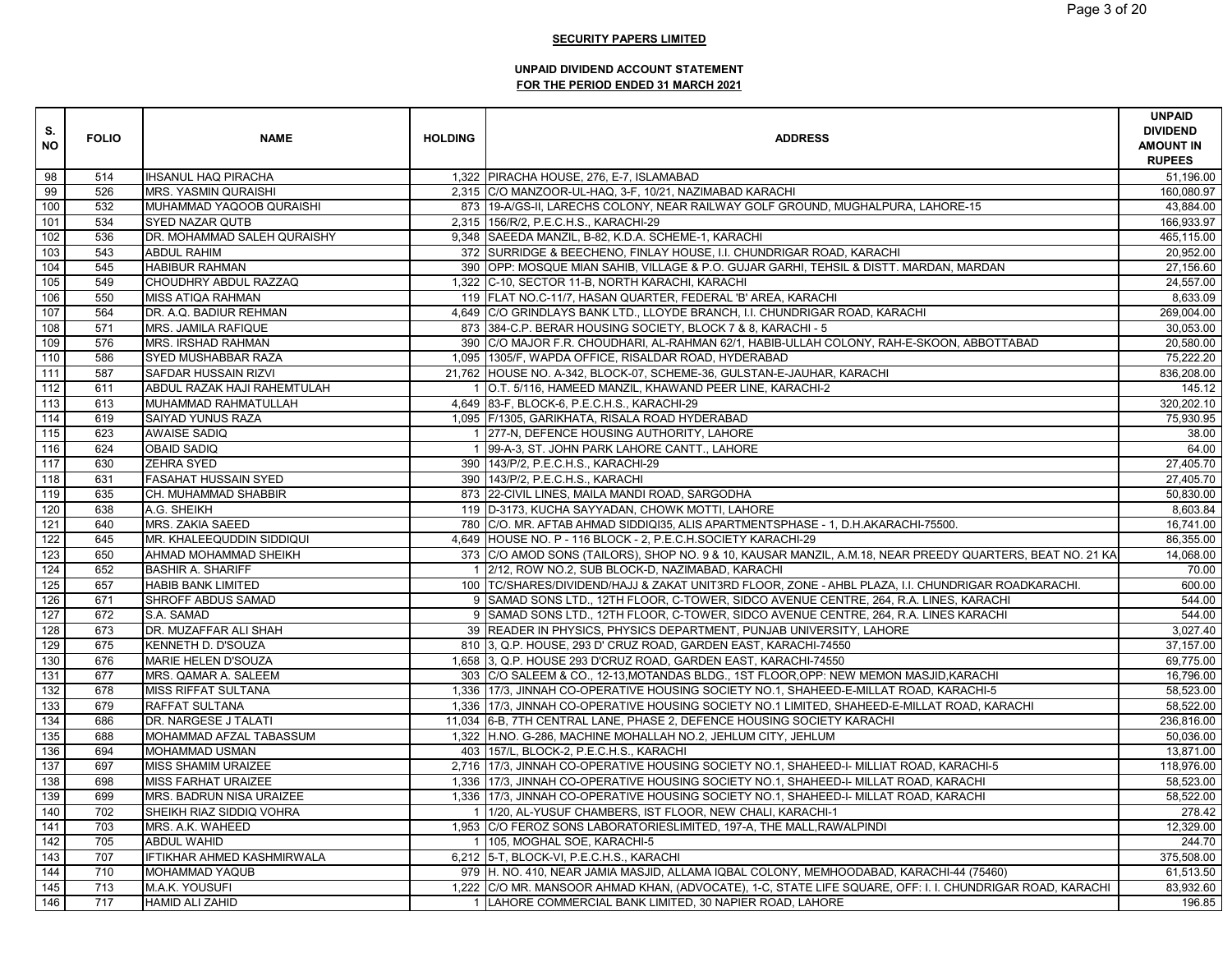| 147<br>SYED GHULAM PENJTAN ZAIDI<br>928 207-B, SINHDI MUSLIM CO-OPERATIVE HOUSING SOCIETY, KARACHI<br>718<br>148<br>719<br>MOHAMMAD AHMAD ZUBERI<br>141/3, MARYAM STREET, OFF: ABDUL ALI ROAD, GARDEN EAST, KARACHI<br>149<br>726<br>PIR AMBAR SHAH<br>873 MOHALLA PIRAN MANDI, BADAN KHEL VILLAGE GUJAR GARHI, DISTT: MARDAN<br>150<br>MR. MOHAMMAD ABDUR REHMAN<br>729<br>1,542 686 - D. FAISAL TOWNGHAZANFAR BLOCKLAHORE-14.<br>151<br>390 P-11 & 12, HASAN APARTMENT EXTENSION, GULSHAN-E-IQBAL, KARACHI<br>739<br>MOHAMMAD ASLAM<br>152<br>743<br>RUSTOM EDULJEE BHARUCHA<br>14,061 84-B/2, GULBERG-III, LAHORE - 54660<br>153<br>769<br>318 TREASURY OPERATIONS DIVISION, 2ND FLOOR, STATE LIFE BLDG. #1, I.I. CHUNDRIGAR ROAD, KARACHI<br>UNITED BANK LIMITED<br>154<br>773<br>MOHAMMAD SHAFI QURAISHY<br>2,315 C/O DR. M.S.QURAISHY, SAIDA MANZIL, B-82, K.D.A SCHEME NO.1, KARACHI<br>155<br>774<br>MOHAMMAD MUNEER QURAISHY<br>2,315 C/O DR. M.S.QURAISHY, SAIDA MAZIL. B-82, K.D.A. SCHEME NO.1, KARACHI<br>156<br>775<br>MOHAMMAD SAEED QURAISHY<br>2,315 C/O DR. M.S.QURAISHY, SAIDAMANZIL, B-82, K.D.A. SCHEMENO.1, KARACHI<br>157<br>777<br>1,095 C/O DR. M.S.QURAISHY, SAIDA MANZIL, B-82, K.D.A. SCHEME NO.1, KARACHI<br>MISS NUR JEHAN QURAISHY<br>158<br>783<br>MR. TAJUDDIN MANJI<br>3,886 PLOT NO. 8 / 1, A - STREETOFF: KHAYABAN-E-SHAHEENPHASE - V, DEFENCE HOUSING AUTHORITYKARACHI.<br>159<br>788<br>16 HOUSE NO. 158 QMG GENERAL HOUSING SOCIETY STREET NO. 12 NEAR NATIONAL STADIUM KARACHI.<br><b>HAJI YAKOOB</b><br>160<br>790<br>MRS. ZAKIA RAHIM<br>2,623 C/O MR. FARHAT A.MIRZA, SANDOZ (PAKISTAN) LIMITED, MEHBOOB CHAMBERS, ABDULLAH HAROON ROAD, KARAO<br>161<br>799<br>MRS. SARAH AFROZ REHMAN<br>4,851 D-12, K.D.A. SCHEME NO. 1, KARACHI<br>162<br>2,432 PLOT NO. C-40/6, F.B. AREA, SCHEME NO.16, OPP: KARIMABAD J.S.H. SOCIETY, KARACHI<br>801<br>ABDUL HABIB MOHAMMAD PANJA<br>92,332.00<br>163<br>807<br>MRS. PATRICIA FERNANDEZ<br>330 C/O MISS CHRISTINE LOBO, P.O. BOX NO.7596, SADDAR, KARACHI<br>26,281.50<br>164<br>816<br><b>MOHAMMAD RAFI</b><br>4,894   2ND FLOOR, HAMIDA MANSION, SH. CHAND STREET, SADDAR, KARACHI-3<br>275,748.00<br>165<br>851<br><b>HOOSEN HASHIM KAPADIA</b><br>3 122, AYESHA / SAFIA KHATOON BUILDING, 1ST FLOOR, CHAND BIBI ROAD, NANAKWADA, KARACHI - 74200<br>166<br>7,793.00<br>856<br>MRS. JEAN CYNYTHIA RAHMAN<br>312 56-B, BLOCK-6, P.E.C.H.S, KARACHI<br>167<br>4,649 RESTAURATEUR, C/O NATIONAL BANK OF PAKISTAN, SADDAR BRANCH, KARACHI<br>251,805.00<br>858<br><b>SHAUKAT ALI</b><br>168<br>MST. SUKAN F. LOTIA<br>4,649 3, BRUTON ROAD, CIVIL LINES, KARACHI<br>319,027.15<br>861<br>169<br>866<br>MR. ABRAR AHMAD<br>9,481 6-A, GULGASHT COLONY, MULTAN<br>47,405.00<br>170<br>12,456 21-B, FIRST CENTRAL LANE, DEFECNE HOUSING SOCIETY, KARACHI<br>649,787.00<br>875<br>SH. M. RAFIQ AKHTAR<br>171<br>884<br><b>RAFIULLAH KHAN</b><br>1,414 B-348, BLOCK-N, NORTH NAZIAMABAD, KARACHI<br>90,510.60<br>172<br>55 C/O BURNAWALA TRADERS36 - WAHAB ARCADEDENSO HALLKARACHI.<br>886<br><b>MRS. RAZIA KARIM</b><br>3,558.00<br>173<br>887<br>BEGUM KISHWAR SULTANA SHERIN<br>28,147 43, WESTRIDGE-II, RAWALPINDI<br>1,557,984.00<br>174<br>2,317 HOUSE NO. 32 - E / 11, 4TH GIZRI STREETPHASE - 4, D.H.AKARACHI.<br>888<br><b>MISS FOZIA WAHAB</b><br>194,929.00<br>$\frac{175}{2}$<br>894<br>MOHAMMAD MUJIBUL HAQ<br>873 H.NO.250, ST.31, SECTOR I-8/2, ISLAMABAD<br>51,713.00<br>176<br>KHAWAJA MOHAMMAD IQBAL<br>1,414 72/73, HAYDER ALI ROAD, DARULAMAN COOP. HOUSING SOCIETY, KARACHI - 5<br>895<br>74,577.00<br>177<br><b>MRS. NASEEM AKHTAR</b><br>2,315   13-A, ISLAM NAGAR, ABID ROAD, OPP: GHOUSIA MASJID, WALTON ROAD, LAHORE CANTT., LAHORE<br>41,264.00<br>898<br>178<br>903<br>MOHAMMAD SALEEM<br>C/O YUNUS ISSA HAJEE KAREEM TAI ROOM 505, KARACHI STOCK EXCHANGE BUILDING 5TH FLOOR, I.I. CHUNDRIGA<br>233.02<br>179<br>MST. JALIS FATIMA GHORI<br>37,143.00<br>911<br>704   D-138, BLOCK-7, GULSHAN-E-IQBAL, KARACHI-75300<br>180<br>A-301, KAKWAN PLAZA, R-C, 616, HAWK STREET, OFF: M. A. JINNAH ROAD, KARACHI<br>70.00<br>915<br><b>HASHIM ISMAIL</b><br>181<br>918<br>2 FLAT 2-C, WAHEED CENTRE, 3RD FLOOR, BABA-E-URDU COLLEGE, SHLEDON ROAD, NEAR KMC FOOTBALL GROUN<br>75.00<br>ABDUL RAZAK SULEMAN<br>182<br>921<br>MERCANTILE COOPERATIVE FINANCE<br>35,231 PRINCIPAL OFFICE, 390 SHADMAN, JAIL ROAD, LAHORE<br>2,212,726.00<br>183<br>MOHAMMAD MASHOOD<br>3,034 PLOT NO. 3, ROW NO. 1, SUB BLOCK-D, BLOCK-II, NAZIMABAD, KARACHI-18<br>179,670.00<br>935<br>184<br>939<br><b>ABDUL GHANI</b><br>80 G.K.5/6, AMINA MANZIL, 1ST FLOOR, PAREYA STREET, KHARADAR, KARACHI<br>5,555.72<br>185<br>21,969.00<br>943<br><b>ATHAR HUSSAIN</b><br>390 BUILDING 60, FLAT SF1, SEAVIEW TOWNSHIP, CLIFTON, KARACHI<br>186<br>944<br><b>MOHAMMAD YUSUF</b><br>271 C/O YUSUF BUMBIYA, KARACHI CENTRE BLOCK NO.B, FLAT NO.5, 2ND FLOOR, NJI-3, P.I.B. COLONY, UNIVERISTY RO<br>9,328.00<br>187<br>35,205.00<br>950<br>HAJI ESSA TAHIR MOHAMMAD<br>590 RUBY PHOTO STAT, M.A. JINNAH ROAD, 1/8, NEW CLOTH MARKET, KARACHI<br>188<br>71,598.00<br>958<br>KHURSHID A. LATIF<br>1,322 HOUSE NO. E-17/A, QADRI COLONY NO.1, WALTON ROAD, LAHORE<br>189<br>962<br>HUR BAI A. KARIM<br>199   2ND FLOOR, QASRE SHARIF BUILDING, LY-10/3, PICTURE ROAD, P-7, MOOSA LANE, KARACHI.<br>12,941.00<br>190<br>199   2ND FLOOR, QASRE SHARIF BUILDING, LY-10/3, PICTURE ROAD, P-7, MOOSA LANE, KARACHI.<br>12,941.00<br>963<br><b>AMANULLAH</b><br>191<br>AHMED HAJEE ABDULLAH DURVESH<br>971<br>65 MEMBER KARACHI STOCK EXCHANGE LTD., 15, STOCK EXCHANGE ROAD, KARACHI<br>3,439.00<br>192<br>983<br><b>MRS. SHAISTA USMANI</b><br>1 352, GARDEN EAST, KARACHI-5<br>308.24<br>193<br>986<br><b>SHAMIM AKHTAR</b><br>692 5-D, SABZAZAR, LAHORE-54780<br>29,123.00<br>194<br>MOHAMMAD BASHIR<br>19 35, KARACHI STOCK EXCHANGE BLDG. KALLIAN ROAD, OFF: I.I. CHUNDRIGAR ROAD, KARACHI<br>987<br>654.00<br>195<br>172 ROOM-74, 2ND FLOOR, KARACHI STOCK EXCHANGE BLDG., STOCK EXCHANGE ROAD, OFF: I.I. CHUNDRIGAR ROAD<br>1003<br>M. SIDDIQUE<br>5,922.00 | S.<br><b>NO</b> | <b>FOLIO</b> | <b>NAME</b> | <b>HOLDING</b> | <b>ADDRESS</b> | <b>UNPAID</b><br><b>DIVIDEND</b><br><b>AMOUNT IN</b><br><b>RUPEES</b> |
|--------------------------------------------------------------------------------------------------------------------------------------------------------------------------------------------------------------------------------------------------------------------------------------------------------------------------------------------------------------------------------------------------------------------------------------------------------------------------------------------------------------------------------------------------------------------------------------------------------------------------------------------------------------------------------------------------------------------------------------------------------------------------------------------------------------------------------------------------------------------------------------------------------------------------------------------------------------------------------------------------------------------------------------------------------------------------------------------------------------------------------------------------------------------------------------------------------------------------------------------------------------------------------------------------------------------------------------------------------------------------------------------------------------------------------------------------------------------------------------------------------------------------------------------------------------------------------------------------------------------------------------------------------------------------------------------------------------------------------------------------------------------------------------------------------------------------------------------------------------------------------------------------------------------------------------------------------------------------------------------------------------------------------------------------------------------------------------------------------------------------------------------------------------------------------------------------------------------------------------------------------------------------------------------------------------------------------------------------------------------------------------------------------------------------------------------------------------------------------------------------------------------------------------------------------------------------------------------------------------------------------------------------------------------------------------------------------------------------------------------------------------------------------------------------------------------------------------------------------------------------------------------------------------------------------------------------------------------------------------------------------------------------------------------------------------------------------------------------------------------------------------------------------------------------------------------------------------------------------------------------------------------------------------------------------------------------------------------------------------------------------------------------------------------------------------------------------------------------------------------------------------------------------------------------------------------------------------------------------------------------------------------------------------------------------------------------------------------------------------------------------------------------------------------------------------------------------------------------------------------------------------------------------------------------------------------------------------------------------------------------------------------------------------------------------------------------------------------------------------------------------------------------------------------------------------------------------------------------------------------------------------------------------------------------------------------------------------------------------------------------------------------------------------------------------------------------------------------------------------------------------------------------------------------------------------------------------------------------------------------------------------------------------------------------------------------------------------------------------------------------------------------------------------------------------------------------------------------------------------------------------------------------------------------------------------------------------------------------------------------------------------------------------------------------------------------------------------------------------------------------------------------------------------------------------------------------------------------------------------------------------------------------------------------------------------------------------------------------------------------------------------------------------------------------------------------------------------------------------------------------------------------------------------------------------------------------------------------------------------------------------------------------------------------------------------------------------------------------------------------------------------------------------------------------------------------------------------------------------------------------------------------------------------------------------------------------------------------------------------------------------------------------------------------------------------------------------------------------------------------------------------|-----------------|--------------|-------------|----------------|----------------|-----------------------------------------------------------------------|
|                                                                                                                                                                                                                                                                                                                                                                                                                                                                                                                                                                                                                                                                                                                                                                                                                                                                                                                                                                                                                                                                                                                                                                                                                                                                                                                                                                                                                                                                                                                                                                                                                                                                                                                                                                                                                                                                                                                                                                                                                                                                                                                                                                                                                                                                                                                                                                                                                                                                                                                                                                                                                                                                                                                                                                                                                                                                                                                                                                                                                                                                                                                                                                                                                                                                                                                                                                                                                                                                                                                                                                                                                                                                                                                                                                                                                                                                                                                                                                                                                                                                                                                                                                                                                                                                                                                                                                                                                                                                                                                                                                                                                                                                                                                                                                                                                                                                                                                                                                                                                                                                                                                                                                                                                                                                                                                                                                                                                                                                                                                                                                                                                                                                                                                                                                                                                                                                                                                                                                                                                                                                                                                                      |                 |              |             |                |                | 51,336.00                                                             |
|                                                                                                                                                                                                                                                                                                                                                                                                                                                                                                                                                                                                                                                                                                                                                                                                                                                                                                                                                                                                                                                                                                                                                                                                                                                                                                                                                                                                                                                                                                                                                                                                                                                                                                                                                                                                                                                                                                                                                                                                                                                                                                                                                                                                                                                                                                                                                                                                                                                                                                                                                                                                                                                                                                                                                                                                                                                                                                                                                                                                                                                                                                                                                                                                                                                                                                                                                                                                                                                                                                                                                                                                                                                                                                                                                                                                                                                                                                                                                                                                                                                                                                                                                                                                                                                                                                                                                                                                                                                                                                                                                                                                                                                                                                                                                                                                                                                                                                                                                                                                                                                                                                                                                                                                                                                                                                                                                                                                                                                                                                                                                                                                                                                                                                                                                                                                                                                                                                                                                                                                                                                                                                                                      |                 |              |             |                |                | 53.00                                                                 |
|                                                                                                                                                                                                                                                                                                                                                                                                                                                                                                                                                                                                                                                                                                                                                                                                                                                                                                                                                                                                                                                                                                                                                                                                                                                                                                                                                                                                                                                                                                                                                                                                                                                                                                                                                                                                                                                                                                                                                                                                                                                                                                                                                                                                                                                                                                                                                                                                                                                                                                                                                                                                                                                                                                                                                                                                                                                                                                                                                                                                                                                                                                                                                                                                                                                                                                                                                                                                                                                                                                                                                                                                                                                                                                                                                                                                                                                                                                                                                                                                                                                                                                                                                                                                                                                                                                                                                                                                                                                                                                                                                                                                                                                                                                                                                                                                                                                                                                                                                                                                                                                                                                                                                                                                                                                                                                                                                                                                                                                                                                                                                                                                                                                                                                                                                                                                                                                                                                                                                                                                                                                                                                                                      |                 |              |             |                |                | 63,459.32                                                             |
|                                                                                                                                                                                                                                                                                                                                                                                                                                                                                                                                                                                                                                                                                                                                                                                                                                                                                                                                                                                                                                                                                                                                                                                                                                                                                                                                                                                                                                                                                                                                                                                                                                                                                                                                                                                                                                                                                                                                                                                                                                                                                                                                                                                                                                                                                                                                                                                                                                                                                                                                                                                                                                                                                                                                                                                                                                                                                                                                                                                                                                                                                                                                                                                                                                                                                                                                                                                                                                                                                                                                                                                                                                                                                                                                                                                                                                                                                                                                                                                                                                                                                                                                                                                                                                                                                                                                                                                                                                                                                                                                                                                                                                                                                                                                                                                                                                                                                                                                                                                                                                                                                                                                                                                                                                                                                                                                                                                                                                                                                                                                                                                                                                                                                                                                                                                                                                                                                                                                                                                                                                                                                                                                      |                 |              |             |                |                | 81,700.00                                                             |
|                                                                                                                                                                                                                                                                                                                                                                                                                                                                                                                                                                                                                                                                                                                                                                                                                                                                                                                                                                                                                                                                                                                                                                                                                                                                                                                                                                                                                                                                                                                                                                                                                                                                                                                                                                                                                                                                                                                                                                                                                                                                                                                                                                                                                                                                                                                                                                                                                                                                                                                                                                                                                                                                                                                                                                                                                                                                                                                                                                                                                                                                                                                                                                                                                                                                                                                                                                                                                                                                                                                                                                                                                                                                                                                                                                                                                                                                                                                                                                                                                                                                                                                                                                                                                                                                                                                                                                                                                                                                                                                                                                                                                                                                                                                                                                                                                                                                                                                                                                                                                                                                                                                                                                                                                                                                                                                                                                                                                                                                                                                                                                                                                                                                                                                                                                                                                                                                                                                                                                                                                                                                                                                                      |                 |              |             |                |                | 26,912.70                                                             |
|                                                                                                                                                                                                                                                                                                                                                                                                                                                                                                                                                                                                                                                                                                                                                                                                                                                                                                                                                                                                                                                                                                                                                                                                                                                                                                                                                                                                                                                                                                                                                                                                                                                                                                                                                                                                                                                                                                                                                                                                                                                                                                                                                                                                                                                                                                                                                                                                                                                                                                                                                                                                                                                                                                                                                                                                                                                                                                                                                                                                                                                                                                                                                                                                                                                                                                                                                                                                                                                                                                                                                                                                                                                                                                                                                                                                                                                                                                                                                                                                                                                                                                                                                                                                                                                                                                                                                                                                                                                                                                                                                                                                                                                                                                                                                                                                                                                                                                                                                                                                                                                                                                                                                                                                                                                                                                                                                                                                                                                                                                                                                                                                                                                                                                                                                                                                                                                                                                                                                                                                                                                                                                                                      |                 |              |             |                |                | 733,492.00                                                            |
|                                                                                                                                                                                                                                                                                                                                                                                                                                                                                                                                                                                                                                                                                                                                                                                                                                                                                                                                                                                                                                                                                                                                                                                                                                                                                                                                                                                                                                                                                                                                                                                                                                                                                                                                                                                                                                                                                                                                                                                                                                                                                                                                                                                                                                                                                                                                                                                                                                                                                                                                                                                                                                                                                                                                                                                                                                                                                                                                                                                                                                                                                                                                                                                                                                                                                                                                                                                                                                                                                                                                                                                                                                                                                                                                                                                                                                                                                                                                                                                                                                                                                                                                                                                                                                                                                                                                                                                                                                                                                                                                                                                                                                                                                                                                                                                                                                                                                                                                                                                                                                                                                                                                                                                                                                                                                                                                                                                                                                                                                                                                                                                                                                                                                                                                                                                                                                                                                                                                                                                                                                                                                                                                      |                 |              |             |                |                | 12,959.00                                                             |
|                                                                                                                                                                                                                                                                                                                                                                                                                                                                                                                                                                                                                                                                                                                                                                                                                                                                                                                                                                                                                                                                                                                                                                                                                                                                                                                                                                                                                                                                                                                                                                                                                                                                                                                                                                                                                                                                                                                                                                                                                                                                                                                                                                                                                                                                                                                                                                                                                                                                                                                                                                                                                                                                                                                                                                                                                                                                                                                                                                                                                                                                                                                                                                                                                                                                                                                                                                                                                                                                                                                                                                                                                                                                                                                                                                                                                                                                                                                                                                                                                                                                                                                                                                                                                                                                                                                                                                                                                                                                                                                                                                                                                                                                                                                                                                                                                                                                                                                                                                                                                                                                                                                                                                                                                                                                                                                                                                                                                                                                                                                                                                                                                                                                                                                                                                                                                                                                                                                                                                                                                                                                                                                                      |                 |              |             |                |                | 115,193.00                                                            |
|                                                                                                                                                                                                                                                                                                                                                                                                                                                                                                                                                                                                                                                                                                                                                                                                                                                                                                                                                                                                                                                                                                                                                                                                                                                                                                                                                                                                                                                                                                                                                                                                                                                                                                                                                                                                                                                                                                                                                                                                                                                                                                                                                                                                                                                                                                                                                                                                                                                                                                                                                                                                                                                                                                                                                                                                                                                                                                                                                                                                                                                                                                                                                                                                                                                                                                                                                                                                                                                                                                                                                                                                                                                                                                                                                                                                                                                                                                                                                                                                                                                                                                                                                                                                                                                                                                                                                                                                                                                                                                                                                                                                                                                                                                                                                                                                                                                                                                                                                                                                                                                                                                                                                                                                                                                                                                                                                                                                                                                                                                                                                                                                                                                                                                                                                                                                                                                                                                                                                                                                                                                                                                                                      |                 |              |             |                |                | 79,692.00                                                             |
|                                                                                                                                                                                                                                                                                                                                                                                                                                                                                                                                                                                                                                                                                                                                                                                                                                                                                                                                                                                                                                                                                                                                                                                                                                                                                                                                                                                                                                                                                                                                                                                                                                                                                                                                                                                                                                                                                                                                                                                                                                                                                                                                                                                                                                                                                                                                                                                                                                                                                                                                                                                                                                                                                                                                                                                                                                                                                                                                                                                                                                                                                                                                                                                                                                                                                                                                                                                                                                                                                                                                                                                                                                                                                                                                                                                                                                                                                                                                                                                                                                                                                                                                                                                                                                                                                                                                                                                                                                                                                                                                                                                                                                                                                                                                                                                                                                                                                                                                                                                                                                                                                                                                                                                                                                                                                                                                                                                                                                                                                                                                                                                                                                                                                                                                                                                                                                                                                                                                                                                                                                                                                                                                      |                 |              |             |                |                | 62,563.00                                                             |
|                                                                                                                                                                                                                                                                                                                                                                                                                                                                                                                                                                                                                                                                                                                                                                                                                                                                                                                                                                                                                                                                                                                                                                                                                                                                                                                                                                                                                                                                                                                                                                                                                                                                                                                                                                                                                                                                                                                                                                                                                                                                                                                                                                                                                                                                                                                                                                                                                                                                                                                                                                                                                                                                                                                                                                                                                                                                                                                                                                                                                                                                                                                                                                                                                                                                                                                                                                                                                                                                                                                                                                                                                                                                                                                                                                                                                                                                                                                                                                                                                                                                                                                                                                                                                                                                                                                                                                                                                                                                                                                                                                                                                                                                                                                                                                                                                                                                                                                                                                                                                                                                                                                                                                                                                                                                                                                                                                                                                                                                                                                                                                                                                                                                                                                                                                                                                                                                                                                                                                                                                                                                                                                                      |                 |              |             |                |                | 75,539.20                                                             |
|                                                                                                                                                                                                                                                                                                                                                                                                                                                                                                                                                                                                                                                                                                                                                                                                                                                                                                                                                                                                                                                                                                                                                                                                                                                                                                                                                                                                                                                                                                                                                                                                                                                                                                                                                                                                                                                                                                                                                                                                                                                                                                                                                                                                                                                                                                                                                                                                                                                                                                                                                                                                                                                                                                                                                                                                                                                                                                                                                                                                                                                                                                                                                                                                                                                                                                                                                                                                                                                                                                                                                                                                                                                                                                                                                                                                                                                                                                                                                                                                                                                                                                                                                                                                                                                                                                                                                                                                                                                                                                                                                                                                                                                                                                                                                                                                                                                                                                                                                                                                                                                                                                                                                                                                                                                                                                                                                                                                                                                                                                                                                                                                                                                                                                                                                                                                                                                                                                                                                                                                                                                                                                                                      |                 |              |             |                |                | 80,488.00                                                             |
|                                                                                                                                                                                                                                                                                                                                                                                                                                                                                                                                                                                                                                                                                                                                                                                                                                                                                                                                                                                                                                                                                                                                                                                                                                                                                                                                                                                                                                                                                                                                                                                                                                                                                                                                                                                                                                                                                                                                                                                                                                                                                                                                                                                                                                                                                                                                                                                                                                                                                                                                                                                                                                                                                                                                                                                                                                                                                                                                                                                                                                                                                                                                                                                                                                                                                                                                                                                                                                                                                                                                                                                                                                                                                                                                                                                                                                                                                                                                                                                                                                                                                                                                                                                                                                                                                                                                                                                                                                                                                                                                                                                                                                                                                                                                                                                                                                                                                                                                                                                                                                                                                                                                                                                                                                                                                                                                                                                                                                                                                                                                                                                                                                                                                                                                                                                                                                                                                                                                                                                                                                                                                                                                      |                 |              |             |                |                | 437.00                                                                |
|                                                                                                                                                                                                                                                                                                                                                                                                                                                                                                                                                                                                                                                                                                                                                                                                                                                                                                                                                                                                                                                                                                                                                                                                                                                                                                                                                                                                                                                                                                                                                                                                                                                                                                                                                                                                                                                                                                                                                                                                                                                                                                                                                                                                                                                                                                                                                                                                                                                                                                                                                                                                                                                                                                                                                                                                                                                                                                                                                                                                                                                                                                                                                                                                                                                                                                                                                                                                                                                                                                                                                                                                                                                                                                                                                                                                                                                                                                                                                                                                                                                                                                                                                                                                                                                                                                                                                                                                                                                                                                                                                                                                                                                                                                                                                                                                                                                                                                                                                                                                                                                                                                                                                                                                                                                                                                                                                                                                                                                                                                                                                                                                                                                                                                                                                                                                                                                                                                                                                                                                                                                                                                                                      |                 |              |             |                |                | 171,608.50                                                            |
|                                                                                                                                                                                                                                                                                                                                                                                                                                                                                                                                                                                                                                                                                                                                                                                                                                                                                                                                                                                                                                                                                                                                                                                                                                                                                                                                                                                                                                                                                                                                                                                                                                                                                                                                                                                                                                                                                                                                                                                                                                                                                                                                                                                                                                                                                                                                                                                                                                                                                                                                                                                                                                                                                                                                                                                                                                                                                                                                                                                                                                                                                                                                                                                                                                                                                                                                                                                                                                                                                                                                                                                                                                                                                                                                                                                                                                                                                                                                                                                                                                                                                                                                                                                                                                                                                                                                                                                                                                                                                                                                                                                                                                                                                                                                                                                                                                                                                                                                                                                                                                                                                                                                                                                                                                                                                                                                                                                                                                                                                                                                                                                                                                                                                                                                                                                                                                                                                                                                                                                                                                                                                                                                      |                 |              |             |                |                | 349,195.00                                                            |
|                                                                                                                                                                                                                                                                                                                                                                                                                                                                                                                                                                                                                                                                                                                                                                                                                                                                                                                                                                                                                                                                                                                                                                                                                                                                                                                                                                                                                                                                                                                                                                                                                                                                                                                                                                                                                                                                                                                                                                                                                                                                                                                                                                                                                                                                                                                                                                                                                                                                                                                                                                                                                                                                                                                                                                                                                                                                                                                                                                                                                                                                                                                                                                                                                                                                                                                                                                                                                                                                                                                                                                                                                                                                                                                                                                                                                                                                                                                                                                                                                                                                                                                                                                                                                                                                                                                                                                                                                                                                                                                                                                                                                                                                                                                                                                                                                                                                                                                                                                                                                                                                                                                                                                                                                                                                                                                                                                                                                                                                                                                                                                                                                                                                                                                                                                                                                                                                                                                                                                                                                                                                                                                                      |                 |              |             |                |                |                                                                       |
|                                                                                                                                                                                                                                                                                                                                                                                                                                                                                                                                                                                                                                                                                                                                                                                                                                                                                                                                                                                                                                                                                                                                                                                                                                                                                                                                                                                                                                                                                                                                                                                                                                                                                                                                                                                                                                                                                                                                                                                                                                                                                                                                                                                                                                                                                                                                                                                                                                                                                                                                                                                                                                                                                                                                                                                                                                                                                                                                                                                                                                                                                                                                                                                                                                                                                                                                                                                                                                                                                                                                                                                                                                                                                                                                                                                                                                                                                                                                                                                                                                                                                                                                                                                                                                                                                                                                                                                                                                                                                                                                                                                                                                                                                                                                                                                                                                                                                                                                                                                                                                                                                                                                                                                                                                                                                                                                                                                                                                                                                                                                                                                                                                                                                                                                                                                                                                                                                                                                                                                                                                                                                                                                      |                 |              |             |                |                |                                                                       |
|                                                                                                                                                                                                                                                                                                                                                                                                                                                                                                                                                                                                                                                                                                                                                                                                                                                                                                                                                                                                                                                                                                                                                                                                                                                                                                                                                                                                                                                                                                                                                                                                                                                                                                                                                                                                                                                                                                                                                                                                                                                                                                                                                                                                                                                                                                                                                                                                                                                                                                                                                                                                                                                                                                                                                                                                                                                                                                                                                                                                                                                                                                                                                                                                                                                                                                                                                                                                                                                                                                                                                                                                                                                                                                                                                                                                                                                                                                                                                                                                                                                                                                                                                                                                                                                                                                                                                                                                                                                                                                                                                                                                                                                                                                                                                                                                                                                                                                                                                                                                                                                                                                                                                                                                                                                                                                                                                                                                                                                                                                                                                                                                                                                                                                                                                                                                                                                                                                                                                                                                                                                                                                                                      |                 |              |             |                |                |                                                                       |
|                                                                                                                                                                                                                                                                                                                                                                                                                                                                                                                                                                                                                                                                                                                                                                                                                                                                                                                                                                                                                                                                                                                                                                                                                                                                                                                                                                                                                                                                                                                                                                                                                                                                                                                                                                                                                                                                                                                                                                                                                                                                                                                                                                                                                                                                                                                                                                                                                                                                                                                                                                                                                                                                                                                                                                                                                                                                                                                                                                                                                                                                                                                                                                                                                                                                                                                                                                                                                                                                                                                                                                                                                                                                                                                                                                                                                                                                                                                                                                                                                                                                                                                                                                                                                                                                                                                                                                                                                                                                                                                                                                                                                                                                                                                                                                                                                                                                                                                                                                                                                                                                                                                                                                                                                                                                                                                                                                                                                                                                                                                                                                                                                                                                                                                                                                                                                                                                                                                                                                                                                                                                                                                                      |                 |              |             |                |                | 120.00                                                                |
|                                                                                                                                                                                                                                                                                                                                                                                                                                                                                                                                                                                                                                                                                                                                                                                                                                                                                                                                                                                                                                                                                                                                                                                                                                                                                                                                                                                                                                                                                                                                                                                                                                                                                                                                                                                                                                                                                                                                                                                                                                                                                                                                                                                                                                                                                                                                                                                                                                                                                                                                                                                                                                                                                                                                                                                                                                                                                                                                                                                                                                                                                                                                                                                                                                                                                                                                                                                                                                                                                                                                                                                                                                                                                                                                                                                                                                                                                                                                                                                                                                                                                                                                                                                                                                                                                                                                                                                                                                                                                                                                                                                                                                                                                                                                                                                                                                                                                                                                                                                                                                                                                                                                                                                                                                                                                                                                                                                                                                                                                                                                                                                                                                                                                                                                                                                                                                                                                                                                                                                                                                                                                                                                      |                 |              |             |                |                |                                                                       |
|                                                                                                                                                                                                                                                                                                                                                                                                                                                                                                                                                                                                                                                                                                                                                                                                                                                                                                                                                                                                                                                                                                                                                                                                                                                                                                                                                                                                                                                                                                                                                                                                                                                                                                                                                                                                                                                                                                                                                                                                                                                                                                                                                                                                                                                                                                                                                                                                                                                                                                                                                                                                                                                                                                                                                                                                                                                                                                                                                                                                                                                                                                                                                                                                                                                                                                                                                                                                                                                                                                                                                                                                                                                                                                                                                                                                                                                                                                                                                                                                                                                                                                                                                                                                                                                                                                                                                                                                                                                                                                                                                                                                                                                                                                                                                                                                                                                                                                                                                                                                                                                                                                                                                                                                                                                                                                                                                                                                                                                                                                                                                                                                                                                                                                                                                                                                                                                                                                                                                                                                                                                                                                                                      |                 |              |             |                |                |                                                                       |
|                                                                                                                                                                                                                                                                                                                                                                                                                                                                                                                                                                                                                                                                                                                                                                                                                                                                                                                                                                                                                                                                                                                                                                                                                                                                                                                                                                                                                                                                                                                                                                                                                                                                                                                                                                                                                                                                                                                                                                                                                                                                                                                                                                                                                                                                                                                                                                                                                                                                                                                                                                                                                                                                                                                                                                                                                                                                                                                                                                                                                                                                                                                                                                                                                                                                                                                                                                                                                                                                                                                                                                                                                                                                                                                                                                                                                                                                                                                                                                                                                                                                                                                                                                                                                                                                                                                                                                                                                                                                                                                                                                                                                                                                                                                                                                                                                                                                                                                                                                                                                                                                                                                                                                                                                                                                                                                                                                                                                                                                                                                                                                                                                                                                                                                                                                                                                                                                                                                                                                                                                                                                                                                                      |                 |              |             |                |                |                                                                       |
|                                                                                                                                                                                                                                                                                                                                                                                                                                                                                                                                                                                                                                                                                                                                                                                                                                                                                                                                                                                                                                                                                                                                                                                                                                                                                                                                                                                                                                                                                                                                                                                                                                                                                                                                                                                                                                                                                                                                                                                                                                                                                                                                                                                                                                                                                                                                                                                                                                                                                                                                                                                                                                                                                                                                                                                                                                                                                                                                                                                                                                                                                                                                                                                                                                                                                                                                                                                                                                                                                                                                                                                                                                                                                                                                                                                                                                                                                                                                                                                                                                                                                                                                                                                                                                                                                                                                                                                                                                                                                                                                                                                                                                                                                                                                                                                                                                                                                                                                                                                                                                                                                                                                                                                                                                                                                                                                                                                                                                                                                                                                                                                                                                                                                                                                                                                                                                                                                                                                                                                                                                                                                                                                      |                 |              |             |                |                |                                                                       |
|                                                                                                                                                                                                                                                                                                                                                                                                                                                                                                                                                                                                                                                                                                                                                                                                                                                                                                                                                                                                                                                                                                                                                                                                                                                                                                                                                                                                                                                                                                                                                                                                                                                                                                                                                                                                                                                                                                                                                                                                                                                                                                                                                                                                                                                                                                                                                                                                                                                                                                                                                                                                                                                                                                                                                                                                                                                                                                                                                                                                                                                                                                                                                                                                                                                                                                                                                                                                                                                                                                                                                                                                                                                                                                                                                                                                                                                                                                                                                                                                                                                                                                                                                                                                                                                                                                                                                                                                                                                                                                                                                                                                                                                                                                                                                                                                                                                                                                                                                                                                                                                                                                                                                                                                                                                                                                                                                                                                                                                                                                                                                                                                                                                                                                                                                                                                                                                                                                                                                                                                                                                                                                                                      |                 |              |             |                |                |                                                                       |
|                                                                                                                                                                                                                                                                                                                                                                                                                                                                                                                                                                                                                                                                                                                                                                                                                                                                                                                                                                                                                                                                                                                                                                                                                                                                                                                                                                                                                                                                                                                                                                                                                                                                                                                                                                                                                                                                                                                                                                                                                                                                                                                                                                                                                                                                                                                                                                                                                                                                                                                                                                                                                                                                                                                                                                                                                                                                                                                                                                                                                                                                                                                                                                                                                                                                                                                                                                                                                                                                                                                                                                                                                                                                                                                                                                                                                                                                                                                                                                                                                                                                                                                                                                                                                                                                                                                                                                                                                                                                                                                                                                                                                                                                                                                                                                                                                                                                                                                                                                                                                                                                                                                                                                                                                                                                                                                                                                                                                                                                                                                                                                                                                                                                                                                                                                                                                                                                                                                                                                                                                                                                                                                                      |                 |              |             |                |                |                                                                       |
|                                                                                                                                                                                                                                                                                                                                                                                                                                                                                                                                                                                                                                                                                                                                                                                                                                                                                                                                                                                                                                                                                                                                                                                                                                                                                                                                                                                                                                                                                                                                                                                                                                                                                                                                                                                                                                                                                                                                                                                                                                                                                                                                                                                                                                                                                                                                                                                                                                                                                                                                                                                                                                                                                                                                                                                                                                                                                                                                                                                                                                                                                                                                                                                                                                                                                                                                                                                                                                                                                                                                                                                                                                                                                                                                                                                                                                                                                                                                                                                                                                                                                                                                                                                                                                                                                                                                                                                                                                                                                                                                                                                                                                                                                                                                                                                                                                                                                                                                                                                                                                                                                                                                                                                                                                                                                                                                                                                                                                                                                                                                                                                                                                                                                                                                                                                                                                                                                                                                                                                                                                                                                                                                      |                 |              |             |                |                |                                                                       |
|                                                                                                                                                                                                                                                                                                                                                                                                                                                                                                                                                                                                                                                                                                                                                                                                                                                                                                                                                                                                                                                                                                                                                                                                                                                                                                                                                                                                                                                                                                                                                                                                                                                                                                                                                                                                                                                                                                                                                                                                                                                                                                                                                                                                                                                                                                                                                                                                                                                                                                                                                                                                                                                                                                                                                                                                                                                                                                                                                                                                                                                                                                                                                                                                                                                                                                                                                                                                                                                                                                                                                                                                                                                                                                                                                                                                                                                                                                                                                                                                                                                                                                                                                                                                                                                                                                                                                                                                                                                                                                                                                                                                                                                                                                                                                                                                                                                                                                                                                                                                                                                                                                                                                                                                                                                                                                                                                                                                                                                                                                                                                                                                                                                                                                                                                                                                                                                                                                                                                                                                                                                                                                                                      |                 |              |             |                |                |                                                                       |
|                                                                                                                                                                                                                                                                                                                                                                                                                                                                                                                                                                                                                                                                                                                                                                                                                                                                                                                                                                                                                                                                                                                                                                                                                                                                                                                                                                                                                                                                                                                                                                                                                                                                                                                                                                                                                                                                                                                                                                                                                                                                                                                                                                                                                                                                                                                                                                                                                                                                                                                                                                                                                                                                                                                                                                                                                                                                                                                                                                                                                                                                                                                                                                                                                                                                                                                                                                                                                                                                                                                                                                                                                                                                                                                                                                                                                                                                                                                                                                                                                                                                                                                                                                                                                                                                                                                                                                                                                                                                                                                                                                                                                                                                                                                                                                                                                                                                                                                                                                                                                                                                                                                                                                                                                                                                                                                                                                                                                                                                                                                                                                                                                                                                                                                                                                                                                                                                                                                                                                                                                                                                                                                                      |                 |              |             |                |                |                                                                       |
|                                                                                                                                                                                                                                                                                                                                                                                                                                                                                                                                                                                                                                                                                                                                                                                                                                                                                                                                                                                                                                                                                                                                                                                                                                                                                                                                                                                                                                                                                                                                                                                                                                                                                                                                                                                                                                                                                                                                                                                                                                                                                                                                                                                                                                                                                                                                                                                                                                                                                                                                                                                                                                                                                                                                                                                                                                                                                                                                                                                                                                                                                                                                                                                                                                                                                                                                                                                                                                                                                                                                                                                                                                                                                                                                                                                                                                                                                                                                                                                                                                                                                                                                                                                                                                                                                                                                                                                                                                                                                                                                                                                                                                                                                                                                                                                                                                                                                                                                                                                                                                                                                                                                                                                                                                                                                                                                                                                                                                                                                                                                                                                                                                                                                                                                                                                                                                                                                                                                                                                                                                                                                                                                      |                 |              |             |                |                |                                                                       |
|                                                                                                                                                                                                                                                                                                                                                                                                                                                                                                                                                                                                                                                                                                                                                                                                                                                                                                                                                                                                                                                                                                                                                                                                                                                                                                                                                                                                                                                                                                                                                                                                                                                                                                                                                                                                                                                                                                                                                                                                                                                                                                                                                                                                                                                                                                                                                                                                                                                                                                                                                                                                                                                                                                                                                                                                                                                                                                                                                                                                                                                                                                                                                                                                                                                                                                                                                                                                                                                                                                                                                                                                                                                                                                                                                                                                                                                                                                                                                                                                                                                                                                                                                                                                                                                                                                                                                                                                                                                                                                                                                                                                                                                                                                                                                                                                                                                                                                                                                                                                                                                                                                                                                                                                                                                                                                                                                                                                                                                                                                                                                                                                                                                                                                                                                                                                                                                                                                                                                                                                                                                                                                                                      |                 |              |             |                |                |                                                                       |
|                                                                                                                                                                                                                                                                                                                                                                                                                                                                                                                                                                                                                                                                                                                                                                                                                                                                                                                                                                                                                                                                                                                                                                                                                                                                                                                                                                                                                                                                                                                                                                                                                                                                                                                                                                                                                                                                                                                                                                                                                                                                                                                                                                                                                                                                                                                                                                                                                                                                                                                                                                                                                                                                                                                                                                                                                                                                                                                                                                                                                                                                                                                                                                                                                                                                                                                                                                                                                                                                                                                                                                                                                                                                                                                                                                                                                                                                                                                                                                                                                                                                                                                                                                                                                                                                                                                                                                                                                                                                                                                                                                                                                                                                                                                                                                                                                                                                                                                                                                                                                                                                                                                                                                                                                                                                                                                                                                                                                                                                                                                                                                                                                                                                                                                                                                                                                                                                                                                                                                                                                                                                                                                                      |                 |              |             |                |                |                                                                       |
|                                                                                                                                                                                                                                                                                                                                                                                                                                                                                                                                                                                                                                                                                                                                                                                                                                                                                                                                                                                                                                                                                                                                                                                                                                                                                                                                                                                                                                                                                                                                                                                                                                                                                                                                                                                                                                                                                                                                                                                                                                                                                                                                                                                                                                                                                                                                                                                                                                                                                                                                                                                                                                                                                                                                                                                                                                                                                                                                                                                                                                                                                                                                                                                                                                                                                                                                                                                                                                                                                                                                                                                                                                                                                                                                                                                                                                                                                                                                                                                                                                                                                                                                                                                                                                                                                                                                                                                                                                                                                                                                                                                                                                                                                                                                                                                                                                                                                                                                                                                                                                                                                                                                                                                                                                                                                                                                                                                                                                                                                                                                                                                                                                                                                                                                                                                                                                                                                                                                                                                                                                                                                                                                      |                 |              |             |                |                |                                                                       |
|                                                                                                                                                                                                                                                                                                                                                                                                                                                                                                                                                                                                                                                                                                                                                                                                                                                                                                                                                                                                                                                                                                                                                                                                                                                                                                                                                                                                                                                                                                                                                                                                                                                                                                                                                                                                                                                                                                                                                                                                                                                                                                                                                                                                                                                                                                                                                                                                                                                                                                                                                                                                                                                                                                                                                                                                                                                                                                                                                                                                                                                                                                                                                                                                                                                                                                                                                                                                                                                                                                                                                                                                                                                                                                                                                                                                                                                                                                                                                                                                                                                                                                                                                                                                                                                                                                                                                                                                                                                                                                                                                                                                                                                                                                                                                                                                                                                                                                                                                                                                                                                                                                                                                                                                                                                                                                                                                                                                                                                                                                                                                                                                                                                                                                                                                                                                                                                                                                                                                                                                                                                                                                                                      |                 |              |             |                |                |                                                                       |
|                                                                                                                                                                                                                                                                                                                                                                                                                                                                                                                                                                                                                                                                                                                                                                                                                                                                                                                                                                                                                                                                                                                                                                                                                                                                                                                                                                                                                                                                                                                                                                                                                                                                                                                                                                                                                                                                                                                                                                                                                                                                                                                                                                                                                                                                                                                                                                                                                                                                                                                                                                                                                                                                                                                                                                                                                                                                                                                                                                                                                                                                                                                                                                                                                                                                                                                                                                                                                                                                                                                                                                                                                                                                                                                                                                                                                                                                                                                                                                                                                                                                                                                                                                                                                                                                                                                                                                                                                                                                                                                                                                                                                                                                                                                                                                                                                                                                                                                                                                                                                                                                                                                                                                                                                                                                                                                                                                                                                                                                                                                                                                                                                                                                                                                                                                                                                                                                                                                                                                                                                                                                                                                                      |                 |              |             |                |                |                                                                       |
|                                                                                                                                                                                                                                                                                                                                                                                                                                                                                                                                                                                                                                                                                                                                                                                                                                                                                                                                                                                                                                                                                                                                                                                                                                                                                                                                                                                                                                                                                                                                                                                                                                                                                                                                                                                                                                                                                                                                                                                                                                                                                                                                                                                                                                                                                                                                                                                                                                                                                                                                                                                                                                                                                                                                                                                                                                                                                                                                                                                                                                                                                                                                                                                                                                                                                                                                                                                                                                                                                                                                                                                                                                                                                                                                                                                                                                                                                                                                                                                                                                                                                                                                                                                                                                                                                                                                                                                                                                                                                                                                                                                                                                                                                                                                                                                                                                                                                                                                                                                                                                                                                                                                                                                                                                                                                                                                                                                                                                                                                                                                                                                                                                                                                                                                                                                                                                                                                                                                                                                                                                                                                                                                      |                 |              |             |                |                |                                                                       |
|                                                                                                                                                                                                                                                                                                                                                                                                                                                                                                                                                                                                                                                                                                                                                                                                                                                                                                                                                                                                                                                                                                                                                                                                                                                                                                                                                                                                                                                                                                                                                                                                                                                                                                                                                                                                                                                                                                                                                                                                                                                                                                                                                                                                                                                                                                                                                                                                                                                                                                                                                                                                                                                                                                                                                                                                                                                                                                                                                                                                                                                                                                                                                                                                                                                                                                                                                                                                                                                                                                                                                                                                                                                                                                                                                                                                                                                                                                                                                                                                                                                                                                                                                                                                                                                                                                                                                                                                                                                                                                                                                                                                                                                                                                                                                                                                                                                                                                                                                                                                                                                                                                                                                                                                                                                                                                                                                                                                                                                                                                                                                                                                                                                                                                                                                                                                                                                                                                                                                                                                                                                                                                                                      |                 |              |             |                |                |                                                                       |
|                                                                                                                                                                                                                                                                                                                                                                                                                                                                                                                                                                                                                                                                                                                                                                                                                                                                                                                                                                                                                                                                                                                                                                                                                                                                                                                                                                                                                                                                                                                                                                                                                                                                                                                                                                                                                                                                                                                                                                                                                                                                                                                                                                                                                                                                                                                                                                                                                                                                                                                                                                                                                                                                                                                                                                                                                                                                                                                                                                                                                                                                                                                                                                                                                                                                                                                                                                                                                                                                                                                                                                                                                                                                                                                                                                                                                                                                                                                                                                                                                                                                                                                                                                                                                                                                                                                                                                                                                                                                                                                                                                                                                                                                                                                                                                                                                                                                                                                                                                                                                                                                                                                                                                                                                                                                                                                                                                                                                                                                                                                                                                                                                                                                                                                                                                                                                                                                                                                                                                                                                                                                                                                                      |                 |              |             |                |                |                                                                       |
|                                                                                                                                                                                                                                                                                                                                                                                                                                                                                                                                                                                                                                                                                                                                                                                                                                                                                                                                                                                                                                                                                                                                                                                                                                                                                                                                                                                                                                                                                                                                                                                                                                                                                                                                                                                                                                                                                                                                                                                                                                                                                                                                                                                                                                                                                                                                                                                                                                                                                                                                                                                                                                                                                                                                                                                                                                                                                                                                                                                                                                                                                                                                                                                                                                                                                                                                                                                                                                                                                                                                                                                                                                                                                                                                                                                                                                                                                                                                                                                                                                                                                                                                                                                                                                                                                                                                                                                                                                                                                                                                                                                                                                                                                                                                                                                                                                                                                                                                                                                                                                                                                                                                                                                                                                                                                                                                                                                                                                                                                                                                                                                                                                                                                                                                                                                                                                                                                                                                                                                                                                                                                                                                      |                 |              |             |                |                |                                                                       |
|                                                                                                                                                                                                                                                                                                                                                                                                                                                                                                                                                                                                                                                                                                                                                                                                                                                                                                                                                                                                                                                                                                                                                                                                                                                                                                                                                                                                                                                                                                                                                                                                                                                                                                                                                                                                                                                                                                                                                                                                                                                                                                                                                                                                                                                                                                                                                                                                                                                                                                                                                                                                                                                                                                                                                                                                                                                                                                                                                                                                                                                                                                                                                                                                                                                                                                                                                                                                                                                                                                                                                                                                                                                                                                                                                                                                                                                                                                                                                                                                                                                                                                                                                                                                                                                                                                                                                                                                                                                                                                                                                                                                                                                                                                                                                                                                                                                                                                                                                                                                                                                                                                                                                                                                                                                                                                                                                                                                                                                                                                                                                                                                                                                                                                                                                                                                                                                                                                                                                                                                                                                                                                                                      |                 |              |             |                |                |                                                                       |
|                                                                                                                                                                                                                                                                                                                                                                                                                                                                                                                                                                                                                                                                                                                                                                                                                                                                                                                                                                                                                                                                                                                                                                                                                                                                                                                                                                                                                                                                                                                                                                                                                                                                                                                                                                                                                                                                                                                                                                                                                                                                                                                                                                                                                                                                                                                                                                                                                                                                                                                                                                                                                                                                                                                                                                                                                                                                                                                                                                                                                                                                                                                                                                                                                                                                                                                                                                                                                                                                                                                                                                                                                                                                                                                                                                                                                                                                                                                                                                                                                                                                                                                                                                                                                                                                                                                                                                                                                                                                                                                                                                                                                                                                                                                                                                                                                                                                                                                                                                                                                                                                                                                                                                                                                                                                                                                                                                                                                                                                                                                                                                                                                                                                                                                                                                                                                                                                                                                                                                                                                                                                                                                                      |                 |              |             |                |                |                                                                       |
|                                                                                                                                                                                                                                                                                                                                                                                                                                                                                                                                                                                                                                                                                                                                                                                                                                                                                                                                                                                                                                                                                                                                                                                                                                                                                                                                                                                                                                                                                                                                                                                                                                                                                                                                                                                                                                                                                                                                                                                                                                                                                                                                                                                                                                                                                                                                                                                                                                                                                                                                                                                                                                                                                                                                                                                                                                                                                                                                                                                                                                                                                                                                                                                                                                                                                                                                                                                                                                                                                                                                                                                                                                                                                                                                                                                                                                                                                                                                                                                                                                                                                                                                                                                                                                                                                                                                                                                                                                                                                                                                                                                                                                                                                                                                                                                                                                                                                                                                                                                                                                                                                                                                                                                                                                                                                                                                                                                                                                                                                                                                                                                                                                                                                                                                                                                                                                                                                                                                                                                                                                                                                                                                      |                 |              |             |                |                |                                                                       |
|                                                                                                                                                                                                                                                                                                                                                                                                                                                                                                                                                                                                                                                                                                                                                                                                                                                                                                                                                                                                                                                                                                                                                                                                                                                                                                                                                                                                                                                                                                                                                                                                                                                                                                                                                                                                                                                                                                                                                                                                                                                                                                                                                                                                                                                                                                                                                                                                                                                                                                                                                                                                                                                                                                                                                                                                                                                                                                                                                                                                                                                                                                                                                                                                                                                                                                                                                                                                                                                                                                                                                                                                                                                                                                                                                                                                                                                                                                                                                                                                                                                                                                                                                                                                                                                                                                                                                                                                                                                                                                                                                                                                                                                                                                                                                                                                                                                                                                                                                                                                                                                                                                                                                                                                                                                                                                                                                                                                                                                                                                                                                                                                                                                                                                                                                                                                                                                                                                                                                                                                                                                                                                                                      |                 |              |             |                |                |                                                                       |
|                                                                                                                                                                                                                                                                                                                                                                                                                                                                                                                                                                                                                                                                                                                                                                                                                                                                                                                                                                                                                                                                                                                                                                                                                                                                                                                                                                                                                                                                                                                                                                                                                                                                                                                                                                                                                                                                                                                                                                                                                                                                                                                                                                                                                                                                                                                                                                                                                                                                                                                                                                                                                                                                                                                                                                                                                                                                                                                                                                                                                                                                                                                                                                                                                                                                                                                                                                                                                                                                                                                                                                                                                                                                                                                                                                                                                                                                                                                                                                                                                                                                                                                                                                                                                                                                                                                                                                                                                                                                                                                                                                                                                                                                                                                                                                                                                                                                                                                                                                                                                                                                                                                                                                                                                                                                                                                                                                                                                                                                                                                                                                                                                                                                                                                                                                                                                                                                                                                                                                                                                                                                                                                                      |                 |              |             |                |                |                                                                       |
|                                                                                                                                                                                                                                                                                                                                                                                                                                                                                                                                                                                                                                                                                                                                                                                                                                                                                                                                                                                                                                                                                                                                                                                                                                                                                                                                                                                                                                                                                                                                                                                                                                                                                                                                                                                                                                                                                                                                                                                                                                                                                                                                                                                                                                                                                                                                                                                                                                                                                                                                                                                                                                                                                                                                                                                                                                                                                                                                                                                                                                                                                                                                                                                                                                                                                                                                                                                                                                                                                                                                                                                                                                                                                                                                                                                                                                                                                                                                                                                                                                                                                                                                                                                                                                                                                                                                                                                                                                                                                                                                                                                                                                                                                                                                                                                                                                                                                                                                                                                                                                                                                                                                                                                                                                                                                                                                                                                                                                                                                                                                                                                                                                                                                                                                                                                                                                                                                                                                                                                                                                                                                                                                      |                 |              |             |                |                |                                                                       |
|                                                                                                                                                                                                                                                                                                                                                                                                                                                                                                                                                                                                                                                                                                                                                                                                                                                                                                                                                                                                                                                                                                                                                                                                                                                                                                                                                                                                                                                                                                                                                                                                                                                                                                                                                                                                                                                                                                                                                                                                                                                                                                                                                                                                                                                                                                                                                                                                                                                                                                                                                                                                                                                                                                                                                                                                                                                                                                                                                                                                                                                                                                                                                                                                                                                                                                                                                                                                                                                                                                                                                                                                                                                                                                                                                                                                                                                                                                                                                                                                                                                                                                                                                                                                                                                                                                                                                                                                                                                                                                                                                                                                                                                                                                                                                                                                                                                                                                                                                                                                                                                                                                                                                                                                                                                                                                                                                                                                                                                                                                                                                                                                                                                                                                                                                                                                                                                                                                                                                                                                                                                                                                                                      |                 |              |             |                |                |                                                                       |
|                                                                                                                                                                                                                                                                                                                                                                                                                                                                                                                                                                                                                                                                                                                                                                                                                                                                                                                                                                                                                                                                                                                                                                                                                                                                                                                                                                                                                                                                                                                                                                                                                                                                                                                                                                                                                                                                                                                                                                                                                                                                                                                                                                                                                                                                                                                                                                                                                                                                                                                                                                                                                                                                                                                                                                                                                                                                                                                                                                                                                                                                                                                                                                                                                                                                                                                                                                                                                                                                                                                                                                                                                                                                                                                                                                                                                                                                                                                                                                                                                                                                                                                                                                                                                                                                                                                                                                                                                                                                                                                                                                                                                                                                                                                                                                                                                                                                                                                                                                                                                                                                                                                                                                                                                                                                                                                                                                                                                                                                                                                                                                                                                                                                                                                                                                                                                                                                                                                                                                                                                                                                                                                                      |                 |              |             |                |                |                                                                       |
|                                                                                                                                                                                                                                                                                                                                                                                                                                                                                                                                                                                                                                                                                                                                                                                                                                                                                                                                                                                                                                                                                                                                                                                                                                                                                                                                                                                                                                                                                                                                                                                                                                                                                                                                                                                                                                                                                                                                                                                                                                                                                                                                                                                                                                                                                                                                                                                                                                                                                                                                                                                                                                                                                                                                                                                                                                                                                                                                                                                                                                                                                                                                                                                                                                                                                                                                                                                                                                                                                                                                                                                                                                                                                                                                                                                                                                                                                                                                                                                                                                                                                                                                                                                                                                                                                                                                                                                                                                                                                                                                                                                                                                                                                                                                                                                                                                                                                                                                                                                                                                                                                                                                                                                                                                                                                                                                                                                                                                                                                                                                                                                                                                                                                                                                                                                                                                                                                                                                                                                                                                                                                                                                      |                 |              |             |                |                |                                                                       |
|                                                                                                                                                                                                                                                                                                                                                                                                                                                                                                                                                                                                                                                                                                                                                                                                                                                                                                                                                                                                                                                                                                                                                                                                                                                                                                                                                                                                                                                                                                                                                                                                                                                                                                                                                                                                                                                                                                                                                                                                                                                                                                                                                                                                                                                                                                                                                                                                                                                                                                                                                                                                                                                                                                                                                                                                                                                                                                                                                                                                                                                                                                                                                                                                                                                                                                                                                                                                                                                                                                                                                                                                                                                                                                                                                                                                                                                                                                                                                                                                                                                                                                                                                                                                                                                                                                                                                                                                                                                                                                                                                                                                                                                                                                                                                                                                                                                                                                                                                                                                                                                                                                                                                                                                                                                                                                                                                                                                                                                                                                                                                                                                                                                                                                                                                                                                                                                                                                                                                                                                                                                                                                                                      |                 |              |             |                |                |                                                                       |
|                                                                                                                                                                                                                                                                                                                                                                                                                                                                                                                                                                                                                                                                                                                                                                                                                                                                                                                                                                                                                                                                                                                                                                                                                                                                                                                                                                                                                                                                                                                                                                                                                                                                                                                                                                                                                                                                                                                                                                                                                                                                                                                                                                                                                                                                                                                                                                                                                                                                                                                                                                                                                                                                                                                                                                                                                                                                                                                                                                                                                                                                                                                                                                                                                                                                                                                                                                                                                                                                                                                                                                                                                                                                                                                                                                                                                                                                                                                                                                                                                                                                                                                                                                                                                                                                                                                                                                                                                                                                                                                                                                                                                                                                                                                                                                                                                                                                                                                                                                                                                                                                                                                                                                                                                                                                                                                                                                                                                                                                                                                                                                                                                                                                                                                                                                                                                                                                                                                                                                                                                                                                                                                                      |                 |              |             |                |                |                                                                       |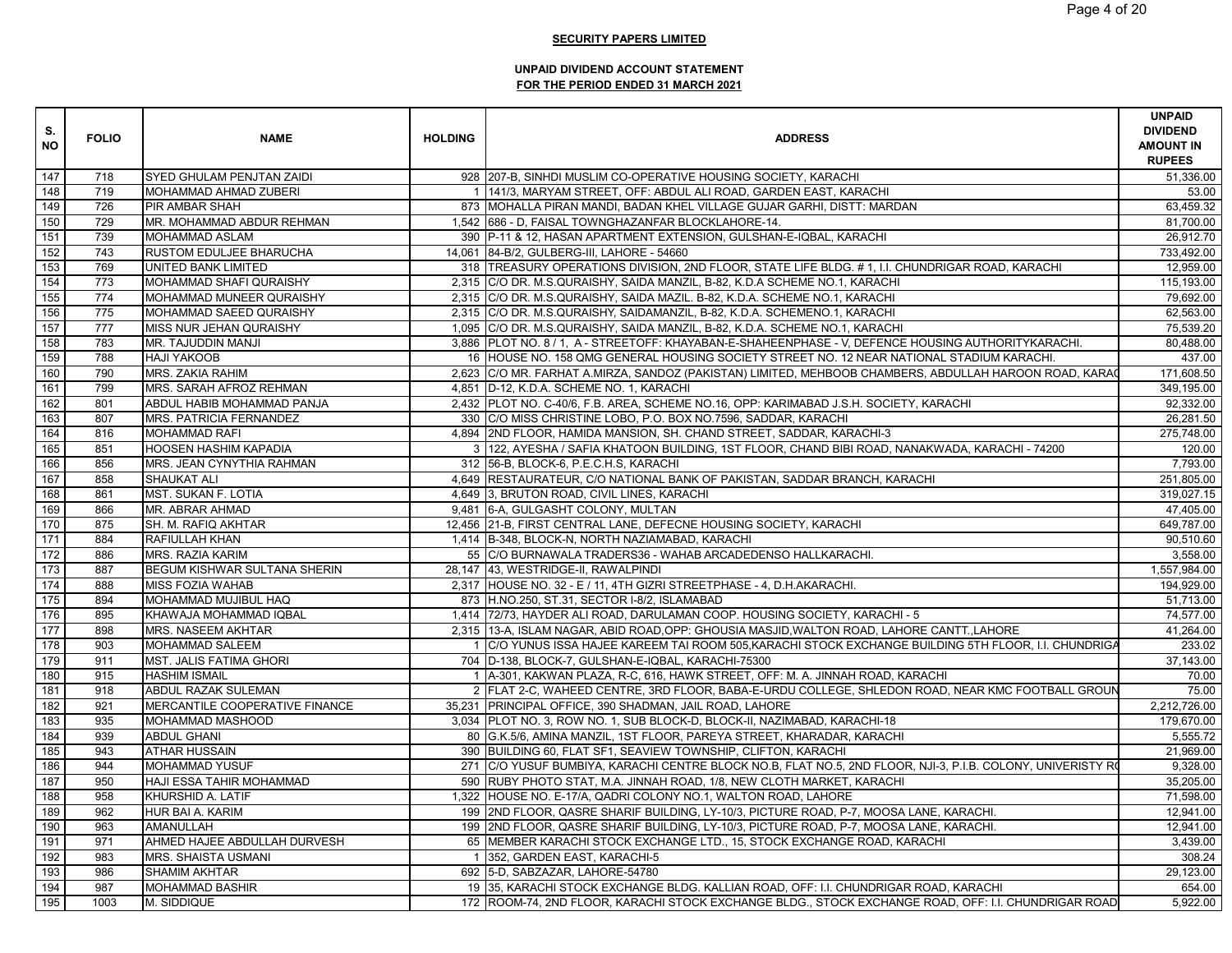| S.<br><b>NO</b> | <b>FOLIO</b> | <b>NAME</b>                     | <b>HOLDING</b> | <b>ADDRESS</b>                                                                                             | <b>UNPAID</b><br><b>DIVIDEND</b><br><b>AMOUNT IN</b><br><b>RUPEES</b> |
|-----------------|--------------|---------------------------------|----------------|------------------------------------------------------------------------------------------------------------|-----------------------------------------------------------------------|
| 196             | 1006         | ABDUL RAZZAK                    |                | 19 C/O ABDUL RAZZAK WALI MOHAMMAD, 2ND FLOOR, ROOM-10, BLOCK-D/2, NOOR CENTRE, SHAHWALIULLAH ROAD          | 654.00                                                                |
| 197             | 1016         | <b>MOHAMMAD IQBAL</b>           |                | 11 A/7/4, SIDCO AVENUE APARTMENT, 264, R. A. LINES, INGLE ROAD, KARACHI                                    | 658.00                                                                |
| 198             | 1021         | RUSTOM COWASJI DEGAMWALA        |                | 45 52-JAMSHED BAUGH, SOLDIER BAZAR, KARACHI                                                                | 3,208.50                                                              |
| 199             | 1022         | RUSTOM COWASJI DEGAMWALA        |                | 3 52- JAMSHED BAUG, SOLDIER BAZAR, KARACHI                                                                 | 298.60                                                                |
| 200             | 1026         | NAASER-UD-DIN AHMED             |                | 793 241/C, BLOCK-2, P.E.C.H.S., KARACHI                                                                    | 45,914.00                                                             |
| 201             | 1030         | <b>G.M. MALIK</b>               |                | 29 122/A, SINDHI MUSLIM HOUSING SOCIETY, KARACHI                                                           | 1.659.00                                                              |
| 202             | 1033         | MRS. AMATULLAH AMAT             |                | 775   MADARSA-TUL-BANAT, AREBIA AMATIAH, ISLAMIA COLONY, OUTSIDE NIZAM KHAN GATE, DERA ISMAIL KHAN         | 30,304.00                                                             |
| 203             | 1034         | HAMEEDA BAI HAJEE ABDULLAH      |                | 153 C/O AHMED HAJEE ABDULLAH DURVESH, 15, KARACHI STOCK EXCHANGE, STOCK EXCHANGE ROAD KARACHI              | 6,156.00                                                              |
| 204             | 1040         | <b>MISS QURATULAIN SABIHA</b>   |                | 2,089 363-SECTOR-S, PHASE-II, LAHORE CANTT. CO-OPERATIVE HOUSING SOCIETY, LAHORE                           | 144,354.74                                                            |
| 205             | 1044         | MRS. ABAN N. COMMISSARIAT       |                | 23 COMMISSRIATE HOUSE, DINSHAW B-AVARI COLONY, PLOT A-2, PARSI COLONY GATE MAHMOODABAD, KARACHI            | 916.00                                                                |
| 206             | 1045         | JAMIL AHMED ZAKARIA             |                | 15,247 GRIND WHEEL (PAK) LTD., KARACHI CHAMBERS, HASRAT MOHANI ROAD, KARACHI                               | 758,616.00                                                            |
| 207             | 1047         | <b>YUNUS</b>                    |                | 1 M. SIDDIQ MANZIL, W.O.8/9, 1ST FLOOR, CHAND BIBI ROAD, NANAKWADA, KARACHI                                | 35.00                                                                 |
| 208             | 1059         | MOHAMMAD JAWED AVEDIA           |                | 278 C/O AL-NOOR SUGAR MILLS LTD., 96-A, SINDHI MUSLIM SOCIETY, KARACHI - 74400                             | 16,095.00                                                             |
| 209             | 1060         | <b>SAKHI JAN</b>                |                | 4,184 NEAR GRAIN MARKET, BANNU CITY, BANNU                                                                 | 286,904.30                                                            |
| 210             | 1062         | MR. NASIR JEHANGIR RIFAT        |                | 1,032   7-A, 9TH CENTRAL STREET, PHASE-II, DEFENCE HOUSING AUTHORITY, KARACHI                              | 58,909.00                                                             |
| 211             | 1063         | MRS. HUSN ARA SIFAT SIDDIQI     |                | 172 R-19/II, KHYABAN-E-SADI, PHASE-VII, DEFENCE H.AUTHORITY, KARACHI-74800                                 | 6,180.00                                                              |
| 212             | 1064         | H.A.M. DURVESH                  |                | 1 DURVESH MANZIL, A.M.2, KB, KHILNANI ROAD, KARACHI                                                        | 75.00                                                                 |
| 213             | 1065         | <b>YASMIN</b>                   |                | 3,500 BUNGALOW NO.9, BLOCK 7 & 8, JINNAH COOPERATIVE HOUSING SOCIETY, NEAR DUTY FREE SHOP, SHAHRAH-E-F     | 203,751.00                                                            |
| 214             | 1066         | <b>ISMAIL</b>                   |                | 45 BUNGALOW NO.9, BLOCK 7 & 8, JINNAH COOPERATIVE HOUSING SOCIETY, NEAR DUTY FREE SHOP, SHAHRAH-E-F        | 2,635.00                                                              |
| 215             | 1080         | HAJI VALI MOHAMMAD HAJI AHMAD   |                | 1,982 NO.4 C.P.BERAR CO-OPERATIVE HOUSING SOCEITY BLOCK-III, SHAHEED-E-MILLAT ROAD, KARACHI                | 114,711.00                                                            |
| 216             | 1082         | SHEIKH HAMIDUDDIN               |                | 1,095 E-55, STREET NO.8, OFFICER COLONY WALTON ROAD, LAHORE CANTT., LAHORE                                 | 74,237.30                                                             |
| 217             | 1084         | HAJI SALEH MOHAMMAD             |                | 164 AZIZ MANZIL, 2ND FLOOR, CHURCH STREET, KARACHI-3                                                       | 6,022.00                                                              |
| 218             | 1086         | MRS. ANWAR BANO                 |                | 107 94-A, LAHORE CANTT. CO-OPERATIVE HOUSING SOCIETY, LAHORE                                               | 5,924.00                                                              |
| 219             | 1094         | SYED GHULAM HAIDER              |                | 10 8/10, ZAMZAMA, CLIFTON, KARACHI                                                                         | 673.50                                                                |
| 220             | 1100         | <b>MOHAMMAD YUSUF</b>           |                | 618 KARACHI CENTRE, BLOCK-B, FLAT NO. 5 2ND FLR, P.NO.NJI-3 NEAR PRTG.CORPN. OF PAK., UNVIERSITY ROAD, PIB | 22.204.00                                                             |
| 221             | 1106         | <b>SYED ISHRAT HUSSAIN</b>      |                | 761 HOUSE NO. S2/3, MODERN COLONY, MANGHOPIR ROAD, KARACHI                                                 | 27,338.00                                                             |
| 222             | 1107         | SYED MOHAMMAD KHALIQUE CHISHTEE |                | 16 HOUSE NO. 105, BLOCK 13-D-1, GULSHAN-E-IQBAL, KARACHI                                                   | 607.00                                                                |
| 223             | 1110         | ABU BAKER SULEMAN               |                | 708 C/O. MR. ZUBAIR, ROOM NO.5, O.T. 4/59,, 2ND FLOOR, MASIDIAYI MANSION, MITHADER, KARACHI                | 25,434.00                                                             |
| 224             | 1126         | A. SATTAR                       |                | 44 C/O MOHAMMAD HANIF HAJI SATTAR, 401, MACHIARA SQUARE, MOULJI STREET, KHARADAR, KARACHI                  | 2,191.00                                                              |
| 225             | 1129         | <b>ISMAIL</b>                   |                | 210 BUNGALOW NO.9, BLOCK 7 & 8, JINNAH COOPERATIVE HOUSING SOCIETY, NEAR DUTY FREE SHOP, SHAHRAH-E-F       | 12,256.00                                                             |
| 226             | 1130         | <b>ZUBEDA</b>                   |                | 45 BUNGLOW NO.9, BLOCK-7 & 8, JINNAH CO-OPERATIVE HOUSING SOCIETY, NEAR DUTY FREE SHOP, SHAHRAH-E-F,       | 2,635.00                                                              |
| 227             | 1131         | <b>FARZANA</b>                  |                | 5,852 BUNGLOW NO. 9, BLOCK-7 & 8, CO-OPERATIVE JINNAH HOUSING SOCIETY, NEAR DUTY FREE SHOP, SHAHRAH-E-F    | 340.640.00                                                            |
| 228             | 1133         | MINOO R. PATEL                  |                | 3,393 6, DURVESH HOME, PARSI PANCHAYAT WADI, JAUHAR STREET, KARACHI                                        | 215,204.00                                                            |
| 229             | 1134         | MR. FAISAL RAHIMTOOLA           |                | 2,064 D - 239KDA SCHEME NO. 1 - AKARACHI-75350.                                                            | 38,339.00                                                             |
| 230             | 1135         | RASHID HUSSAIN                  |                | 1,830 H.NO.A-352, BLOCK-12, GULBERG, F.B. AREA, KARACHI-38                                                 | 65.743.00                                                             |
| 231             | 1139         | MIAN SARMAD IRSHAD              |                | 508 C/O SAIRA IRSHAD, 87/1, KHAYABAN-E-SHUJAAT, DEFENCE HOUSING AUTHORITY, PHASE-6, KARACHI                | 18,249.00                                                             |
| 232             | 1141         | <b>MRS. TAHIRA RAFIQ</b>        |                | 2 210, SHAH JAMAL, LAHORE                                                                                  | 68.00                                                                 |
| 233             | 1142         | MERAJ HUSSAIN KAKA              |                | 5,115 C/O H.P. BYRAMJI & SONS, STOCK & SHARE BROKER, 162 M.A. JINNAH ROAD, KARACHI                         | 366,831.41                                                            |
| 234             | 1146         | MOHAMMAD MUNIR                  |                | 284 A-7/4, SIDCO AVENUE CENTRE, 264, R.A. LINES, STRATCHEN ROAD, KARACHI                                   | 5,882.00                                                              |
| 235             | 1147         | <b>MOHAMMAD IQBAL</b>           |                | 45 BUNGALOW NO. C/82, CUTHCHI MEMON HOUSING SOCIETY, OPP: RANGOON WALA HALL, KARACHI                       | 3,449.24                                                              |
| 236             | 1148         | HAJI SALEH MOHAMMAD             |                | 153 BUNGALOW NO. C/82, CUTHCHI MEMON HOUSING SOCIETY, OPP: RANGOON WALA HALL, KARACHI                      | 10.823.07                                                             |
| 237             | 1152         | <b>INAYAT MOHIUDDIN</b>         |                | 1,397 A-196/1, BLOCK-8, KARACHI ADMINISTRATION EMPLOYEES HOUSING SOCIETY, KARACHI                          | 48,094.00                                                             |
| 238             | 1155         | <b>AFZAL AHMED</b>              |                | 1,160 III-C, 10/9, NAZIMABAD, KARACHI                                                                      | 70,642.50                                                             |
| 239             | 1157         | MOHAMMAD FAROOQ                 |                | 252 DURVESH MANZIL, A.M. NO.2, BURNS ROAD, KARACHI                                                         | 13,301.00                                                             |
| 240             | 1158         | MST. HUSSAN BANO                |                | 1 125-126/C, MODEL TOWN, LAHORE                                                                            | 40.00                                                                 |
| 241             | 1161         | SALEEM                          |                | 2 C/O C-20, DAWOOD CO-OPERATIVE HOUSING SOCIETY, NEAR T.V. STATION, KARACHI                                | 132.00                                                                |
| 242             | 1163         | AAMIR AKHTAR                    |                | 3 21-B, 1ST CENTRAL LANE, DEFENCE HOUSING SOCIETY, KARACHI                                                 | 162.00                                                                |
| 243             | 1168         | HAJI SALEH MOHAMMAD             |                | 1,167 BUNGALOW NO. C/82, CUTCHI MEMON HOUSING SOCIETY, OPP: RANGOON WALA HALL, KARACHI                     | 80,637.19                                                             |
| 244             | 1174         | E F U GENERAL INSURANCE LIMITED |                | 749 E F U HOUSE (QAMAR HOUSE), M.A. JINNAH ROAD, KARACHI                                                   | 16,075.00                                                             |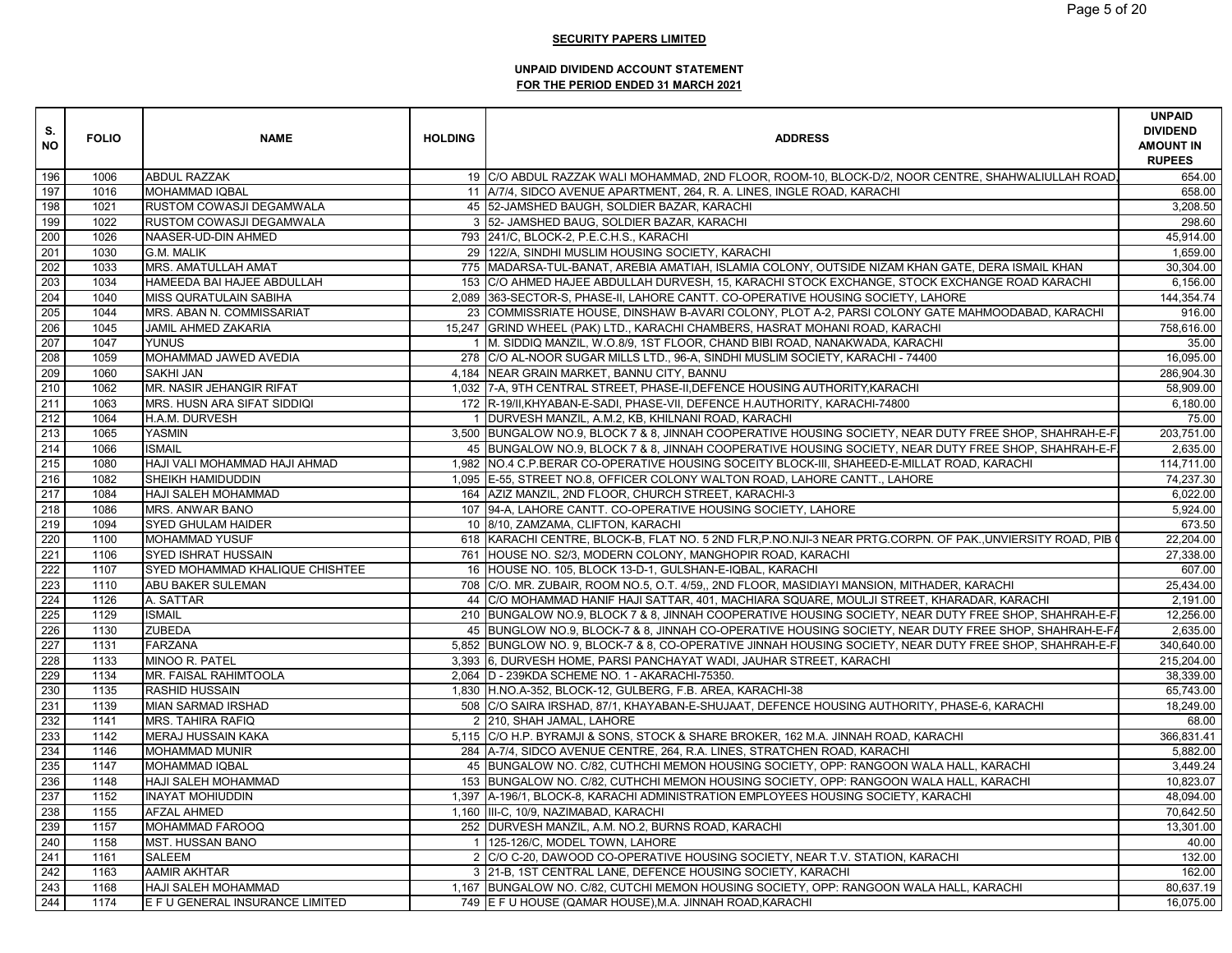| S.<br><b>NO</b> | <b>FOLIO</b> | <b>NAME</b>                      | <b>HOLDING</b> | <b>ADDRESS</b>                                                                                              | <b>UNPAID</b><br><b>DIVIDEND</b><br><b>AMOUNT IN</b><br><b>RUPEES</b> |
|-----------------|--------------|----------------------------------|----------------|-------------------------------------------------------------------------------------------------------------|-----------------------------------------------------------------------|
| 245             | 1181         | <b>MRS. RAZIA SULTANA</b>        |                | 873 21-B, 1ST CENTRAL LANE, DEFENCE HOUSING SOCIETY, KARACHI                                                | 53,184.00                                                             |
| 246             | 1182         | SHEIKH MOHAMMAD AIJAZ AKHTAR     |                | 359 21-B, 1ST CENTRAL LANEDEFENCE HOUSING SOCIETYKARACHI.                                                   | 13.099.00                                                             |
| 247             | 1184         | <b>BEHRAM P. KAVASJI</b>         |                | 1,273 BLEAK HOUSE, BLEAK HOUSE ROAD, KARACHI-4                                                              | 58,386.00                                                             |
| 248             | 1191         | MRS. ZAINAB                      |                | 1 III-D-9/2, NAZIMABAD NO.3, KARACHI                                                                        | 260.49                                                                |
| 249             | 1195         | MOHAMMAD IQBAL SHIVANI           |                | 4 FLAT NO.404, 4TH FLOOR, SUPER MAHAL APARTMENTS, HASRAT MOHANI ROAD, OPP SUNNY PLAZA, OFF: CHUNDI          | 249.00                                                                |
| 250             | 1196         | <b>AKHTAR ALI SHAH</b>           |                | 536 C-17, RIZWAN PLAZA, BLOCK-M, NORTH NAZIMABAD, KARACHI                                                   | 37,217.27                                                             |
| 251             | 1198         | MR. ABDUL AZIZ                   |                | 1 SIDCO AVENUE APARTMENT, A/7/4, 264 R.A. LINES, STRATCHEN ROAD, KARACHI                                    | 24.00                                                                 |
| 252             | 1199         | <b>MISS MUMTAZ</b>               |                | 108 SIDCO AVENUE APARTMENT, A/7/4, 264 R.A. LINES, STRATCHEN ROAD, KARACHI                                  | 5,992.00                                                              |
| 253             | 1202         | <b>ABDUL HAMEED</b>              |                | 1,339 552, SECTOR 4-D, NEW SAEEDABAD MEMON COLONY, BALDIA TOWN, KARACHI                                     | 92,091.50                                                             |
| 254             | 1203         | <b>AKBER ALI</b>                 |                | 24 C/O AZIZ FIDA HUSSAIN, ROOM 4 & 5, 4TH FLOOR, STOCK EXCHANGE BUILDING, KARACHI                           | 1,218.00                                                              |
| 255             | 1204         | <b>GHULAIM HUSAIN</b>            |                | 1 FLAT 2-C, WAHEED CENTRE, 3RD FLOOR, BABA-E-URDU COLLEGE, SHLEDON ROAD, NEAR KMC FOOTBALL GROUN            | 40.00                                                                 |
| 256             | 1208         | SHAIKH ALTAF HUSSAIN             |                | 523 HOUSE NO. B - 46, BLOCK - 10-AGULSHAN-E-IQBALKARACHI                                                    | 9,557.00                                                              |
| 257             | 1209         | <b>AFZAL AHMAD</b>               |                | 80 III-C, 10/9, NAZIMABAD, KARACHI                                                                          | 4,914.50                                                              |
| 258             | 1212         | ABDUL SALAM CHOUDHARY            |                | 251 HOUSE NO. 1433 / XXIIIMADNI STREET, NEW NORTHGULGASHT COLONYMULTAN.                                     | 575.00                                                                |
| 259             | 1218         | M.R. AHMEDANI                    |                | 216 A.V.P. UNITED BANK LIMITED FINANCE DIVISION, HEAD OFFICE, KARACHI                                       | 11,717.00                                                             |
| 260             | 1222         | KASSAM DAWOOD KUDIA              |                | 456 122/3, MAQBOOL CO-OPERATIVE HOUSING SOCIETY, OFF: STADIUM ROAD, KARACHI                                 | 27,531.00                                                             |
| 261             | 1224         | ZAHID                            |                | 39 O.T.9/114, KAGZI BAZAR, KHARADAR LANE, KARACHI                                                           | 807.00                                                                |
| 262             | 1228         | <b>ABID ALI</b>                  |                | 19 ROOM NO. 401-403, KARACHI STOCK EXCHANGE BUILDING, 4TH FLOOR, OFF: I.I. CHUNDRIGAR ROAD, KARACHI         | 897.00                                                                |
| 263             | 1231         | MOHAMMAD IKRAM QURESHI           |                | 242 H.NO. 11, STREET NO. 2, AKRAM PARK, GULBERG-III, LAHORE-II                                              | 14,456.00                                                             |
| 264             | 1232         | S. MAHMOOD AHMED                 |                | 9 C/O HAJI DOST MOHAMMAD (PVT.) LTD., DOST MANSION, (1ST FLOOR), HIDE MARKET, LAHORE                        | 368.00                                                                |
| 265             | 1235         | <b>MRS. SHAMIM ALI</b>           |                | 337   14/1, 29TH STREET, PHASE-V EXTENSION DEFENCE HOUSING AUTHORITY, KARACHI                               | 16,789.00                                                             |
| 266             | 1238         | MOHAMMAD YOUSUF ABDULLAH BUMBIYA |                | 2,443 C/O YOUSUF BUMBIYA, KARACHI CENTRE, BLOCK-B, FLAT NO.5, 2ND FLOOR, PLOT NJI-3, PIB COLONY, UNIVERSITY | 87,764.00                                                             |
| 267             | 1239         | <b>MRS. SAMIRA IMTIAZ</b>        |                | 157 HOUSE NO. 118, BLOCK - FSUI GAS OFFICERS SOCIETY, PHASE - 1LAHORE CANTT.                                | 2,799.00                                                              |
| 268             | 1240         | <b>IMRAN SALEEM</b>              |                | 800 MANCHESTER HOUSE, ZAIBUN NISA STREET, KARACHI                                                           | 5,410.00                                                              |
| 269             | 1242         | MRS. QAMAR AHMED                 |                | 6,240 101-C, FIRST FLOOR, AL-HABIB APARTMENT, CLIFTON, KARACHI                                              | 428,435.15                                                            |
| 270             | 1245         | <b>MOHAMMAD ABBAS</b>            |                | 324 48-H, MODEL TOWN, LAHORE                                                                                | 16,144.00                                                             |
| 271             | 1247         | <b>JALAL AHMAD</b>               |                | 124   TH-4 FL-3, BLOCK-3, NEAR GULSHA-E-IQBAL POST OFFICE, GULSHAN-E- IQBAL BLOCK-3, KARACHI                | 7,222.00                                                              |
| 272             | 1248         | SHER AFZAL KHAN TARIQ            |                | 1,235 34, BAHAR COLONY NO.2, NEAR ITTEFAQ HOSPITAL, KARACHI                                                 | 84,415.35                                                             |
| 273             | 1254         | <b>HUSSAIN ADAM</b>              |                | 1 309 55 JM MUSLIMABAD, NEW M.A. JINNAH ROAD, KARACHI                                                       | 35.00                                                                 |
| 274             | 1256         | <b>ASADULLAH</b>                 |                | 928 FLAT NO.206, BANKERS LODGE, BLOCK-K, FL-A-12, NORTH NAZIMABAD, KARACHI                                  | 65,065.30                                                             |
| 275             | 1259         | <b>ISTEFA KHURSHEED</b>          |                | 46 73, KOKAN HOUSING SOCIETY, HYDER ALI RAOD, KARACHI                                                       | 1,581.00                                                              |
| 276             | 1265         | YOUNUS HOMAEE                    |                | 46 AL-HASAN MEDICOS, OPP: NAGORI DAWAKHANA, SOLDIER BAZAR NO. 2, KARACHI                                    | 2,569.00                                                              |
| 277             | 1266         | <b>SURAYA TUFAIL</b>             |                | 1,907 C-39, BLOCK-4, GULSHAN-E-IQBAL, KARACHI-75300                                                         | 33,992.00                                                             |
| 278             | 1267         | SULEMAN DAWOOD ISMAIL            |                | 97 53-53A STOCK EXCHANGE BUILDING, STOCK EXCHANGE ROAD, KARACHI-7400                                        | 6,889.90                                                              |
| 279             | 1271         | <b>AMEEN</b>                     |                | 2 A/5, AMAN APARTMENTS, BUSINESS RECORDER ROAD, GARDEN EAST, KARACHI                                        | 135.00                                                                |
| 280             | 1274         | MR. FARREKH NAEEM LUKHESAR       |                | 3,045 23-SYED MAUJ-E-DARYA, BUKHARI ROAD, LAHORE                                                            | 34,636.00                                                             |
| 281             | 1277         | AHMED HAJI ABDULLAH              |                | 39 15, KARACHI STOCK EXCHANGE BUILDING, OFF: KALLIAN ROAD, KARACHI                                          | 2,075.00                                                              |
| 282             | 1278         | MOHAMMAD FAROOQ LAMBAT           |                | 1 56, SHAH ABDUL LATIF ROAD, NEAR NISHTAR PARK, KARACHI                                                     | 70.00                                                                 |
| 283             | 1280         | <b>BAHAUDDIN S. URAIZEE</b>      |                | 452 17/3, JINNAH CO-OPERATIVE HOUSING SOCIETY NO.1, LTD. (GROUND FLOOR), SHAHEED-I-MILLAT ROAD, KARACHI     | 15,561.00                                                             |
| 284             | 1282         | <b>HAJI SALEH MOHAMMAD</b>       |                | 11 SIDCO AVENUE A/7/4, 264, R. A. LINES, KARACHI                                                            | 378.00                                                                |
| 285             | 1295         | A. RAZZAK                        |                | 1,044 QASR-E-PANJTAN, 4TH FLOOR, FLAT NO.9, PLOT NO.465, SIRAJ COLONY, MOSA LANE, KARACHI                   | 64,099.00                                                             |
| 286             | 1297         | <b>IMRAN AHMAD</b>               |                | 197 R-370/5-A, SECTOR 14-A, SHADMAN NO.1, NORTH KARACHI, KARACHI                                            | 11,434.00                                                             |
| 287             | 1299         | ALOY AMEER JAFFRI                |                | 1,088 8-A-1/B, 7TH COMMERCIAL LANE, PHASE-4, DEFENCE OFFICERS HOUSING AUTHORITY, KARACHI-75500              | 39,086.00                                                             |
| 288             | 1302         | MRS. ZAINAB                      |                | 1,800 PLOT NO. C-40/6, FEDERAL B. AREA, SCHEME NO. 16, OPP: KARIMABAD, KARACHI                              | 68,339.00                                                             |
| 289             | 1304         | <b>SHAUKAT HUSEIN</b>            |                | 617 C-201, ERUM APARTMENT, BLOCK-17, GULSHAN-E-IQBAL, KARACHI                                               | 44,791.95                                                             |
| 290             | 1314         | <b>KAZIM ABBAS</b>               |                | 24   13/2, 27TH STREET, PHASE-V EXT., DEFENCE HOUSING SOCIETY, KARACHI                                      | 827.00                                                                |
| 291             | 1318         | ARSHAD JAVAID KHAWAJA            |                | 153 3-B-II, KHAYABAN-E-BAHRIA, PHASE-V, DEFENCE SOCIETY, KARACHI                                            | 6,156.00                                                              |
| 292             | 1326         | <b>MRS. ASMA KAZMI</b>           |                | 937 D-198, BLOCK-V, CLIFTON, KARACHI                                                                        | 54,251.00                                                             |
| 293             | 1329         | <b>SYED BAQIR HUSSAIN</b>        |                | 3,474 11/10, CIVIL LINES NEAR COMMISSIONER HOUSE, SARGODHA                                                  | 192,323.00                                                            |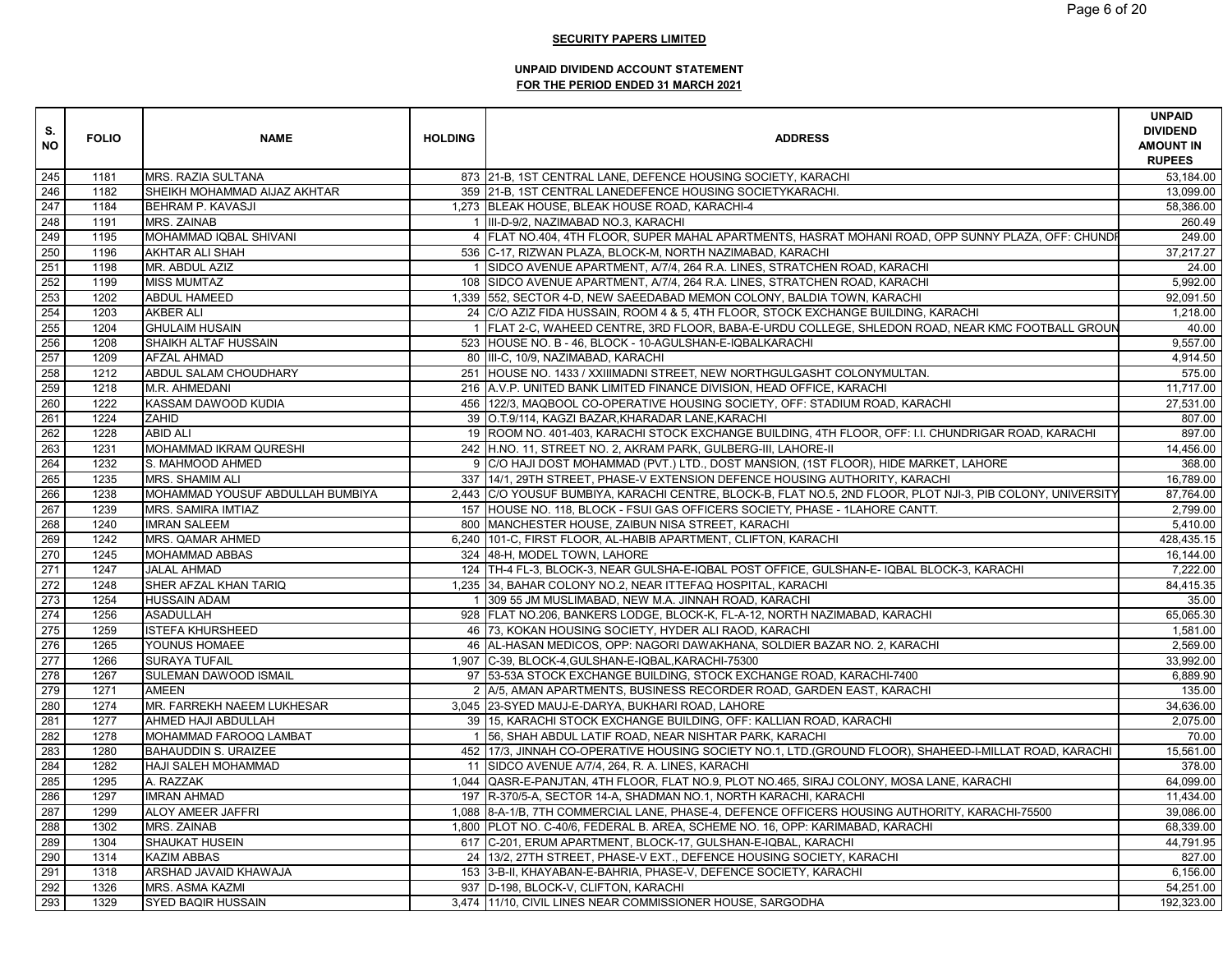| S.<br><b>NO</b> | <b>FOLIO</b> | <b>NAME</b>                     | <b>HOLDING</b> | <b>ADDRESS</b>                                                                                          | <b>UNPAID</b><br><b>DIVIDEND</b><br><b>AMOUNT IN</b><br><b>RUPEES</b> |
|-----------------|--------------|---------------------------------|----------------|---------------------------------------------------------------------------------------------------------|-----------------------------------------------------------------------|
| 294             | 1330         | <b>MRS. HASINA NAQVI</b>        |                | 94 H. NO. 7-A, MOHAMMAD ALI BOGRA ROAD, CLIFTON, KARACHI                                                | 6,427.05                                                              |
| 295             | 1331         | SHAHZAD RAFI                    |                | 545   2ND FLOOR, HAMIDA BUILDING, SHAIKH CHAND STREET, SADDAR, KARACHI                                  | 30,678.00                                                             |
| 296             | 1332         | <b>ABDUL GHAFFAR</b>            |                | 179 FLAT NO.413, BANTVA HOUSE, SIR SHAH MOHAMMAD SULEMAN ROAD, LIAQUATABAD, KARACHI                     | 6,162.00                                                              |
| 297             | 1333         | MOHAMMAD HUSSAIN                |                | 961   C/O HAJI IBRAHIM H. ADAM, BHANGARI STREET, MITHADAR, KARACHI                                      | 22,656.00                                                             |
| 298             | 1334         | <b>AKHTAR JAMIL</b>             |                | 138 B-318/13, F. B. AREA, KARACHI                                                                       | 4,747.00                                                              |
| 299             | 1335         | MR. SOHAIL SALEEM               |                | 1,989 SALEEM & CO.,405, AL RAHIM TOWERI.I. CHUNDRIGAR ROADP.O. BOX NO. 10331KARACHI-74000               | 46,892.00                                                             |
| 300             | 1337         | MRS. GHAZALA M. RAFI            |                | 1,225 HAMIDA MANSION, SHEIKH CHAND STREET, SADDAR, KARACHI                                              | 64,619.00                                                             |
| 301             | 1341         | <b>GHAYUR ABBAS ZAIDI</b>       |                | 545 8-1, C STREET, DEFENCE HOUSING AUTHORITY, PHASE-V, KARACHI-75500                                    | 19,579.00                                                             |
| 302             | 1344         | MOHAMMAD RAZI AHMAD             |                | 2,756 71/2, KHAYABAN-E-BAHRIA, PHASE-V, DEFENCE HOUSING AUTHORITY, KARACHI-75500                        | 156,795.00                                                            |
| 303             | 1345         | MOHAMMAD SIDDIQUE               |                | 10 D-4, 4TH FLOOR, ISLAM PLAZA (MINHAS PLAZA) HOSPITAL ROAD, KARACHI                                    | 549.00                                                                |
| 304             | 1347         | MOHAMMAD FAROOQ                 |                | 721 77, KARACHI STOCK EXCHANGE, 2ND FLOOR STOCK EXCHANGE BUILDING, KARACHI                              | 38,021.00                                                             |
| 305             | 1349         | <b>FARIDA SULEMAN</b>           |                | 1 HANIF MANZIL FLAT NO. 4-A, 2ND FLOOR, NANAKWADA, CHAND BIB ROAD, KARACHI                              | 39.00                                                                 |
| 306             | 1354         | NEELUM BELA YOUSUF              |                | 704 FLAT NO. B - 5, 2ND FLOOR KARACHI CENTRE, PLOT NO. NJI - 3 NEAR PRINTING PRESS OF PAKISTAN KARACHI. | 14,581.00                                                             |
| 307             | 1360         | SYEDA TALAT FARZANA             |                | 472 FLAT NO. G - 20, STREET NO. 5, ASKARI - 4, RASHID MINHAS ROAD, KARACHI                              | 19,866.00                                                             |
| 308             | 1365         | AZEEM SERVICES (PVT.) LTD.      |                | 1 59-T, PHASE-II, LAHORE CANTT., CO-OPERATIVE HOUSING SOCIETY, LAHORE                                   | 155.70                                                                |
| 309             | 1366         | N. H. SECURITIES (PVT.) LIMITED |                | 26 HM HOUSE7 - BANK SQUARELAHORE.                                                                       | 243.00                                                                |
| 310             | 1368         | <b>MRS. SHAMIM RIZVI</b>        |                | 2 HOUSE NO.A-342, BLOCK-07, SCHEME-36, GULSTAN-E-JAUHAR, KARACHI                                        | 72.00                                                                 |
| 311             | 1372         | <b>AHMAD RAB</b>                |                | 36 473-474, BLOCK-14, FEDERAL B. AREA, NASEERABAD, KARACHI                                              | 1,293.00                                                              |
| 312             | 1382         | <b>MUHAMMAD ALI</b>             |                | 44 302-303, NAJMA ARCADE, BLOCK-A, SOLOMON DAVID ROAD, NEAR RAJKOT MEMON HOSPITAL, RAMSWAMI, KARACH     | 1.515.00                                                              |
| 313             | 1386         | <b>IQBAL HUSSAIN</b>            |                | 2 R-1079, BLOCK-19, FEDERAL B. AREA, KARACHI-75950                                                      | 190.00                                                                |
| 314             | 1400         | ABDUL QUDDUS ABID               |                | 268 22-C, MASSAN ROAD, LAHORE                                                                           | 1,983.00                                                              |
| 315             | 1401         | <b>MIAN ARBAB AHMAD</b>         |                | 230 M. 19/1, KHAYABAN-E-ITTEHAD, PHASE-VII, DEFENCE HOUSING AUTHORITY, KARACHI                          | 9,247.00                                                              |
| 316             | 1402         | KHAWAJA ARSHAD                  |                | 176 3-B/II, KHAYABAN-E-BAHRIA, DEFENCE HOUSING AUTHORITY, KARACHI                                       | 7,076.00                                                              |
| 317             | 1404         | <b>ALI RAZA</b>                 |                | 1 A-110, SUBHAN APARTMENT, 275 D' CRUZ ROAD, GARDEN EAST, KARACHI                                       | 14.00                                                                 |
| 318             | 1407         | <b>MRS. ISMAT BARI</b>          |                | 886 C/O IBNE HASAN MUFTI, 1452/14, DASTAGIR SOCIETY, FEDERAL 'B' AREA, KARACHI                          | 33,535.00                                                             |
| 319             | 1419         | MR. MUHAMMAD SAGHIR KHAN        |                | 440 HOUSE NO. 378 - ABLOCK - E, JOHAR TOWNLAHORE.                                                       | 11,122.00                                                             |
| 320             | 1428         | <b>MST. JAMILA</b>              |                | 373 O.T. 9/20, 2ND FLOOR, KAZI NOOR MUHAMMAD LANE, KARACHI                                              | 20,669.00                                                             |
| 321             | 1433         | <b>SULEMAN</b>                  |                | 1 C/O. M. ANUS STORE, SHINKA CHAMBER, OPP: CHAMBER OF COMMERCE, SHAHRAH-E-LIAQUAT, KARACHI-74000.       | 44.00                                                                 |
| 322             | 1435         | ABOO BAKER KASSAM               |                | 1 SALIM MANZIL, 1ST FLOOR, H. YOUSUF ROAD, KARACHI                                                      | 75.00                                                                 |
| 323             | 1437         | MR. MOHAMMAD AKRAM SALEEM       |                | 2,315 C/O LATE MUHAMMAD SALEEMMUSLIM ROAD, GALI CHAUDHRYINAYATULLAHGUJRANWALA.                          | 101,968.00                                                            |
| 324             | 1444         | <b>MUKHTAR AHMED</b>            |                | 9 SONY APARATMENT, ROOM NO.14, GHULAM HUSSAIN QASIM ROAD, GARDEN WEST, KARACHI                          | 433.00                                                                |
| 325             | 1447         | AMIN                            |                | 64 B-802, AMBER TOWER, 22/A/6, P.E.C.H.S., KARACHI-75400                                                | 3,915.50                                                              |
| 326             | 1449         | HAROON IHSAN PARACHA            |                | 2,220 PARACHA HOUSE, 276, E-7, ISLAMABAD                                                                | 97,364.00                                                             |
| 327             | 1450         | MRS. ZUBIDA                     |                | 1 FLAT 2-C, WAHEED CENTRE, 3RD FLOOR, BABA-E-URDU COLLEGE, SHLEDON ROAD, NEAR KMC FOOTBALL GROUN        | 38.00                                                                 |
| 328             | 1451         | <b>MISS HAMIDA</b>              |                | 1 FLAT 2-C, WAHEED CENTRE, 3RD FLOOR, BABA-E-URDU COLLEGE, SHLEDON ROAD, NEAR KMC FOOTBALL GROUN        | 40.00                                                                 |
| 329             | 1452         | MUHAMMAD IQBAL SULEMAN          |                | 1 FLAT 2-C, WAHEED CENTRE 3RD FLOOR, BABA-E-URDU COLLEGE, SHLEDON ROAD, NEAR KMC FOOTBALL GROUNI        | 38.00                                                                 |
| 330             | 1453         | <b>MISS ZEBUNNISA</b>           |                | 1 FLAT NO.2-C, WAHEED CENTRE, 3RD FLOOR, BABA-E-URDU COLLEGE, SHLEDON ROAD, NEAR KMC FOOTBALL GR        | 61.00                                                                 |
| 331             | 1454         | MR. MUHAMMAD FAROOQ             |                | 7 525, STOCK EXCHANGE BUILDING, STOCK EXCHANGE ROAD, OFF: I.I. CHUNDRIGAR ROAD, KARACHI                 | 270.00                                                                |
| 332             | 1463         | M. AMIN HUSSAIN                 |                | 54 404-A, SAIMA SPRINGFIELD APPARTMENT, FRERE TOWN CLIFTON, KARACHI                                     | 1,117.00                                                              |
| 333             | 1464         | <b>FARHANA BASHIR</b>           |                | 838 FLAT NO. 62A, STREET NO.15, ASKARI-4, RASHID MINHAS ROAD, KARACHI                                   | 41,092.00                                                             |
| 334             | 1467         | <b>SALEHA KHATOON</b>           |                | 4 7/172, D.M.C.H. SOCIETY, BLOCK-3, KARACHI-74300                                                       | 98.00                                                                 |
| 335             | 1479         | DAWOOD MOHAMMAD                 |                | 36 MEMBER, KARACHI STOCK EXCHANGE 532, STOCK EXCHANGE BUILDING, OFF: I.I. CHUNDRIGAR ROAD, KARACHI      | 1,009.00                                                              |
| 336             | 1480         | MR. MUHAMMAD ILYAS PERVEZ       |                | 21 B-72, BLOCK-J, NORTH NAZIMABAD, KARACHI                                                              | 349.00                                                                |
| 337             | 1488         | <b>AHMED MIAN</b>               |                | 26 H.NO.N-905, SECTOR 44-C, LANDHI NO.6, KARACHI                                                        | 1,669.50                                                              |
| 338             | 1499         | MR. SAEED UR REHMAN             |                | 1 HOUSE NO. 510AREA 3 - A, LANDHI NO. 4KARACHI.                                                         | 56.00                                                                 |
| 339             | 1506         | SHAUKAT HUSSAIN ZUBEDI          |                | 2,403 B-133, BLOCK 'P', HUSSAIN D'SILVA TOWN, NORTH NAZIMABAD, KARACHI                                  | 86,327.00                                                             |
| 340             | 1511         | SHEIKH ABDUL NAEEM              |                | 11 HOUSE NO. G-16/8, MALIR COLONY, KARACHI-75080                                                        | 695.00                                                                |
| 341             | 1512         | <b>MALIK MUHAMMAD ARIF</b>      |                | 1 HOUSE NO. D-103, MEHMOODABAD NO.3, KARACHI                                                            | 30.00                                                                 |
| 342             | 1522         | <b>FATIMA ZEHRA</b>             |                | 900 R-224, STREET NO. 8, PHASE-II, DEFENCE HOUSING AUTHORITY, LAHORE CANTT - 54792.                     | 19,316.00                                                             |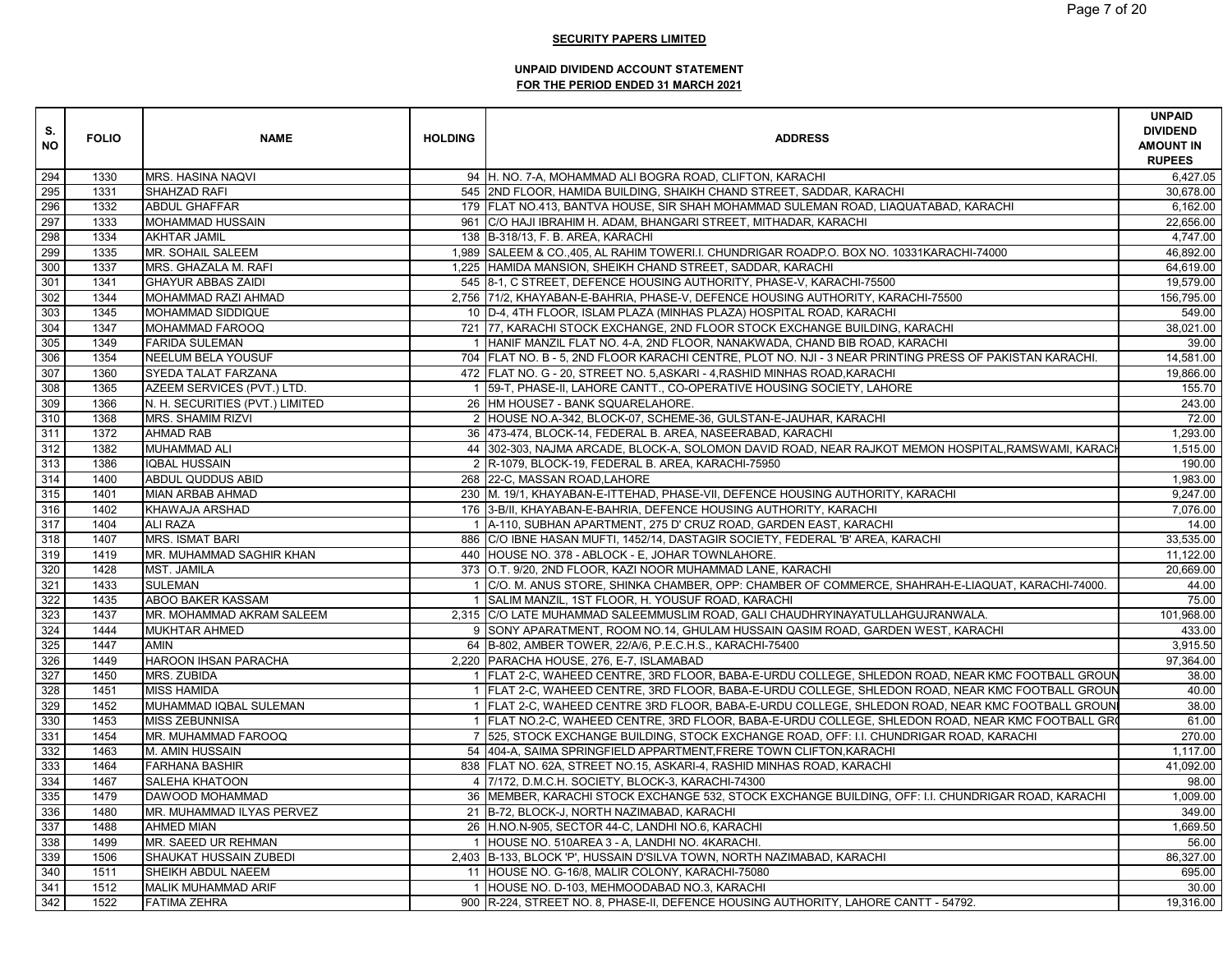| S.<br><b>NO</b> | <b>FOLIO</b>          | <b>NAME</b>                                 | <b>HOLDING</b> | <b>ADDRESS</b>                                                                                        | <b>UNPAID</b><br><b>DIVIDEND</b><br><b>AMOUNT IN</b><br><b>RUPEES</b> |
|-----------------|-----------------------|---------------------------------------------|----------------|-------------------------------------------------------------------------------------------------------|-----------------------------------------------------------------------|
| 343             | 1529                  | MR. AIJAZ AHMAD GUL                         |                | 1,667 HOUSE NO. 3, STREET NO. 34 F - 8 / 1 ISLAMABAD.                                                 | 3,919.00                                                              |
| 344             | 1547                  | MRS. KISHWAR SULTANA                        |                | 165 L-3068, METROVEL-III, BLOCK - II, ABUL HASAN ISPHANI ROAD, KARACHI                                | 2.008.00                                                              |
| 345             | 1548                  | MRS. MUNAWAR SULTANA                        |                | 542 B-9, BLOCK-I, KDA SCHEME NO.33, GULSHAN-E-KANEEZ FATIMA, NEAR HAPITOAT MONTESSORI SCHOOL, KARACHI | 23,746.00                                                             |
| 346             | 1553                  | <b>MRS. RAZIA BANO</b>                      |                | 1 AL-REHMAN MARKET FLAT NO.202, 2ND FLOOR, O.T. 7/59, TANKI NO.4, BOMBAY BAZAR, KARACHI               | 35.00                                                                 |
| 347             | 1554                  | <b>ABDUL MAJEED</b>                         |                | 3 AL-REHMAN MARKET FLAT NO.202, 2ND FLOOR, O.T. 7/59, TANKI NO.4, BOMBAY BAZAR, KARACHI               | 101.00                                                                |
| 348             | 1569                  | <b>MRS. SADAF IMRAN</b>                     |                | 5,365 PLOT NO. SMS 2AL MASOORA CANTT VIEW TOWNTARIQ BIN ZAID ROADGUJRANWALA.                          | 56,065.00                                                             |
| 349             | 1571                  | <b>MOOSA</b>                                |                | 1 2ND FLOOR, MEMON CENTRE, ROOM N0.201, GALI NO.3, SHAHWALIULLAH ROAD, KARACHI-75600                  | 67.00                                                                 |
| 350             | 1576                  | MR. MOHAMMAD ANWAR AHMAD                    |                | 15 A-454, BLOCK-H, NORTH NAZIMABAD, KARACHI                                                           | 336.00                                                                |
| 351             | 1578                  | MRS. MEHMOODA KHATOON                       |                | 1,160 HOUSE NO. B-18, DISTT. COMPLEX, CHAKWAL                                                         | 5,353.00                                                              |
| 352             | 1579                  | <b>MRS. SHAHIDA ABID</b>                    |                | 3,486 HOUSE NO. B-18, DISTT. COMPLEX, CHAKWAL                                                         | 18,050.00                                                             |
| 353             | 1582                  | MR. SHAKIR ZAMIR SIDDIQUI                   |                | 565 HOUSE NO. MCB - 11 / 226TALWARAN STREETCHAKWAL.                                                   | 20,214.00                                                             |
| 354             | 1583                  | <b>MST. AZRA KHATOON</b>                    |                | 311 160-H/1, WAPDA TOWN, LAHORE                                                                       | 6,441.00                                                              |
| 355             | 1584                  | KHADEEJA JAMAL                              |                | 509 160-H/1, WAPDA TOWN, LAHORE                                                                       | 9.074.00                                                              |
| 356             | 1585                  | <b>SYED JALAL ABBASI</b>                    |                | 874 160-H/1, WAPDA TOWN, LAHORE                                                                       | 49,206.00                                                             |
| 357             | 1586                  | MR. R.M. HILAL ABBAS ABBASI                 |                | 139 FLAT NO. 401-B, MONO-GARDEN SHAHEED-E-MILLAT ROAD KARACHI.                                        | 5,336.00                                                              |
| 358             | 1588                  | MST. NUZHAT ARA BANO                        |                | 436 17-HALL ROAD, LAHORE                                                                              | 26,021.00                                                             |
| 359             | 1589                  | <b>MRS. TAHIRA RAFIQ</b>                    |                | 446 210, SHAH JAMAL LAHORE                                                                            | 15,463.00                                                             |
| 360             | 1597                  | <b>MRS. SAIRA IMRAN</b>                     |                | 214 HOUSE NO. 118F, STREET NO. 22SUI NORTHEN OFFICERS CO-OPERATIVEHOUSING SOCIETY, PHASE - ILAHORE CA | 4.304.00                                                              |
| 361             | 1600                  | <b>SAKINA KHAN</b>                          |                | 2,313 H NO. 595-A, MAIN IBNE SINA, G-10/2, ISLAMABAD                                                  | 106,080.00                                                            |
| 362             | 1605                  | SARFARAZ AHMAD ALVI                         |                | 2 Q. NO. 37, AREA 51/B, KORANGI TOWNSHIP, KARACHI-74900                                               | 35.00                                                                 |
| 363             | 1616                  | MR. IKRAM MUHAMMAD                          |                | 128 31-J, HINA TERRACE, GROUND FLOOR, BLOCK 13-E, GULSHAN-E-IQBAL, KARACHI.                           | 6,756.00                                                              |
| 364             | 1618                  | MRS. MASOODA FATIMA EJAZ                    |                | 385 D.I GROUND FLOOR, SULEMAN TERRACEHASSAN SQUARE GULSHAN-E-IQBALKARACHI.                            | 9,327.00                                                              |
| 365             | 1619                  | MR. SHUJAAT ALI KHAN                        |                | 1 H.NO.R-1830, BLOCK-14, DASTAGIR COLONY, FEDERAL B AREA, KARACHI-75950.                              | 58.00                                                                 |
| 366             | 1622                  | MRS. RIAZ BEGUM                             |                | 10,349 70/1, SARFARAZ RAFFIQUI ROAD, LAHORE CANTT.                                                    | 214,354.00                                                            |
| 367             | 1630                  | <b>MR. NOMAN</b>                            |                | 8 AL-REHMAN MARKET, FLAT NO. 202, 2ND FLOOR, OT-7/59, BOMBAY BAZAR, KARACHI.                          | 324.00                                                                |
| 368             | 1631                  | MR. SHAHRUKH SHUJAAT                        |                | 9 1830/14 DASTAGIR SOCIETY F.B. AREA KARACHI.                                                         | 164.00                                                                |
| 369             | 1635                  | <b>MISS SANIA RIZWAN</b>                    |                | 1 R-1830/14 DASTAGIR SOCIETY FEDERAL 'B' AREA KARACHI.                                                | 20.00                                                                 |
| 370             | 1638                  | MR. MUHAMMAD MUNAF                          |                | 2 AL-NOOR PLAZA FLAT NO. 1/1 SOLDIER BAZAR NO. 2 OPPOSITE NAGORI HOSPITAL KARACHI - 74400.            | 44.00                                                                 |
| 371             | 1639                  | <b>MST SURRIYA JABEEN</b>                   |                | 17,350 49-B-111 GULBERG - III LAHORE.                                                                 | 426,377.00                                                            |
| 372             | 1645                  | MR. MOHAMMAD SAEED                          |                | 1 ERUM PLAZA B1-28, 4TH FLOOR, BLOCK 13-D GULSHAN IQBAL KARACHI                                       | 26.00                                                                 |
| 373             | 1648                  | MR. ZESSHAN                                 |                | 581 203, 2ND FLOOR BUSINESS & FINANCE CENTER I.I. CHUNDRIGAR ROAD KARACHI.                            | 10,356.00                                                             |
| 374             | 1649                  | MRS. ROZMIN                                 |                | 1 303, SARAH HEIGHTS SINHA STREET GARDEN EAST KARACHI.                                                | 29.00                                                                 |
| 375             | 1651                  | <b>MST SABRI BEGUM</b>                      |                | 18,743 A-281, STREET NO. 12TH WEST BLOCK - N NORTH NAZIMABAD KARACHI.                                 | 334,093.00                                                            |
| 376             | 1658                  | <b>MR. SOHAIL TAI</b>                       |                | 1 612 - 617 KARACHI STOCK EXCHANGE BUILDING OFF: I.I. CHUNDRIGAR ROAD KARACHI.                        | 22.00                                                                 |
| 377             | 1662                  | MR. HASAN TAI                               |                | 1 612 - 617 KARACHI STOCK EXCHANGE BUILDING OFF: I.I. CHUNDRIGAR ROAD KARACHI.                        | 22.00                                                                 |
| 378             | 1693                  | MRS. AMNA AHSAN                             |                | 1,206 HOUSE NO. 6 - AGULGASHAT COLONYMULTAN.                                                          | 21,496.00                                                             |
| 379             | 1695                  | MISS. AZKA AFTAB                            |                | 1,350 HOUSE NO. 6 - AGULGASHT COLONYMULTAN.                                                           | 24,063.00                                                             |
| 380             | 1706                  | NON-CDC UN-PAID 5% TAX SHAREHOLDERS         | 8,477          |                                                                                                       | 396,300.00                                                            |
| 381             | 1707                  | CDC PLAINTIF (PAID & UN-PAID) 5% TAX SHAREH |                | 2,232 FEDERAL BOARD OF REVENUECHEIF (INCOME TAX POLICY)CONSTITUTION AVENUEISLAMABAD.                  | 104,346.00                                                            |
| 382             | 1708                  | MR. ADAM A. HABIB                           |                | 1 201 - PAK HOME PLOT - 86, BLOCK - 3 C.P. BARAR SOCIETY OFF: ALAMGIR ROAD KARACHI.                   | 22.00                                                                 |
| 383             | 1709                  | MR. ADAM A. HABIB                           |                | 1 201 - PAK HOME PLOT - 86, BLOCK - 3 C.P. BERAR SOCIETY OFF: ALAMGIR ROAD KARACHI.                   | 22.00                                                                 |
| 384             | 1719                  | <b>MRS. TALAT SULTAN</b>                    |                | 4,649 HOUSE NO. M - 79 / 1KHAYABAN-E-ITTEHADPHASE - VII, D.H.A., KARACHI.                             | 30,451.00                                                             |
| 385             | 00208-543             | Muhammad Qasim                              |                | 2 1-J 55/4 Nazimabad No 01 74600 KARACHI                                                              | 10.00                                                                 |
| 386             | 00208-1962            | Muhammad Khalid Jalil                       |                | 1 1-J 55/4 Nazimabad No-1 KARACHI                                                                     | 38.00                                                                 |
| 387             |                       | 00208-10831 NARGIS SHAHIDA                  |                | 1 1-J 55/4 NAZIMABAD NO-1 74600 KARACHI                                                               | 5.00                                                                  |
| 388             |                       | 00208-12548 SHAMIM FATIMA                   |                | 3 1-J 55/4 NAZIMABAD-1 KARACHI                                                                        | 15.00                                                                 |
| 389             |                       | 00208-26134 MUHAMMAD ZEESHAN                |                | 2 1-J 55/4 NAZIMABAD NO 01 KARACHI                                                                    | 10.00                                                                 |
| 390             |                       | 00208-28775 NARGIS SHAHIDA                  |                | 1 1-J 55/4 Nazimabad No 01 KARACHI                                                                    | 4.00                                                                  |
|                 | 391 00208-29484 NOMAN |                                             |                | 1 STH FLOOR FLAT # 09 MACHYARA MANSION G.K 2/46 PARIA STREET KHARADHAR KARACHI                        | 11.00                                                                 |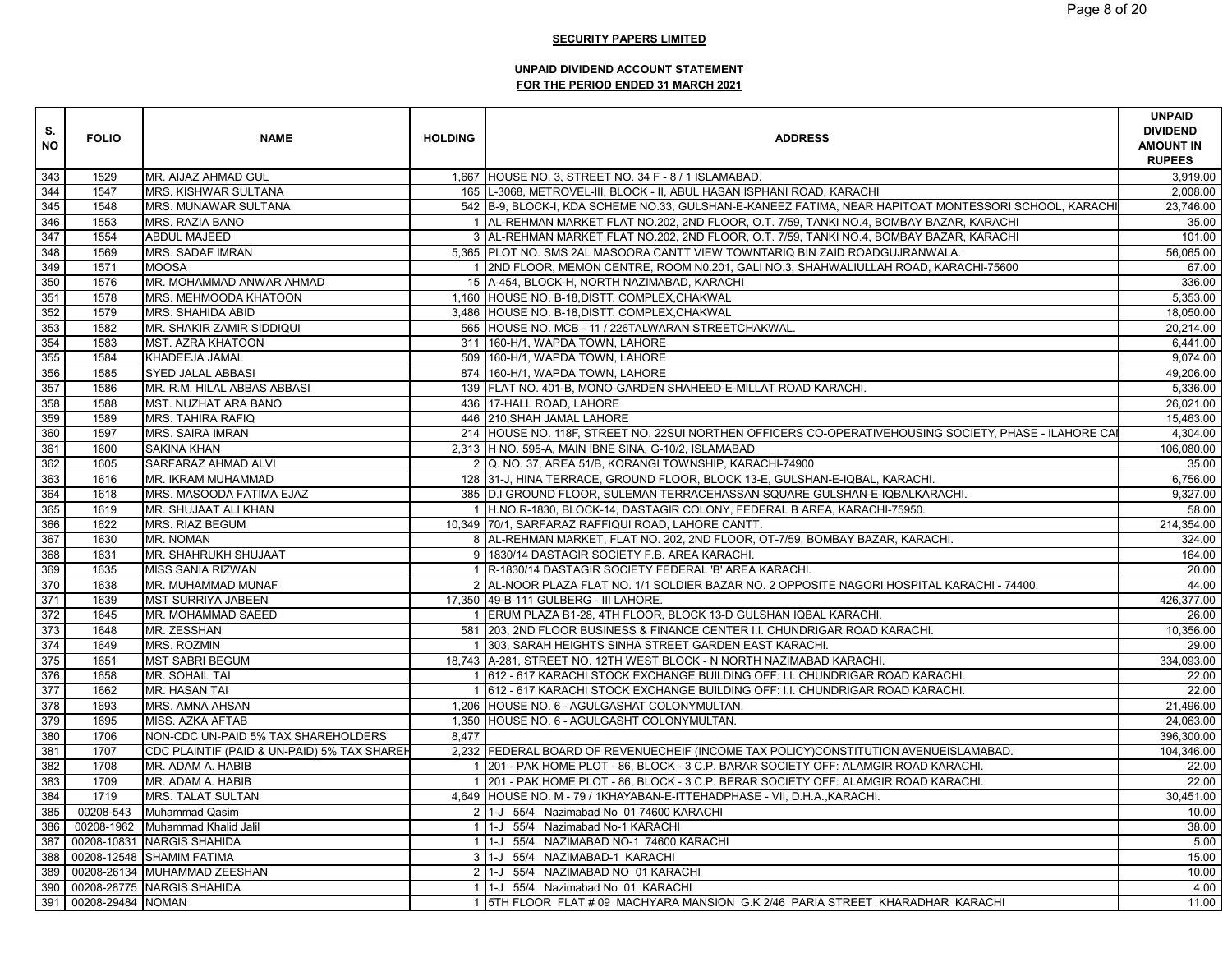| S.<br><b>NO</b>  | <b>FOLIO</b>          | <b>NAME</b>                                 | <b>HOLDING</b> | <b>ADDRESS</b>                                                                                      | <b>UNPAID</b><br><b>DIVIDEND</b><br><b>AMOUNT IN</b><br><b>RUPEES</b> |
|------------------|-----------------------|---------------------------------------------|----------------|-----------------------------------------------------------------------------------------------------|-----------------------------------------------------------------------|
|                  |                       | 392 00307-51049 SEHAR HARIS                 |                | 100 HOUSE-42 BABAR BLOCK NEW GARDEN TOWN LAHORE.                                                    | 1,905.00                                                              |
| 393              |                       | 00364-6740 Mohammad Gohar                   |                | 285 HOUSE # 52 SURVEY # 444-445 KHATIM UN NABIYAN SOCIETY MODEL COLONY KARACHI                      | 756.00                                                                |
| 394              |                       | 00364-16392 Ms. Nayyar Jahan (01-3256)      |                | 8,368 721 HILL Street Apt #III Street # 33 Phase V Ext D.H.A KARACHI                                | 208,990.00                                                            |
| 395              |                       | 00364-78004 FARHANA SHABBIR LAKHANI (10436) |                | 500 103-KHURSHEED HOMES SHARAFABAD KARACHI                                                          | 10,618.00                                                             |
| 396              |                       | 00364-85389 KAIWAN KHURSHEED BHARUCHA       |                | 171 NO.2 PARSI COLONY JINNAH ROAD QUETTA                                                            | 3,593.00                                                              |
| 397              |                       | 00364-96741 JAVED HUSSAIN                   |                | 25 HOUSE NO. 935 STREET 43 PHASE V BAHRIA TOWN RAWALPINDI                                           | 536.00                                                                |
| 398              |                       | 00364-121978 SALEEM AKBER ALI SOBHAWARIA    |                | 1 FLAT NO.K-257 KARIMABAD COLONY BLOCK-3 FEDERAL B AREA KARACHI                                     | 26.00                                                                 |
|                  |                       | 399 00364-152999 SYED ANWER ALAM            |                | 11 297/2 FEDERAL B AREA KARACHI                                                                     | 69.00                                                                 |
|                  |                       | 400 00364-178770 SANNAAN AQIL               |                | 18 PORTFOLIO MANAGEMENT DIVISION 17TH FLOOR SAUDI PAK TOWER 61-A JINNAH AVENUE ISLAMABAD            | 319.00                                                                |
|                  |                       | 401 00364-200491 MOHAMMAD HADI HAIDARI      |                | 1 FLAT # C-302 RUFI HEAVEN GULSHAN-E-IQBAL BLOCK #13-D/2 KARACHI                                    | 18.00                                                                 |
| 402              |                       | 00364-241420 ZUBAIR JALAL SIDDIQI           |                | 100 H NO. S-1/272 MOHALLAH SAUDABAD KARACHI KARACHI                                                 | 630.00                                                                |
| 403              |                       | 00539-5393 MUHAMMAD TARIQUE                 |                | 95 FLAT No.C-5 SHAMS SQUARE NEAR QADRI MARKET BLOCK-A NORTH NAZIMABAD KARACHI                       | 1,903.00                                                              |
| 404              |                       | 00596-8631 ABDUL KARIM SABUWALA             |                | 4 1/25 ARE KAY SQUARE SHAHR-E-LIAQUAT ROAD KARACHI                                                  | 202.00                                                                |
| 405              |                       | 00620-55157 MUHAMMAD USMAN                  |                | 200 FLAT NO.101 300/3 BMCHS. KARACHI                                                                | 3,782.00                                                              |
|                  |                       | 406 01651-14044 MUHAMMAD AZHAR              |                | 95 HOUSE NO 268 STREET NO 85 S.C.H.S E-11/2 ISLAMABAD                                               | 624.00                                                                |
| $\overline{4}07$ | 01651-16874 IMRAN     |                                             |                | 14 PLOT # NP 14/82 IMRAN GIFT HOUSE SHOP # 1 GHULAM HUSSAIN STREET JUNA MARKET KARACHI              | 36.00                                                                 |
| 408              |                       | 01826-57497 HAMID NAEEM KHOKHAR             |                | 1,142 SD-39 ASKARI-7 ADYALA ROAD RAWALPINDI                                                         | 14,057.00                                                             |
| 409              |                       | 01826-63271 NADIA DADA /                    |                | 1 FLAT NO# 3 RAHIMA SQUARE PLOT# 327/2 BRITTO ROAD GARDEN EAST KARACHI                              | 4.00                                                                  |
| 410              |                       | 01826-64113 ASAD NOUMAN                     |                | 5,000 FLAT# 6 CRYSTAL VILLA PLOT# 74-A BLOCK# 6 P.E.C.H.S KARACHI                                   | 13.00                                                                 |
| $\overline{4}11$ |                       | 01826-77909 ABDUR RAHMAN TARWALA /          |                | 1 444 AL-SHUJA ALAMGIR ROAD BAHADURABAD KARACHI                                                     | 13.00                                                                 |
|                  |                       | 412 01826-103242 MUHAMMAD UMAIR             |                | 100 FLAT# B-1 AL-HAMDULILAH MANSION SHAH WALI ULLAH ROAD OPP GHOSIA MOBILE MALL KARACHI             | 630.00                                                                |
| 413              | 01917-33              | <b>PRUDENTIAL SECURITIES LIMITED</b>        |                | 53 730 STOCK EXCHANGE BUILDING STOCK EXCHANGE ROAD KARACHI - 74000.                                 | 2.235.00                                                              |
| 414              | 02550-739             | NOSHIR F. DASTOOR                           |                | 6,300 83-B/2 GULBERG III LAHORE LAHORE                                                              | 117,022.00                                                            |
| 415              |                       | 02626-1241 ZUNAIR AKHTAR                    |                | 500 ROOM#07 BO Q#2 ENGRO MANAGEMENT COLONY DAHARKI DAHARKI                                          | 3,400.00                                                              |
| 416              |                       | 03038-14971 MUMTAZ KHAN                     |                | 410 NERAST MOTI MEHEL GULSHAN-E-IQBAL BLOCK 3 HOUSE NO A-41 KARACHI                                 | 8,799.00                                                              |
| 417              |                       | 03038-42576 MUHAMMAD OVAIS                  |                | 19 HOUSE NO 6 2ND FLOOR FARZANA MANZIL KHARADAR KARACHI                                             | 378.00                                                                |
| 418              | 03210-28              | Y.S. SECURITIES & SERVICES (PVT) LTD.       |                | 102 ROOM #309 3RD FLOOR LSE BUILDING 19-KHAYABAN-E-AIWAN-E-IQBAL LAHORE                             | 4,686.00                                                              |
| 419              | 03228-5935 ABDUL HADI |                                             |                | 600 PAKISTAN RED CRESCENT SOCIETY PROFESSOR ASHFAQ AHMED ROAD SECTOR-H-8 NEAR ALLAMA IQBAL OPEN     | 960.00                                                                |
| 420              |                       | 03244-1239 TASNEEM ZAFAR                    |                | 4,284 CANAL BANK HANJARWAL P/O PUNJAB UNIVERSITY HOUSE NO.300 ZAFAR HOUSE LAHORE                    | 25,704.00                                                             |
| 421              |                       | 03244-53297 MUHAMMAD SALEEM HAYAT(4MMH)     |                | 119 H-177 EDEN AVENUE EXTANTION NEW AIR PORT LAHORE                                                 | 2,805.00                                                              |
| 422              |                       | 03277-2043 HUMAYUN WAHEED                   |                | 100 S-31 LANE # 12 KHAYABAN-E-BADBAN PHASE-4 DHA KARACHI                                            | 1,137.00                                                              |
| 423              |                       | 03277-3401 MUKHTAR AHMED                    |                | 16 ROOM-14 SONY APARTMENT GHULAM HUSSAIN QASIM ROAD GARDEN WEST KARACHI                             | 523.00                                                                |
| 424              |                       | 03277-3499 AKHTAR HUSSAIN                   |                | 1 520/2 SOOFI VILLAZ F.B. AREA KARACHI                                                              | 17.00                                                                 |
| 425              |                       | 03277-4046 IFTIKHAR AHMED ALLAWALA          |                | 73 22-FAZLUR RAHMAN ROAD NKCHS SHAHEED-E-MILLAT ROAD POST CODE-74800 KARACHI                        | 3.365.00                                                              |
| 426              |                       | 03277-5365 ABDUL AZIZ HABIB                 |                | 1,199 A-9 2ND FLOOR BLOCK-A AKBER APARTMENTS CIVIL LINES BLEAK HOUSE ROAD NEAR CANTT STATION KARACH | 23,268.00                                                             |
| 427              |                       | 03277-5521 SYED WARDUL HAIDER               |                | 1 C-72 RIZVIA SOCIETY PHASE-2 NEAR KIRAN HOSPITAL SECTOR 34-A SCHEME-33 KARACHI                     | 6.00                                                                  |
| 428              |                       | 03277-6658 MOHAMMAD SIDDIQUE                |                | 111 C-20 DAWOOD CO-OPERATIVE HOUSING SOCIETY TV STATION KARACHI                                     | 1,310.00                                                              |
| 429              |                       | 03277-11568 SYED GHULAM PENJTEN ZAIDI       |                | 617 207-B SINDHI MUSLIM CO-OPERATIVE HOUSING SOCIETY KARACHI                                        | 35,434.00                                                             |
| 430              |                       | 03277-11951 HALIMA DAYALA                   |                | 85 D-152 BLOCK-B NORTH NAZIMABAD KARACHI                                                            | 446.00                                                                |
| 431              |                       | 03277-12717 NOUREEN AJMAL/AJMAL USMAN       |                | 171 2/112-A SHAH FAISAL COLONY NO.2 KARACHI                                                         | 3,178.00                                                              |
| 432              |                       | 03277-13394 ASIF ABUBAKAR                   |                | 342 43-16-B BLOCK-6 P.E.C.H.S KARACHI-75400                                                         | 8,590.00                                                              |
| 433              |                       | 03277-13590 JAMAL UDDIN                     |                | 1 H.NO.4/26 SARDAR MANZIL PUNJABI STREET JINNAHABAD NO.2 SPENCER EYE HOSPITAL LEA MARKET KARACHI    | 3.00                                                                  |
| 434              |                       | 03277-13858 KHAN MUHAMMAD                   |                | 67 RAVIAN MERI TIME 902 BUSINESS PLAZA 9TH FLOOR MUMTAZ HASSAN ROAD OFF I.I.CHUNDRIGAR ROAD KARA    | 2,489.00                                                              |
| 435              |                       | 03277-17062 UMEMA QUTBUDDIN                 |                | 8,019 CB-674 LANE NO.6 PESHAWAR RAOD RAWALPINDI                                                     | 52,625.00                                                             |
| $\overline{4}36$ |                       | 03277-23442 ZUBAIDA HABIB                   |                | 1 7/172 D.M.C.H.S SOCIETY BLOCK 3 KARACHI-74800 KARACHI                                             | 12.00                                                                 |
| 437              | 03277-34497 FARIDA    |                                             |                | 714 HOUSE NO.A-215 SBCHS SOCIETY BLOCK-12 GULISTAN-E-JOHAR KARACHI                                  | 1.871.00                                                              |
| 438              |                       | 03277-36034 TARIQ ABDULLAH RANJHA           |                | 714 C/O. B-104 BLOCK-A NORTH NAZIMABAD KARACHI-74700                                                | 31,151.00                                                             |
| 439              |                       | 03277-37038 SYED AKHLAQ AHMED               |                | 18,031 HOUSE NO.113 / 2 / 2 KHAYABAN-E-GHAZI PHASE-6 D.H.A KARACHI                                  | 126,690.00                                                            |
|                  |                       | 440 03277-43611 WAQAS AHMED                 |                | 1 1729/220 GUJRAT COLONY BALDIA TOWN KARACHI                                                        | 64.00                                                                 |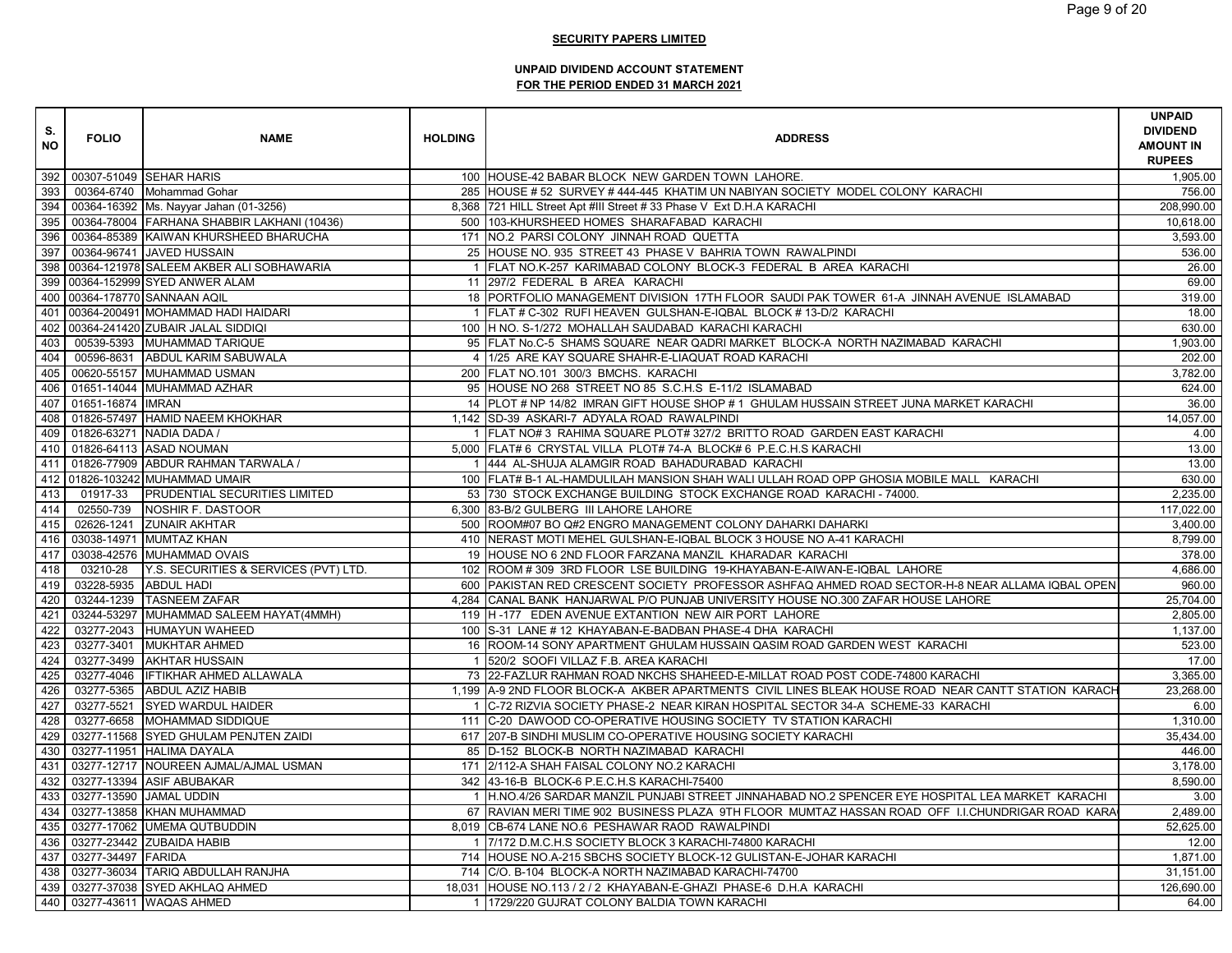| S.<br><b>NO</b> | <b>FOLIO</b>             | <b>NAME</b>                                          | <b>HOLDING</b> | <b>ADDRESS</b>                                                                                   | <b>UNPAID</b><br><b>DIVIDEND</b><br><b>AMOUNT IN</b><br><b>RUPEES</b> |
|-----------------|--------------------------|------------------------------------------------------|----------------|--------------------------------------------------------------------------------------------------|-----------------------------------------------------------------------|
|                 | 441 03277-46696 IMRAN    |                                                      |                | 2 PLOT NO. NP 14/82 IMRAN GIFT HOUSE SHOP NO.1 GHULAM HUSSAIN STREET JUNA MARKET KARACHI         | 6.00                                                                  |
| 442             |                          | 03277-47796 ABDUL MAJEED MEMON                       |                | 2 FLAT # F-6 3RD FLOOR UK APARTMENT # 2 BLK-14 GULSHAN-E-IQBAL POST CODE-75300 KARACHI           | 38.00                                                                 |
|                 |                          | 443 03277-48233 SULTANA RAZI                         |                | 60 161/8 DELHI COLONY KARACHI.                                                                   | 1,069.00                                                              |
| 444             |                          | 03277-59843 ANWAR IQBAL                              |                | 1 HOUSE # B-108 BLOCK-1 GULISTAN-E-JOHAR KARACHI                                                 | 44.00                                                                 |
| 445             |                          | 03277-60575 SALMAN AHMED                             |                | 1,000 A-355/1 BLOCK-9 K.A.E.C.H.S. BALOCH COLONY KARACHI                                         | 73.00                                                                 |
| 446             |                          | 03277-60867 WAQAS AHMED                              |                | 2 1729/220 GUJRAT COLONY BALDIA TOWN KARACHI                                                     | 22.00                                                                 |
| 447             |                          | 03277-64162 MOHAMMAD AIJAZ AKHTAR                    |                | 12,431 135 MAIN KHAYBAN-E-ITTEHAD PHASE VI DHA KARACHI                                           | 23,163.00                                                             |
|                 |                          | 448 03277-68308 MOHAMMAD OVAIS                       |                | 1 SUMYA TOWER FLAT #204 PLOT NO.3 BLOCK-3 BMCHS JAMALUDDIN AFGHANI ROAD KARACHI                  | 19.00                                                                 |
| 449             |                          | 03277-75419 MOHAMMAD KHUSROW KHOWAJA                 |                | 1,336 132/2 34TH STREET KHAYABAN-E-MUHAFIZ D.H.A PHASE-6 KARACHI                                 | 8,550.00                                                              |
|                 |                          | 450 03277-78135 WAQAS AHMED                          |                | 1 1729/220 GUJRAT COLONY BALDIA TOWN KARACHI                                                     | 50.00                                                                 |
| 451             |                          | 03277-79496 FAZAL AHMED                              |                | 1 15th SHABBIRABAD APPARTMENT SHABBIRABAD BLOCK-A 4th FLOOR SHAHEED-E-MILLAT RD KARACHI          | 6.00                                                                  |
| 452             |                          | 03277-79521 NASREEN AHMAD                            |                | 33 D-47/1 BLOCK 8 GULSHAN-E-IQBAL KARACHI                                                        | 663.00                                                                |
|                 | 453 03277-81516 FAIZA    |                                                      |                | 1 TAQI CENTER 105 1ST FLR SHELDON ROAD NISHTER ROAD OPP KMC GROUND VIP GATE POST CODE-74200 KAR  | 4.00                                                                  |
| 454             |                          | 03277-82127 TRUSTEE NATIONAL BANK OF PAKISTAN EMP BI |                | 8,404 EMPLOYEES BENEFITS INING HR-DIVISION HRM&AG 13TH FLOOR NBP HEAD OFFICE KARACHI             | 177,117.00                                                            |
|                 |                          | 455 03277-82817 ISLAM UD DIN                         |                | 1 HOUSE NO.57/545 BANDHANI COLONY MASHALLAH GENERAL STORE NEAR TO AL-HADIS MASJID LIAQATABAD KAR | 18.00                                                                 |
| 456             |                          | 03277-83311 MUHAMMAD AZAM                            |                | 1 FLAT#29-30 1ST FLOOR BLOCK-F SHEESH MAHAL NEAR HAKANI CHOWK OPP I.I CHUNDRIGAR ROAD KARACHI    | 18.00                                                                 |
| 457             |                          | 03277-83637 SOHAIL RAZA                              |                | 17,000 ROOM NUMBER 46-47 1ST FLOOR KARACHI STOCK EXCHANGE BUILDING I.I CHUNDRIGAR ROAD KARACHI   | 4,325.00                                                              |
| 458             |                          | 03277-84600 MUHAMMAD ZEESHAN AHMED                   |                | 538 FLAT NO.A-401 4TH FLOOR M.L GARDEN PLOT NO.690 JAMSHEED QUATERS KARACHI                      | 11,547.00                                                             |
|                 |                          | 459 03277-84703 ABDUL RAHMAN TARWALA                 |                | 29 444 AL-SHUJA ALAMGIR ROAD BAHADURABAD KARACHI                                                 | 13.00                                                                 |
|                 |                          | 460 03277-100980 ABDUL RAZZAK FATHANY                |                | 9,000 FLAT NO.23 ABCO BUILDING PLOT NO.CC1 BLOCK-8 CLIFTON KARACHI                               | 7,650.00                                                              |
| 461             | 03293-38                 | S.H. BUKHARI SECURITIES (PVT) LIMITED                |                | 921   209-LAHORE STOCK EXCHANGE BUILDING 19-KHAYABAN-E-AIWAN-E-IQBAL LAHORE.                     | 57,866.00                                                             |
| 462             |                          | 03459-1945 MOHAMMAD ASGHAR                           |                | 300 H. NO 861/38 MUGHALABAD ABID MAJEED ROAD RAWALPINDI                                          | 1,800.00                                                              |
| 463             |                          | 03459-2455 MUHAMMAD MOHSIN SHAH                      |                | 11 HOUSE # 11 LANE 2 ASKARI-10 NEAR DAIRY FORM RAWALPINDI                                        | 114.00                                                                |
| 464             | 03459-5490               | KHALID MAHMOOD RAJA                                  |                | 1,713 SD-26 ASKARI-7 ADYALA ROAD NEAR 502 WORKSHOP RAWALPINDI                                    | 20,235.00                                                             |
| 465             | 03459-5987               | <b>QURBAN HUSSAIN</b>                                |                | 97 HOUSE# B-1 F & M DISEASE CENTRE ZAFAR SHAHEED ROAD NEAR ABDULAH GUL INTERCHANGE RING RD LAHOR | 2,010.00                                                              |
| 466             |                          | 03459-19830 FAISAL KHURSHID HAIDER                   |                | 100 HOUSE # 1064/C JINNAH STREET MUGHALABAD RAWALPINDI                                           | 631.00                                                                |
| 467             |                          | 03525-565 ZUBBAIR AHMED                              |                | 197 181-A KARIM BLOCK ALLAMA IQBAL TOWN LAHORE                                                   | 6,861.00                                                              |
| 468             |                          | 03525-2364 KAMRAN MAHMOOD                            |                | 62 HOUSE # 21 STREET 16 RACE COURSE ROAD RAWALPINDI                                              | 2.906.00                                                              |
| 469             |                          | 03525-11885 IMTIAZ RASHID SIDDIQUI/NOREEN IMTIAZ     |                | 8 157 - B TECH SOCIETY CANAL BANK LAHORE                                                         | 124,969.00                                                            |
| 470             |                          | 03525-45771 NEELOFAR HAMEED                          |                | 2,153 H.M. HOUSE 7 BANK SQUARE LAHORE                                                            | 12,460.00                                                             |
| 471             |                          | 03525-63416 H M INVESTMENTS (PVT) LIMITED            |                | 393 HM HOUSE 7 BANK SQUARE OFF THE MALL LAHORE                                                   | 2,579.00                                                              |
| 472             |                          | 03525-63817 NH SECURITIES (PVT) LIMITED.             |                | 3,704 HM HOUSE 7-BANK SQUARE OFF THE MALL LAHORE                                                 | 24,236.00                                                             |
| 473             |                          | 03525-64716 TAHSEEN AFZAL                            |                | 863 35-D PASSCO HOUSING SOCIETY CANAL BANK ROAD THOKAR NIAZ BAIG LAHORE                          | 11,532.00                                                             |
| 474             | 03525-66975 KAMIL AZIZ   |                                                      |                | 123 20-G STREET # 5 PHASE-5 D.H.A LAHORE                                                         | 808.00                                                                |
| 475             | 03525-79354 AMER IKRAM   |                                                      |                | 11 H # 1-S-11 ST # 14 KACHPURA AKRAM ROAD PAK NAGAR NEAR & OPP PRESENT TIME SCHOOL LAHORE        | 6.00                                                                  |
|                 |                          | 476 03525-80274 MUHAMMAD AYUB BHATTI                 |                | 285 HOUSE# 2-B ALLAMA IQBAL STREET GHOUSIA COLONY NEAR WAHDAT COLONY 54600 LAHORE                | 5,806.00                                                              |
| 477             |                          | 03525-86038 KISHWAR JAHAN                            |                | 8,650 21-R MODEL TOWN LAHORE                                                                     | 160,674.00                                                            |
|                 |                          | 478 03525-95192 MAMNOON AHMED ALVI                   |                | 2,440 244 CAVALRY GROUND EXTENSION STREET NO. 9 CANTT LAHORE                                     | 15,372.00                                                             |
| 479             |                          | 03863-22966 IFTIKHAR AHMED                           |                | 1 HOUSE NO 34 STREET NO 5 JINNAH ABAD LEA MKT KARACHI                                            | 32.00                                                                 |
| 480             |                          | 03863-45835 JAMAL UDDIN                              |                | 1 HOUSE NO 4 / 26 SARDAR MANZIL PUNJABI STREET JINNAHABAD 2 LEA MKT KARACHI                      | 24.00                                                                 |
| 481             | 04002-881                | KAMAL UDDIN ANSARI                                   |                | 714 B-186 BLOCK-D NORTH NAZIMABAD KARACHI                                                        | 16,847.00                                                             |
| 482             |                          | 04002-32850 ANWAR IQBAL                              |                | 1 B-108 BLOCK-1 GULISTAN-E-JAUHAR KARACHI                                                        | 52.00                                                                 |
| 483             |                          | 04010-5970 MOHAMMAD YUSUF MEMON                      |                | 100 69 B P.E.C.H.S BLOCK 2 NEAR MASJID NOOR KARACHI                                              | 2,124.00                                                              |
| 484             |                          | 04085-40954 ABDUL RAZZAK                             |                | 5 PLOT NO 24 GRE SHEET NO GR-7 LAKHANI PALACE FLAT NO 207 2ND FLOOR GARDEN EAST KARACHI          | 28.00                                                                 |
| 485             | 04085-49047 IMRAN        |                                                      |                | 1 FLAT NO B-1 AL YOUSUF GARDEN GHULAM HUSSAIN QASIM ROAD GARDEN WEST KARACHI                     | 23.00                                                                 |
| 486             |                          | 04085-51142 MUHAMMAD ARSHAD                          |                | 190 C/O AZMAT MOTORS SC-43 CHANDNI CHOWK STADIUM ROAD OPP LIAQUAT LIBRARY KARACHI                | 2,162.00                                                              |
| 487             |                          | 04085-64269 MOHAMMAD ABID                            |                | 1 HOUSE NO 221 BOSTAN-E-RAZA MODEL COLONY KARACHI                                                | 18.00                                                                 |
| 488             |                          | 04143-6312 MUHAMMAD ZAHIDIN                          |                | 15 FARHAN CLASSIC BM2 MEZNINE FLR NEAR RADO CENTRE BAKERY BLOCK-12 GULISTANE-JOHAR KARACHI       | 96.00                                                                 |
|                 | 489 04234-6725 SHUKULLAH |                                                      |                | 2,160 HOUSE # 97-E (RESIDENIAL) NEAR E-MARKET BLOCK-6 P.E.C.H.S. KARACHI KARACHI                 | 44,739.00                                                             |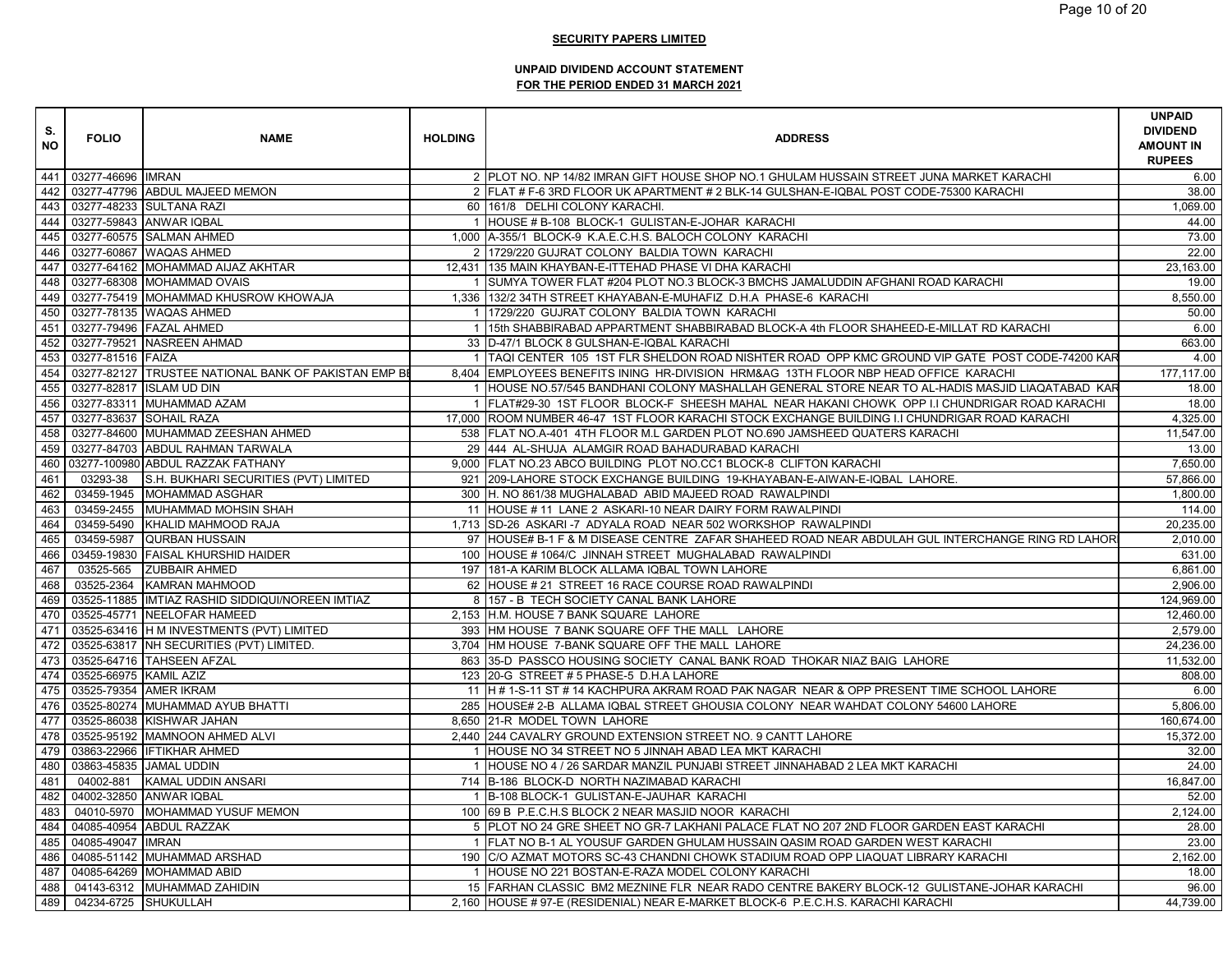| S.<br><b>NO</b> | <b>FOLIO</b>           | <b>NAME</b>                              | <b>HOLDING</b> | <b>ADDRESS</b>                                                                               | <b>UNPAID</b><br><b>DIVIDEND</b><br><b>AMOUNT IN</b><br><b>RUPEES</b> |
|-----------------|------------------------|------------------------------------------|----------------|----------------------------------------------------------------------------------------------|-----------------------------------------------------------------------|
|                 |                        | 490 04374-11075 NAUMAN HAROON            |                | 99 B-68 BLOCK-9 NEAR URDU COLLAGE GULSHAN-E-IQBAL KARACHI                                    | 2,124.00                                                              |
| 491             |                        | 04457-53218 MUHAMMAD TAHIR               |                | 1 1ST FLOOR 8 DUR UL SALAM BUILDING MIR KARAM ALI TAL PUR ROAD SADDAR KARACHI                | 14.00                                                                 |
| 492             | 04457-58068 FAIZA      |                                          |                | 1 TAQI CENTER 105 1ST FLOOR SHELDON ROAD NISHTER ROAD OPP KMC GROUND VIP GATE 74200 KARACHI  | 4.00                                                                  |
| 493             |                        | 04705-5186 MOHAMMAD SHAFIQUE             |                | 533 3275 ADAMJEE ROAD SADDAR RAWALPINDI                                                      | 3,498.00                                                              |
| 494             |                        | 04705-14010 NAJAM HASAN                  |                | 142 281-Z PHASE-III D.H.A CANTT. LAHORE                                                      | 327.00                                                                |
| 495             | 04705-48616 AMJAD ALI  |                                          |                | 28 HOUSE NO 214 ST NO 12 AGOCHS-1 NEAR SOAN GARDEN P-O KORANG TOWN ISB EXPRESSWAY RAWALPINDI | 797.00                                                                |
| 496             |                        | 04705-53611 ANISA BATOOL IQBAL           |                | 28 HOUSE NO.166 STREET NO.9 CHAKLALA SCHEME -3 RAWALPINDI.                                   | 897.00                                                                |
| 497             |                        | 04705-69897 GHULAM AKBAR MALIK           |                | 3,941 HOUSE NO.16 STREET NO.17 SECTOR C DHA PHASE-1 ISLAMABAD                                | 116,358.00                                                            |
| 498             |                        | 04705-87224 FEDERAL BOARD OF REVENUE     |                | 46,468 CHIEF (INCOME TAX POLICY) CONSTITUITION AVENUE FBR ISLAMABAD                          | 1,521,827.00                                                          |
| 499             |                        | 04952-6595 TARIQ MASOOD AHMED            |                | 13 1/21 MODEL COLONY KARACHI                                                                 | 366.00                                                                |
| 500             |                        | 04978-37762 SYED HUMAYUN HASAN FAZLI     |                | 164 HOUSE #4G-1/18 NAZIMABAD KARACHI                                                         | 3,046.00                                                              |
| 501             | 05116-12924 TARIQ AZIZ |                                          |                | 1 CB-41 AL-FALAH SOCITY SHAH FAISAL TOWN NEAR SONERI BANK KARACHI                            | 11.00                                                                 |
| 502             |                        | 05264-7331 FEHMIDA IQBAL                 |                | 3,289 55/2 STREET 17TH OFF KHAYABAN-E-BADBAN PHASE-5 D.H.A. KARACHI                          | 68,124.00                                                             |
| 503             | 05868-28               | <b>CLIKTRADE LIMITED</b>                 |                | SUITE # 102 1ST FLOOR THE PLAZA BLOCK-9 KHAYABAN-E-IQBAL KEHKASHAN CLIFTON KARACHI.          | 61.00                                                                 |
| 504             |                        | 06122-42523 KAMRAN ALAM KHAN             |                | 100 H. NO. 458 ST NO. 47 AMEER BLOCK SADAR BAZAR LAHORE                                      | 333.00                                                                |
| 505             |                        | 06262-13262 AZAM NOOR KHAN               |                | 33 HOUSE # 5-B 2/13 NAZIMABAD KARACHI                                                        | 1,817.00                                                              |
| 506             |                        | 06445-44489 MUHAMMAD AYUB BHATTI         |                | 2 HOUSE NO.2-B ALLAMA IQBAL STREET GHOUSIA COLONY NEAR WAHDAT COLONY LAHORE                  | 65.00                                                                 |
| 507             | 06445-71219 AKABAR ALI |                                          |                | 7 HOUSE NO 236 SECTOR B-11 TOWNSHIP LAHORE LAHORE                                            | 54.00                                                                 |
| 508             |                        | 06684-771 MUHAMMAD ASHRAF                |                | 1 E-82 CHAND BIBI CENTER CHAND BIBI ROAD BOHRA PEER KARACHI                                  | 29.00                                                                 |
| 509             | 06684-2231             | <b>MUBASSIR FATIMA</b>                   |                | 1,090 HOUSE NO.C-7 NISHTAR ABAD MODEL COLONY KARACHI                                         | 2,975.00                                                              |
| 510             |                        | 06684-17189 MOHAMMED ANISUL HAQ          |                | 595 HOUSE NO.R-10 ROW II BLOCK D N.C.H.S. GULSHAN-E-IQBAL BLOCK 10 KARACHI                   | 11,810.00                                                             |
| 511             |                        | 06684-82811 MUHAMMAD TAHIR ABID          |                | 1 HOUSE NO.N-90-91 BLOCK 13 GULISTAN-E-JOHAR KARACHI                                         | 36.00                                                                 |
| 512             |                        | 06684-92422 NAHEED IQBAL                 |                | 1 HOUSE NO.3/508 SHAH FAISAL COLONY NO.3 KARACHI                                             | 30.00                                                                 |
|                 |                        | 513 06684-103591 SYED ZAIR HUSSAIN       |                | 500 HOUSE NO.G-32 A/3 BLOCK B NORTH NAZIMABAD KARACHI                                        | 3,000.00                                                              |
|                 |                        | 514 06684-118862 FAZAL AHMED             |                | 1 FLAT NO.15 SHABBIRABAD APPARTMENT SHABBIRABAD SHAHEED-E-MILLAT ROAD KARACHI                | 6.00                                                                  |
|                 |                        | 515 06684-128572 RUBINA SAEED            |                | 5 HOUSE NO.R/9 C-1 AREA LIAQUATABAD KARACHI                                                  | 139.00                                                                |
|                 |                        | 516 06684-128580 RUBINA SAEED            |                | 1 HOUSE NO.R/9 C-1 AREA LIAQUATABAD KARACHI                                                  | 26.00                                                                 |
|                 |                        | 517 06684-139090 MUHAMMAD FAHIM          |                | 1 HOUSE NO.R/9 C-1 AREA LIAQUATABAD KARACHI                                                  | 6.00                                                                  |
|                 |                        | 518 06684-139520 MUHAMMAD KAMRAN         |                | 1 HOUSE NO.R/9 C-1 AREA LIAQUATABAD KARACHI                                                  | 22.00                                                                 |
|                 |                        | 519 06684-144462 REHAN AHMED             |                | 2 FLAT NO.402 4TH FLOOR BLOCK-B DECENT VIEW BLOCK NO.13 GULISTAN-E- JOHAR KARACHI            | 35.00                                                                 |
|                 |                        | 520 06684-145584 MUHAMMAD ZOHAIB LODHI   |                | 1 HOUSE NO.A-10 BLOCK 10-A GULSHAN-E-IQBAL KARACHI                                           | 20.00                                                                 |
|                 |                        | 521 06684-148232 MUNTAHA HUSSAIN         |                | 1 HOUSE NO.B-108 BLOCK 1 GULISTAN-E-JOHAR KARACHI                                            | 34.00                                                                 |
|                 |                        | 522 06684-152747 ANAMTA HUSSAIN          |                | 1 HOUSE NO.B-108 BLOCK 1 GULISTAN-E-JOHAR KARACHI                                            | 41.00                                                                 |
| 523             |                        | 06684-161243 SAEED AHMED SHAIKH          |                | 1 HOUSE NO.R/ C-1 AREA LIAQUATABAD KARACHI                                                   | 19.00                                                                 |
| 524             |                        | 06684-162993 AMBREEN SHAHZAD             |                | 1 FLAT NO.506 5TH FLOOR ROYAL HEIGHTS GARDEN WEST FAWARA CHOWK NEAR JABBAR COMPOUND KARACHI  | 30.00                                                                 |
|                 |                        | 525 06684-165640 ZEESHAN MOOSA BIKIYA    |                | 500 BANGLOW NO.83 KHAYABAN-E-RIZWAN PHASE 7 D.H.A KARACHI                                    | 3,825.00                                                              |
| 526             |                        | 06916-6936 SHAHID AHMED                  |                | 1 HOUSE # BB/913-F SHARIFPURA ASGHAR MALL ROAD RAWALPINDI. RAWALPINDI                        | 6.00                                                                  |
| 527             |                        | 07039-19166 MUHAMMAD SABIQ BAKSH QURESHI |                | 1 C-311 RUFI HEAVEN BLOCK-13D/2 GULSHAN-E-IQBAL KARACHI                                      | 4.00                                                                  |
| 528             |                        | 07054-610 ABDUL AZIZ                     |                | 4,670 HOUSE 152 /II / II KHAYABAN-E-HAFIZ PHASE 6 DHA KARACHI                                | 22,848.00                                                             |
| 529             |                        | 07054-2749 MUHAMMAD OVAIS                |                | 2,975 HOUSE 152 / II / II KHAYABAN-E-HAFIZ PHASE VI DHA KARACHI                              | 20,230.00                                                             |
| 530             | 07179-3099             | <b>HASAN DADABHOY</b>                    |                | 242 C-4 SURAT HOUSE 4-F-7/9 NAZIMABAD-4 KARACHI                                              | 5,632.00                                                              |
| 531             |                        | 07260-28699 ABDUL JABBAR                 |                | 500 ABDUL AHAD TRADERS SHOP-20 NEW GRAIN MARKET MANDI YAZMAN BAHAWALPUR                      | 10,356.00                                                             |
| 532             | 07328-2548 NIDA IQBAL  |                                          |                | 417 C/OHAJI KHUDABUX AMIR UMAR 3RD FLOOR COTTON EXCHHANGE BLDG.I I CHUNDIGAR KARACHI         | 5,112.00                                                              |
| 533             |                        | 07344-912 TARIQ RASHEED                  |                | 1 R-89 BLOCK-9 DASTAGIR COLONY F.B.AREA KARACHI                                              | 5.00                                                                  |
| 534             |                        | 07344-6299 HASAN TANVEER                 |                | 100 E-16 / 103 PAKISTAN STEEL TOWN KARACHI                                                   | 764.00                                                                |
| 535             |                        | 07450-7211 FAZAL AHMED                   |                | 2 4th FLOOR FLAT # 15 SHABBIRABAD APPARTMENT SHABBIRABAD SHAHEED-E- MILLAT ROAD KARACHI      | 6.00                                                                  |
| 536             | 07450-16527 IRFAN      |                                          |                | 1 FLAT # 29-30 2nd FLOOR BLOCK-F SHEESH MAHAL APPRT. PLOT # 3/1 NEAR HAKANI CHOWK KARACHI    | 32.00                                                                 |
| 537             | 07450-16667 SHUMAILA   |                                          |                | 1 FLAT # 29-30 2nd FLOOR BLOCK-F SHEESH MAHAL APPRT. PLOT # 3/1 NEAR HAKANI CHOWK KARACHI    | 30.00                                                                 |
|                 |                        | 538 07450-18499 SOOFIA ABDUL GHANI       |                | 1 15 SHABBIRABAD APPARTMENT SHAHEED-E-MILLAT ROAD KARACHI                                    | 17.00                                                                 |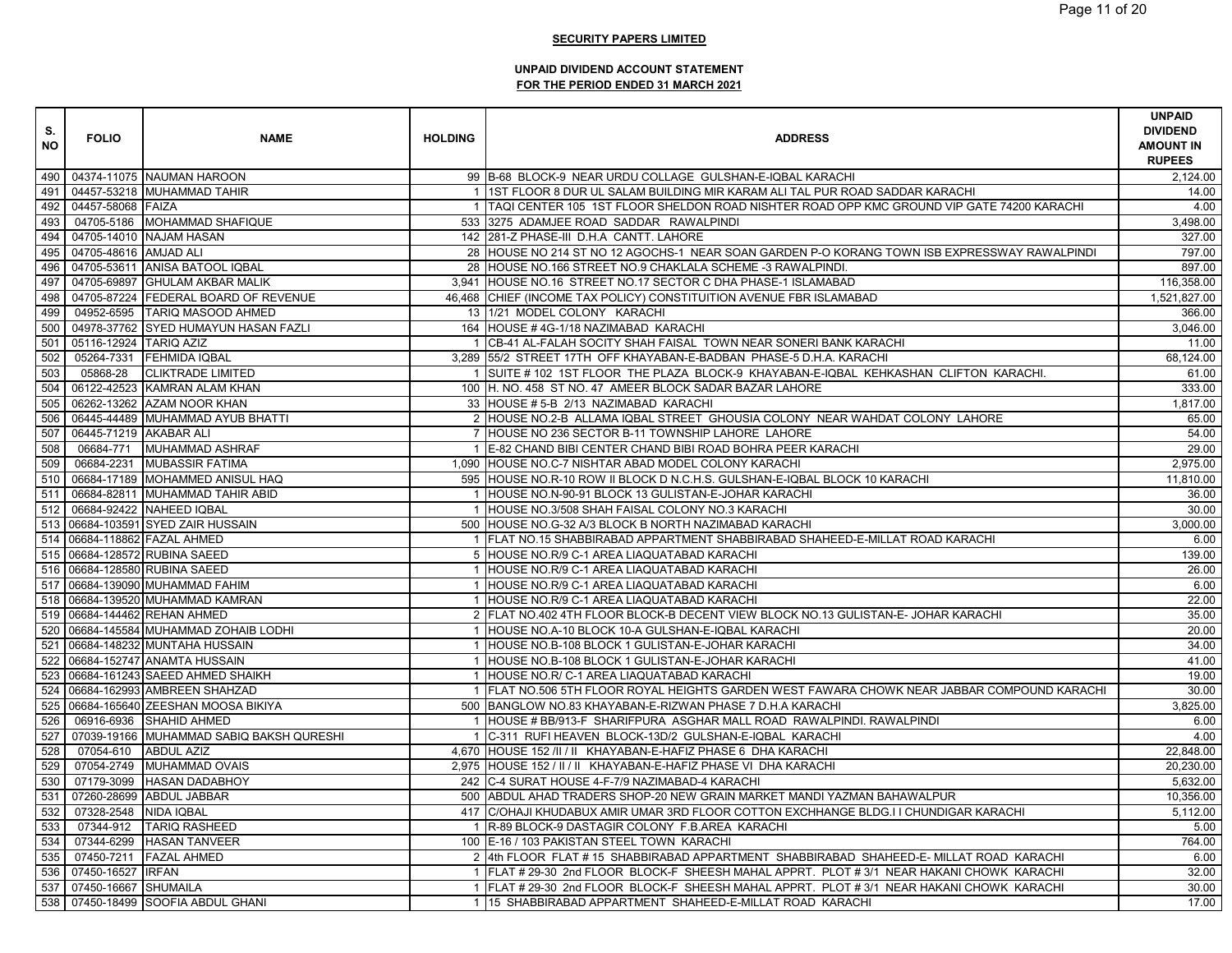| S.<br><b>NO</b> | <b>FOLIO</b>             | <b>NAME</b>                                           | <b>HOLDING</b> | <b>ADDRESS</b>                                                                                        | <b>UNPAID</b><br><b>DIVIDEND</b><br><b>AMOUNT IN</b><br><b>RUPEES</b> |
|-----------------|--------------------------|-------------------------------------------------------|----------------|-------------------------------------------------------------------------------------------------------|-----------------------------------------------------------------------|
|                 |                          |                                                       |                |                                                                                                       |                                                                       |
| 539             |                          | 09621-24097 SYED SHARJEEL HUSSAIN                     |                | 261 H 207 I C I BUTT CHOWK COLLEGE ROAD TOWNSHIP LAHORE                                               | 4,652.00                                                              |
| 540             |                          | 09852-3417 MOHAMMAD SHAKIL PATEL                      |                | 1 FLAT NO 201 2ND FLOOR PLOT 85 C.P.BRAR C.H.SOCIETY BLOCK-3 K.C.H.S.U KARACHI                        | 49.00                                                                 |
| 541             |                          | 10231-14705 AMBER GHORI                               |                | 1 H# 1735/578 NEW ANJAM COLONY BALDIA TOWN KARACHI                                                    | 4.00                                                                  |
| 542             | 10462-1341 YASMIN        | A.S                                                   |                | 3,600 HOUSE 26 J-STREET OFF KHAYABAN E GHAZI PHASE VI D. H. A. KARACHI KARACHI                        | 9,520.00                                                              |
| 543             |                          | 10462-2166 ZAID USMAN<br>A.S                          |                | 900 311-E LANE #1 PESHAWAR ROAD RAWALPINDI. RAWALPINDI                                                | 6,562.00                                                              |
| 544             |                          | 10546-11760 IFTIKHAR BASHIR (MI1)                     |                | 176 R= 24 / 17 F B AREA GULBERG KARACHI KARACHI                                                       | 10,033.00                                                             |
| 545             |                          | 10629-10887 SHUJA UR RAHMAN                           |                | 200 HOUSE # 244-L INDUS ROAD I RAWALPINDI CANTT RAWALPINDI                                            | 5,402.00                                                              |
| 546             |                          | 10629-11935 MOHAMMAD ALI EHSAN-UL-HAQ                 |                | 171 HOUSE #13 FAZLIA COLONY SHAHJAMAL LAHORE                                                          | 6,142.00                                                              |
| 547             |                          | 10629-56328 ASMA ZAMAN                                |                | 1 C/O NADEEM RASHID KHYBER SUPPER MARKET ARSHAD PLAZA BASEMENT PESHAWAR                               | 50.00                                                                 |
| 548             |                          | 10629-72002 ABDUL MANNAN KHAN                         |                | 110 H.NO.01 MALIK STREET NEAR CRECENT PUBLIC SCHOOL JINNAH TOWN QUETTA                                | 57.00                                                                 |
| 549             |                          | 10629-86010 SYED USAMA AHMED                          |                | 1 A-29 HASSAN CENTER BLOCK - 16 GULSHAN-E-IQBAL KARACHI                                               | 1.00                                                                  |
| 550             |                          | 10629-94378 MUHAMMAD IBRAHIM NOOR                     |                | 500 HOUSE # AK-26 235/236 HASSAN ALI MIR MUHAMMAD LYARI KARACHI                                       | 5,837.00                                                              |
| 551             | 10629-100571 NABEEL      |                                                       |                | 1,000 HASSAN ALI MEER MUHAMMAD ROAD HOUSE NO 235/236 AK-26 STREET NO.8 MUHALLAH NOVALINE LYARI KARACI | 6,050.00                                                              |
|                 |                          | 552 10629-103765 HAMID NAEEM KHOKHAR                  |                | 1,336 SD-39 ASKARI 7 ADYALA ROAD RAWALPINDI                                                           | 8,433.00                                                              |
| 553             |                          | 10629-109135 MUHAMMAD AMINUDDIN KHOKHAR               |                | 1,335 HOUSE #15-A1 WAPDA TOWN GUJRANWALA                                                              | 26,850.00                                                             |
|                 |                          | 554 10629-122195 IHSAN UL HAQ                         |                | 100 HOUSE # 533/A GULISTAN COLONY # 2 FAISALABAD                                                      | 2,146.00                                                              |
|                 |                          | 555 10629-131790 MOHAMMAD MUSLIM                      |                | 100 R-117 A PAK KAUSAR TOWN MALIR COLONY KARACHI                                                      | 1,782.00                                                              |
|                 | 556 11072-11478 ALI ANUM |                                                       |                | 500 R-862/17 F.B AREA KARACHI KARACHI                                                                 | 9,909.00                                                              |
| 557             |                          | 11684-923 Rukhsana Arshad                             |                | 85 House No. J - 10 P.I.B. Colony KARACHI                                                             | 1,578.00                                                              |
|                 |                          | 558 11940-15697 MUHAMMAD YOUNUS                       |                | 1 ROOM # 311 4TH FLOOR PARSA AVENUE HEAVEN SUNNY SIDE ROAD CIVIL LINE KARACHI                         | 21.00                                                                 |
| 559             |                          | 12005-4727 MUHAMMAD ANWAR                             |                | 200 H NO 38 JAUHER STREET NO 109 LAST BUS STOP ISLAMPURA LAHORE                                       | 2,583.00                                                              |
| 560             |                          | 14019-2686 Pearl Capital Management (Private) Limited |                | 9 6th Floor Administration Block Stock Exchange Building Stock Exchange Road KARACHI                  | 507.00                                                                |
| 561             |                          | 14233-12796 NARGESE J. TALATI                         |                | 36,980 6-B 7th CENTRAL LANE PHASE-II D.H.A. KARACHI                                                   | 251,464.00                                                            |
| 562             |                          | 14233-16060 KERSIE MERWAN POLAD                       |                | 8,000 C/o.POLAD M.POLAD. HOUSE NO.D-10 BLOCK-7 KDA SCHEME NO.5 STREET NO.5 KEHKASHAN CLIFTON KARACHI  | 25.00                                                                 |
| 563             | 14308-628                | <b>KHALID MAHMOOD</b>                                 |                | 200 48-D TUFAIL ROAD LAHORE CANT LAHORE                                                               | 1,260.00                                                              |
| 564             | 14308-2582               | <b>SARWAT NADEEM</b>                                  |                | 100 HOUSE NO 5/12 ILYAAS STREET OLD MUSLIM TOWN LAHORE LAHORE                                         | 740.00                                                                |
| $\mathbf{1}$    | 143                      | BHAGWAN DAS BHARVANI                                  |                | B-103, MAKKAH RESIDENCY CH. REHMAT ALI ROAD LANE - 2, BATH ISLAND KARACHI.                            | 5,789.00                                                              |
| $\overline{2}$  | 317                      | <b>HAJI ABDUL RASHID</b>                              |                | 323/24, STREET 7, "B" BLOCK, NAZIMABAD, FAISALABAD                                                    | 23,013.00                                                             |
| $\mathbf{3}$    | 938                      | <b>MOHAMMAD SADDIQ</b>                                |                | KOHI NOOR TRADERS, IBRAHIMJEE STREET, DANDIA BAZAR, KARACHI                                           | 19,812.00                                                             |
| $\overline{4}$  | 990                      | ZAINAB HAJI MOHAMMAD HUSSAIN                          |                | C/O YAHYA PAREKH, 8-MEMON MARKET, NEAR ACHI KABAR, ADAMJEE DAWOOD ROAD, KARACHI                       | 116.00                                                                |
| $\overline{5}$  | 1049                     | MR. MOHAMMAD UMER                                     |                | C/O HAJI EBRAHIM HAJI ADAM, BHAGNARI STREET, MITHADAR, KARACHI                                        | 1,222.00                                                              |
| 6               | 1223                     | MUHAMMAD YOUSUF KHAN SHERWANI                         |                | C/O. MANSOOR AHMED KHAN, STATE GUEST HOUSE, (EX-GOVERNOR'S HOUSE), KASHMIR POINT, MURREE.             | 9,868.00                                                              |
| $\overline{7}$  | 1287                     | MOHAMMAD AKRAM KHOKHAR                                |                | GENERAL MANAGER WAPDA (RETD.) 15-A/1, WAPDA TOWN, GUJRANWALA                                          | 152,308.00                                                            |
| 8               | 1352                     | <b>HAJI SATTAR MOTI</b>                               |                | 535-536, 5TH FLOOR, STOCK EXCHANGE BUILDING, I.I. CHUNDRIGAR ROAD, KARACHI                            | 80.00                                                                 |
| 9               | 1369                     | <b>SHABBIR HUSSAIN</b>                                |                | N.P. 9/23, MOHAMMAD SHAH STREET, JODIA BAZAR, KARACHI.                                                | 3,901.00                                                              |
| 10              | 1405                     | MUHAMMAD HANIF JAN MUHAMMAD                           |                | PLOT NO. 381/1, SHEVANI COLONY, FLAT NO. 103-104, NEW TOWN, JAMSHED QUARTERS, KARACHI                 | 3.00                                                                  |
| 11              | 1429                     | <b>JAMALUDDIN</b>                                     |                | H. NO. 4/26, PUNJABI STREET, JINNAHABAD NO.2, EYE HOSPITAL, LEA MARKET, KARACHI                       | 14.00                                                                 |
| 12              | 1432                     | <b>MRS. GULZAR</b>                                    |                | 1ST FLOOR, R-1074, BLOCK-19, FEDERAL 'B' AREA, KARACHI                                                | 68.00                                                                 |
| 13              | 1446                     | <b>HAJI SATTAR</b>                                    |                | HAJI SATTAR MITHAIWALA, MEMBER KARACHI STOCK EXCHANGE, 535, 5TH FLOOR, STOCK EXCHANGE BLDG., STO      | 437.00                                                                |
| 14              | 1505                     | <b>KHAIRUNNISA ZUBEDI</b>                             |                | 85-J, BLOCK-2, P.E.C.H.S, KARACHI.                                                                    | 10,116.00                                                             |
| 15              | 1521                     | <b>ABDUL BASIT</b>                                    |                | 4-A SEVENTH CENTRAL LANE, DEFENCE HOUSING AUTHORITY, KARACHI                                          | 7,652.00                                                              |
| 16              | 1566                     | YOUSUF DADA                                           |                | 327/2, BRITTO ROAD, GARDEN EAST, KARACHI                                                              | 28.00                                                                 |
| 17              | 1572                     | SHUJAAT ALI KHAN                                      |                | R-1830/14, DASTAGIR COLONY, FEDERAL 'B' AREA, KARACHI                                                 | 4.00                                                                  |
| 18              | 1573                     | MOHAMMAD IMTIAZUDDIN                                  |                | A-19, SUNNY CASTLE, GULISTAN-E-JAUHAR, BLOCK-14, KARACHI.                                             | 19.00                                                                 |
| 19              | 1601                     | <b>SYED GHULAM RASUL</b>                              |                | R-1896/14, KASHAN-E-AMNA, DASTAGIR COLONY, FEDERAL 'B' AREA, KARACHI                                  | 200.00                                                                |
| 20              | 1604                     | MOHAMMED ILYAS AHMED                                  |                | 24-A, NISAR ROAD, LAHORE CANTT., LAHORE                                                               | 1,153.00                                                              |
| 21              | 1665                     | MISS. LUBNA                                           |                | R - 1079, BLOCK - 19 F.B. AREA KARACHI-75950.                                                         | 32.00                                                                 |
| 22              | 1680                     | <b>MRS. IRFANA GOHAR</b>                              |                | 7 / 172, D.M.C.H. SOCIETY BLOCK - 3 KARACHI-74800.                                                    | 329.00                                                                |
| $\overline{23}$ | 1699                     | <b>MRS. AISHA ARIF</b>                                |                | 15 / A - 1, WAPDA TOWN GUJRANWALA.                                                                    | 3,140.00                                                              |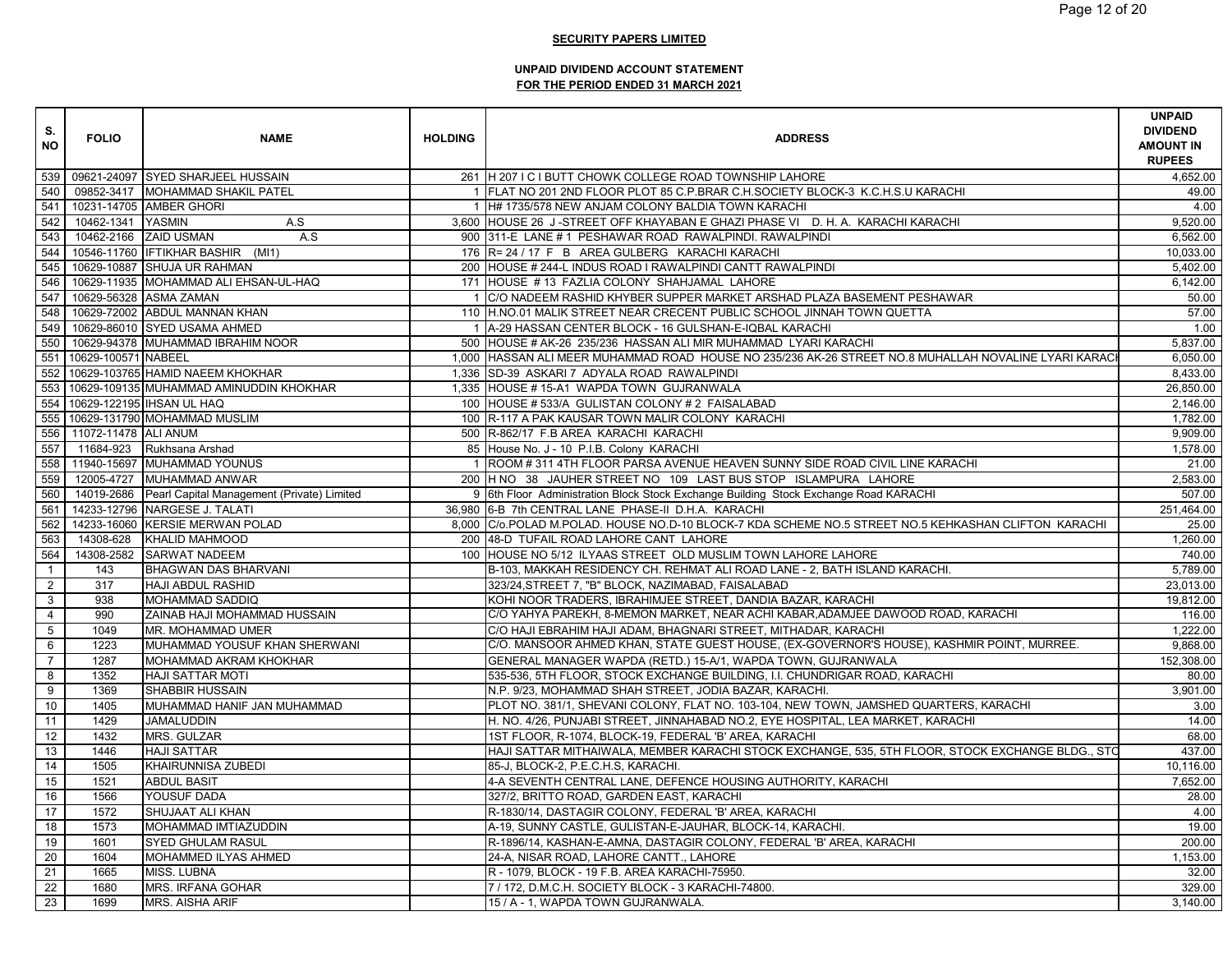| S.<br><b>NO</b> | <b>FOLIO</b>                          | <b>NAME</b>                              | <b>HOLDING</b> | <b>ADDRESS</b>                                                                                  | <b>UNPAID</b><br><b>DIVIDEND</b><br><b>AMOUNT IN</b><br><b>RUPEES</b> |
|-----------------|---------------------------------------|------------------------------------------|----------------|-------------------------------------------------------------------------------------------------|-----------------------------------------------------------------------|
| 24              | 1704                                  | MR. ABDUL ALEEM KHOKHAR                  |                | 15 / A - 1, WAPDA TOWN GUJRANWALA.                                                              | 6,675.00                                                              |
| 25              | 1712                                  | <b>MRS. FIRDOUS ZAFAR</b>                |                | HOUSE NO. L - 65SHEERIN JINNAH COLONYCLIFTONKARACHI.                                            | 164.00                                                                |
| 26              | 00067-6639                            | <b>IFTIKHAR BASHIR</b> (MI1)             |                | R= 24 / 17, F.B. AREA, GULBERG, KARACHI.                                                        | 235.00                                                                |
| 27              |                                       | 00208-20632 MUHAMMAD SALEEM              |                | SHOP NO.22 RUBY CENTRE BOULTON MARKET KARACHI                                                   | 7.00                                                                  |
| 28              | 00208-29484 NOMAN                     |                                          |                | 5TH FLOOR FLAT # 09 MACHYARA MANSION G.K 2/46 PARIA STREET KHARADHAR KARACHI                    | 6.00                                                                  |
| 29              | 00208-7548 S.M.ASIF                   |                                          |                | H.NO.62 BLOCK A. STREET NO : 05HAZARA COLONY LAYARI TOWN, KARACHI.                              | 90.00                                                                 |
| 30              |                                       | 00307-114508 IGI LIFE INSURANCE LIMITED  |                | 7TH FLOOR THE FORUM SUITE NO. 701-713 G-20 BLOCK 9 CLIFTON KARACHI                              | 850.00                                                                |
| 31              |                                       | 00307-60362 AHMED SIDDIQUE AWAN          |                | HOUSE # 200-L MODEL TOWN EXTENSION LAHORE                                                       | 2,720.00                                                              |
| 32              |                                       | 00331-1397 MUKHTAR AHMED<br>(SAR)        |                | FLAT NO.14, SONY APARTMENT, GHULAM HUSSAIN QASIM ROAD, GARDEN WEST, KARACHI.                    | 24.00                                                                 |
|                 |                                       | 33 00364-111839 SHUJAAT AHMAD            |                | B-72, LALA RUKH, WAH CANTT. WAH CANTT                                                           | 13.00                                                                 |
|                 |                                       | 34 00364-115459 MIAN NASIR MAQBOOL       |                | HOUSE #429 STREET #28 E-11/4 ISLAMABAD                                                          | 6,800.00                                                              |
| 35              |                                       | 00364-148393 SYED SHAMSHAD HASSAN RIZVI  |                | HOUSE NO. B-717/13 GROUND FLOOR FEDRAL B. AREA KARACHI                                          | 2,725.00                                                              |
| 36              |                                       | 00364-155745 SITWAT ARA ZAIDI            |                | 16/I, M STREET, OFF GIZRI AVENUE, PHASE # 4, D.H.A, KARACHI                                     | 33.00                                                                 |
|                 |                                       | 37 00364-160687 TAHIRA JABEEN            |                | HOUSE NO. 4 STREET # 10 BLOCK # B SOAN GARDEN ISLAMABAD                                         | 13,200.00                                                             |
|                 |                                       | 38   00364-162568   RASHEED UDDIN        |                | HOUSE NO. 290/2, 2ND FLOOR, AZIZABAD, FEDERAL 'B' AREA, KARACHI                                 | 315.00                                                                |
|                 |                                       | 39 00364-197796 MUHAMMAD AMIN            |                | HOUSE # 25-C HASEEB BLOCK AZAM GARDEN MULTAN ROAD LAHORE                                        | 6,400.00                                                              |
| 40              |                                       | 00364-204063 MALIK MUHAMMAD AYAZ AWAN    |                | HOUSE # SA-1096 STREET # 1 SERVICE ROAD SADIQ ABAD NEAR TRANSFORMER CHOWK RAWALPINDI            | 2.720.00                                                              |
| 41              |                                       | 00364-205508 AWON MUHAMMAD ARSHAD        |                | 39 SAPPHIRE BLOCK PARK VIEW VILLAS LAHORE                                                       | 4,080.00                                                              |
| 42              |                                       | 00364-37539 HAKIM ALI DOGAR (06077)      |                | 6TH FLOOR TRADE CENTRE, I.I.CHUNDRIGAR ROAD KARACHI.                                            | 1,080.00                                                              |
| 43              |                                       | 00364-42968 Aqeel Abdul Hameed (6758)    |                | FLAT # A-18 3RD FLOOR BLOCK-A SHALIMAR GARDEN FOWARA CHOWK GARDEN WEST KARACHI                  | 64.00                                                                 |
| 44              |                                       | 00364-45888 GHULAM MOHIUDDIN MALIK       |                | 6TH FLOOR TRADE CENTRE, I.I.CHUNDRIGAR ROAD KARACHI                                             | 518.00                                                                |
| 45              |                                       | 00364-46076 AATIF ANWAAR (07283)         |                | HOUSE NO 556/2. E STREET NO 8 ALLAHBAD, WESTIDGE III, RAWALPINDI.                               | 245.00                                                                |
| 46              |                                       | 00364-50821 Muhammad Waseem              |                | House # 122 Jinnah Colony Samanabad LAHORE                                                      | 3,275.00                                                              |
| 47              |                                       | 00364-52645 GHULAM SARWAR (7825)         |                | B-14/491-B MASJID HAYAT-UN-NABI, GUJRAT                                                         | 490.00                                                                |
| 48              |                                       | 00364-59749 MUZAMMIL HASSAN (8568)       |                | 256/A, HAFIZ BUILDING BRUNS ROAD, KARACHI.                                                      | 540.00                                                                |
| 49              |                                       | 00364-69342 AKHTAR HAYAT (9455)          |                | 44-J, GULBERG III, LAHORE                                                                       | 5.525.00                                                              |
| 50              |                                       | 00364-69417 MUHAMMAD RAHEEL UMAIR (9466) |                | D-12, CRESCENT ARCADE, SECTOR 5-K, FLAT NO.7, NORTH KARACHI KARACHI                             | 28,262.00                                                             |
| 51              |                                       | 00364-77477 HIRA GHAYASS (10374)         |                | B-3, 402 5TH FLOOR, SAVANA CITY, 13-D/III, GULSHAN-E-IQBAL, KARACHI                             | 3,240.00                                                              |
| 52              |                                       | 00364-90108 MUHAMMAD GHAYAS              |                | HOUSE # C-73, BLOCK-4, GULSHAN-E-IQBALKARACHI                                                   | 1,225.00                                                              |
| 53              |                                       | 00364-95982 MUHAMMAD ASIF NADEEM         |                | ASIF SHOES, SADIQ PARK, TEHSIL SADIQABAD, SADIQABAD,                                            | 18.00                                                                 |
| 54              |                                       | 00414-2817 MOHAMMAD IRFAN HAJI TAYYAB    |                | ROOM 909 9TH FLOOR BUSINESS & FINANCE CENTRE I.I CHUNDRIGAR ROAD KARACHI                        | 270.00                                                                |
| 55              | 00414-3377                            | MOHAMMAD ASHRAF NOOR MOHAMMAD            |                | BUNGLOR NO 3 PSPC OFFICERSRESIDENTIOL ESTAE MALIRHALT KARACHI                                   | 2,295.00                                                              |
| 56              | 00539-9478                            | <b>MUHAMMAD HUSSAIN</b>                  |                | AK-7B-52 LEFT STREET #3,STATE RAMZAN BAKERY, SULEMAN AZAD ROAD,AGRA TAJ COLONY LYARI, KARACHI.  | 162.00                                                                |
| 57              | 00570-4749                            | MANSOOR ABDUL MAJEED                     |                | FLAT NO D3, D 4, PLOT NO FL-16, AL MUSTUFA SQURE GULSHAN-E-IQBAL, BLOCK-14, KARACHI             | 30.00                                                                 |
| 58              |                                       | 00620-31646 ROOFI ABDUL RAZZAK           |                | HOUSE # 502 MAKKI HOUSE B. M. C. H. SOCIETY KARACHI                                             | 4.00                                                                  |
| 59              |                                       | 00620-33899 MUHAMMAD IMRAN MALIK         |                | 12-C Q-STREET PHASE-VI OFF KHAYABAN-E-SEHER D.H.A. KARACHI                                      | 15.00                                                                 |
| 60              |                                       | 00620-5103 ABDUL GHANI USMANI            |                | HOUSE #4/5 WORKSHOP LINE NEAR STATION HEAD QUARTER CANTT. PESHAWAR                              | 94.00                                                                 |
| 61              |                                       |                                          |                |                                                                                                 | 1,230.00                                                              |
|                 | 00620-55249<br>00646-11141 SULTAN MIR | <b>SYED RAAHEM ASHRAF</b>                |                | FLAT # 102 PRIME VIEW APPARTMENT BLOCK-F NORTH NAZIMABAD KARACHI                                | 44.00                                                                 |
| 62<br>63        |                                       |                                          |                | HOUSE NO 321, STREET 4 AKHTER COLONY KORANGI ROAD KARACHI                                       |                                                                       |
|                 |                                       | 00935-24719   OSMAAN SHARIF              |                | D-839, 5TH ROAD, SETTLELITE TOWN, RAWALPINDI                                                    | 7,316.00                                                              |
| 64              |                                       | 00935-37919 AYUB ASLAM                   |                | MARYUM MANZIL N.A. BEACHER ROAD JAMSHED ROAD HOUSE # 618 AMIL COLONY # 2 KARACHI                | 3,075.00                                                              |
| 65              |                                       | 00935-4505 SOHAIL SADIQ                  |                | 269-P, MODEL TOWN EXTENSION, LAHORE                                                             | 14.00                                                                 |
| 66              |                                       | 00935-45417 HASAN MEHMOOD KAZILBASH      |                | HOUSE # 13/2 KHAYABAN-E-AMEER KHUSRO ROAD DHA PHASE 6 KARACHI. KARACHI                          | 7,175.00                                                              |
| 67              | 01198-1360                            | <b>SHAHID IQBAL</b>                      |                | 257 - STREET NO.19, AZAM MUHALLAH, SADAR BAZAR, LAHORE.                                         | 34.50                                                                 |
| 68              |                                       | 01412-15693 MUHAMMAD ZIAUDDIN KHAN       |                | C-184, KDA SCHEME NO.1, (EXTENSION)KARACHI-75350                                                | 1.620.00                                                              |
| 69              |                                       | 01412-22541 HAFIZ MOHD YOUNUS            |                | C/O H.P. BYRAMJI & SONS162, M.A. JINNAH ROAD, 1ST FLOOR, B.K.TRUST BUILDING, DENSOHALL, KARACHI | 3.240.00                                                              |
| 70              | 01412-745                             | SAIYED GHAZANFAR HUSAIN                  |                | S-2 / 224, SAUDABAD, MALIR, KARACHI - 75080                                                     | 729.00                                                                |
| 71              | 01461-658                             | MUHAMMAD ASHRAF LAKHANI                  |                | H.NO 1471/3 SIDDIQABAD, MEMON COLONY, FEDERAL B. AREA, KARACHI.                                 | 2,700.00                                                              |
| 72              |                                       | 01487-2793 AKHLAS AHMAD KHAN AGHA        |                | 5-D MASSON ROAD LAHORE                                                                          | 442.00                                                                |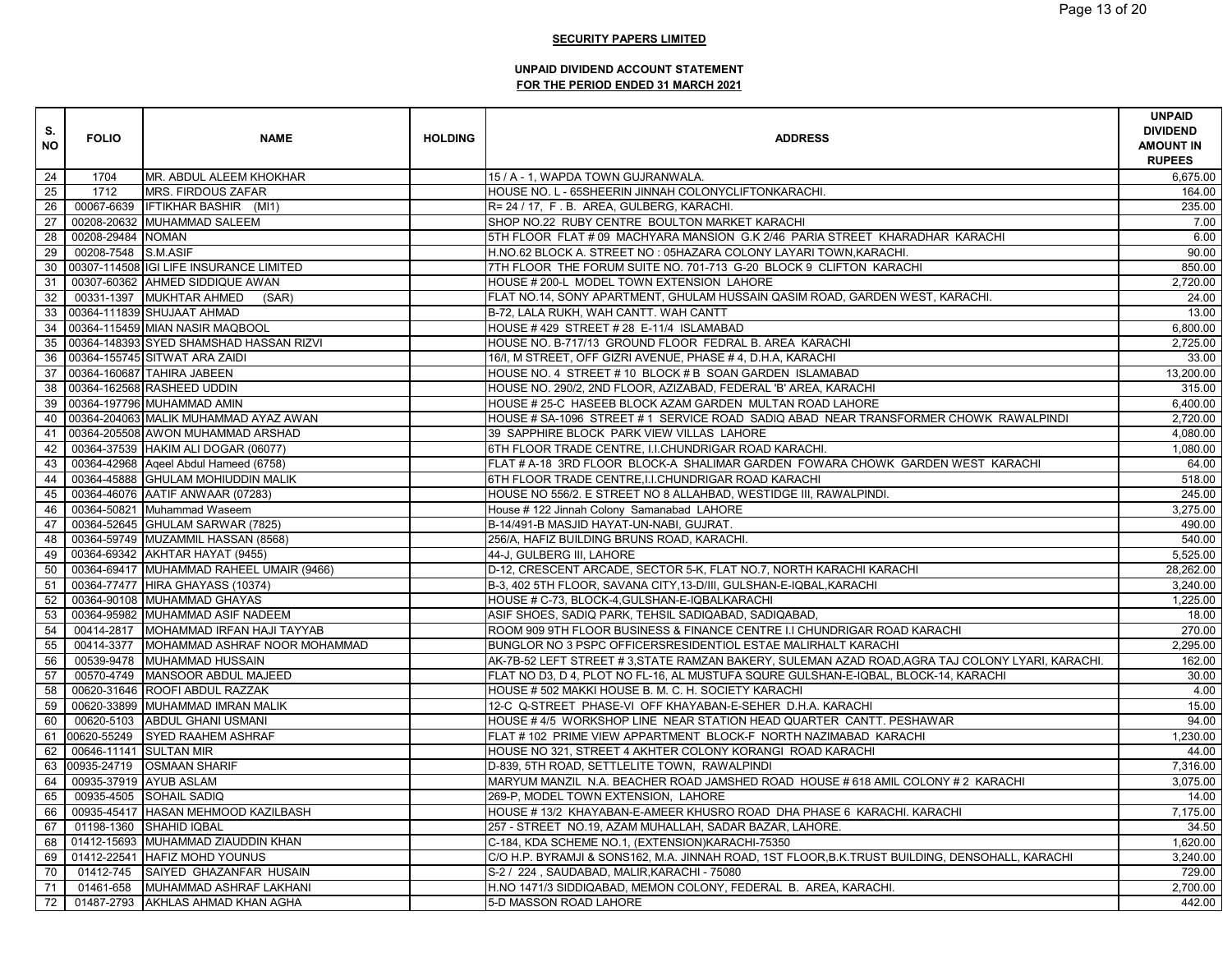| S.<br><b>NO</b> | <b>FOLIO</b>           | <b>NAME</b>                                         | <b>HOLDING</b> | <b>ADDRESS</b>                                                                                    | <b>UNPAID</b><br><b>DIVIDEND</b><br><b>AMOUNT IN</b><br><b>RUPEES</b> |
|-----------------|------------------------|-----------------------------------------------------|----------------|---------------------------------------------------------------------------------------------------|-----------------------------------------------------------------------|
| 73              | 01545-20               | MUHAMMAD SIDDIQ SULEMAN                             |                | 702, STOCK EXCHANGE BUILDING, STOCK EXCHANGE ROAD, KARACHI - 74000                                | 1.755.00                                                              |
| 74              |                        | 01552-47814 SAAD IQBAL (KHI)                        |                | HOUSE NO # 90/3, DAR-UL-AMAN SOCIETYKARACHI.                                                      | 20,562.00                                                             |
| 75              |                        | 01552-60106 MUHAMMAD NAVEED AKHTAR MALIK(ISB)       |                | H NO 31/B LANE 3 TULSA ROAD LALAZAR RAWALPINDI                                                    | 656.00                                                                |
| 76              |                        | 01552-69040 MUHAMMAD MAQBOOL AHMED                  |                | HOUSE NO 28 ST NO 1 ISLAMABAD VALLEY NEAR BRITISH HOME PSO PUMP PIRWADHI. ROAD RAWALPINDI         | 11.934.00                                                             |
| 77              |                        | 01552-75674 ABDUL JABBAR                            |                | FLAT NO A-8 FRIENDS GARDEN PLAT-D-2 BLOCK-13-D GULSHAN-E-IQBAL KARACHI                            | 8.00                                                                  |
| 78              |                        | 01552-78686 NAJAM HASAN                             |                | 281-Z PHASE III DHA CANTT LAHORE                                                                  | 1,646.00                                                              |
| 79              |                        | 01826-11726 SHOAIB NOMAN                            |                | HOUSE #753 BLOCK A SATELLITE TOWNSARGODHA-40100-PAKISTAN                                          | 49.00                                                                 |
| 80              |                        | 01826-22236 MUHAMMAD SHAHZAD SAEED                  |                | FLAT-426/ C-2 ALLAMA IQBAL ROAD P.E.C.H.S KARACHI                                                 | 450.00                                                                |
| 81              |                        | 01826-46144 MUHAMMAD HAROON                         |                | HOUSE #165 BLOCK#7/8 C.P.BARAR HOUSING SOCIETY KARACHI                                            | 6,600.00                                                              |
| 82              |                        | 01826-53066 HAMMAD ALAM                             |                | H.NO# 41/1 MAIN KHAYABAN-E-MUSLIM PHASE# 6 DHA KARACHI                                            | 2,040.00                                                              |
| 83              |                        | 01826-73296 IQBAL BEGUM /                           |                | HOUSE# 7/172 STREET# 11 DEHLI MERCANTILE CO-OP HOUSING SOCIETY KARACHI                            | 16.00                                                                 |
| 84              | 01826-76059 NAJMA /    |                                                     |                | H.NO# 444 AL-SHUJA ALAMGIR ROAD BAHADURABAD KARACHI                                               | 8.00                                                                  |
| 85              | 01990-27               | <b>INVEST CAPITAL &amp; SECURITIES (P</b>           |                | 605-606, SIXTH FLOOR, STOCK EXCHANGE BUILDING, STOCK EXCHANGE ROAD, KARACHI.                      | 900.00                                                                |
| 86              |                        | 02063-10076 MOHAMMAD SHOAIB= 12717                  |                | HOUSE 14 FLAT 20 - C REHMATSABA ARCADE COMMERCIL AREABAHADURABAD KAR 4135231                      | 540.00                                                                |
| 87              |                        | 02063-13666 HASNAIN WAHEED                          |                | HOUSE NO.7-B/2 KHAYABAN-E-HILALPHASE-6 DHA KARACHI.PH-021-5852758.MOB-0345-2198115                | 180.00                                                                |
| 88              |                        | 03038-14518 QAMAR FATIMA & KANIZ FATIMA             |                | H # 345-A RAFI-HE-AAM SOCIETY, MALIR HALT, KARACHI.                                               | 1,225.00                                                              |
|                 |                        | 89 03038-22966 WAJID SAMAD                          |                | 15-E BLOCK 2 PECH SOCIETY KARACHI                                                                 | 13.00                                                                 |
| 90              |                        | 03038-38301 KHAWAJA SULEMAN SHAUKAT SIKKA           |                | HOUSE NO 69 BLOCK-K-1 P.E.C.H.S. VALENICA TOWN LAHORE                                             | 640.00                                                                |
| 91              |                        | 03038-38467 MUHAMMAD ASIF                           |                | HOUSE NO. L-655 SECTOR 5-B/2 NORTH KARACHI                                                        | 2,720.00                                                              |
| 92              |                        | 03087-38090 RASHID AHMED MALIK                      |                | MALIK HOUSE, MOHALLAH APPAR CHANNI, NEAR FAUJI FOUNDATION HOSPITAL, ABBOTTABAD ROAD, MANSEHRA     | 1,080.00                                                              |
| 93              |                        | 03186-3449 MOHAMMAD FAISAL.                         |                | OT- 119/8 KHARADAR LINE, KAKZI BAZAR, KARACHI.                                                    | 288.00                                                                |
|                 |                        | 94 03244-101534 UMAIR SAEED                         |                | HOUSE NO.217 SECTOR B ASKARI 14 ADYALA ROAD NEAR ATTOCK OIL REFINERY RAWALPINDI                   | 655.00                                                                |
| 95              |                        | 03244-1072 HAFEEZ-UR-REHMAN (HUR1)                  |                | HOUSE NO.17 AHMED YAAR BLOCKWAHDAT ROAD MUSTAFA TOWNLAHORE                                        | 54.00                                                                 |
| 96              |                        | 03277-663 RAIS AHMAD                                |                | C/O. STAR TAPE COMPANY SHOP NO. 150 QUETTA WALA MARKET RAM BHARTI STREET MARRIOT ROAD KARACHI     | 15.375.00                                                             |
| 97              |                        | 03277-1297 MOHAMMED HUSAIN ADAM                     |                | IST FLOOR KANCHWALA BUILDINGADAMJI BUDHA BHAI ROAD,OPP LIGHT HOUSECENTRE, OFF M.A.JINNAH ROAD K   | 961.00                                                                |
| 98              |                        | 03277-15100 MOHAMMED JAVED MEMON                    |                | A-297, BLOCK-3 GULSHAN-E-IQBAL KARACHI                                                            | 2,713.00                                                              |
| 99              |                        | 03277-15467 SHAHEEN RAFI                            |                | 50 A/2, STREET 2, GULSHAN-E-FAISAL, BATH ISLAND, KARACHI.                                         | 405.00                                                                |
| 100             | 03277-18303 NADIR RIAZ |                                                     |                | 63-11, KHAYABAN-E-NISHAT, PHASE-VID.H. AKARACHI                                                   | 980.00                                                                |
| 101             |                        | 03277-18715 RAFIQUE NOOR                            |                | 3RD FLR, C-5, COURT VIEW APARTMENTCOURT ROAD, OFF SARWAR SHAHEED ROADKARACHI-74200                | 3,520.00                                                              |
| 102             |                        | 03277-26500 AAMIR SULEMAN VOHRA                     |                | FLAT NO 207,2ND FLOOR KAREEM PLAZANAZIMABAD NO 4KARACHI                                           | 2,700.00                                                              |
| 103             | 03277-27815 NAEEM      |                                                     |                | HOUSE # A 320 BLOCK-19 GULSHAN-E-IQBAL KARACHI                                                    | 352.00                                                                |
| 104             |                        | 03277-4475 TUFAIL AHMED                             |                | PLOT #163, BLOCK #3, MEMON COLONY, FEDERAL "B" AREA, KARACH.                                      | 445.00                                                                |
| 105             |                        | 03277-46025 RAFIQ AHMED MUGHAL                      |                | R-2085, METROVILLE-III, BLOCK-2GULZAR HIJRIKARACHI-75330                                          | 3,834.00                                                              |
| 106             |                        | 03277-48457 MUHAMMAD IDREES                         |                | FLAT NO - 101/A FIRST FLOOR PLOT NO 125 BISMILLAH PALACE S. M. C. H. S. SHARFABAD KARACHI         | 545.00                                                                |
|                 |                        | 107 03277-52426 SHABBIR HUSSAIN                     |                | HOUSE NO: A-11 DECENT TOWN BLOCK -7 GULSTAN-E-JOHUR POST CODE-75290 KARACHI                       | 6,600.00                                                              |
| 108             |                        | 03277-5428 SULTAN ALI & SHARIFA ALI                 |                | HOUSE NO.77/1, 22ND STREET OFF KHY-E-BADAR, PHASE-VI, D.H.A KARACHI                               | 1,080.00                                                              |
| 109             |                        | 03277-68197 HUMA ARSHAD                             |                | SU-190 STREET 11-A ASKARI IV RASHID MINHAS ROAD KARACHI                                           | 13,500.00                                                             |
| 110             |                        | 03277-72809 FAISAL BENGALI                          |                | A-1/A-21, SUNSET BOULEVARD, D.H.A, PHASE NO.2, KARACHI                                            | 556.00                                                                |
| 111             |                        | 03277-74287 THE NAZIR HIGH COURT OF SINDH KARACHI   |                | NAZIR BRANCH HIGH COURT OF SINDH SADDAR KARACHI                                                   | 16,381.00                                                             |
| 112             |                        | 03277-76327 MUHAMMMAD SOHAIL DAYALA                 |                | HOUSE # D-152, BLOCK-B, NORTH NAZIMABAD KARACHI                                                   | 248,650.00                                                            |
| 113             | 03277-7820             | <b>BASHIR AHMED</b>                                 |                | FLAT #201,CRYSTAL VIEW,PLOT #4,SURVEY#35CENTRAL COM.AREA,K.C.H.S.UNION LTD,BL-3OPP AL KABAB,BAHAD | 40.00                                                                 |
| 114             | 03277-7993             | <b>PERIN J DINSHAW</b>                              |                | 260, R.A. LINES, KARACHI-74200                                                                    | 122,339.00                                                            |
|                 |                        | 115 03277-82969 TRUSTEE MOMIN ADAMJEE WELFARE TRUST |                | 3RD FLOOR ADAMJEE HOUSE I.I.CHUNDRIGAR ROAD P.C.74000 KARACHI                                     | 136,000.00                                                            |
| 116             |                        | 03277-8647 SYED MUHAMMAD AKHTAR ADIL                |                | 42/02, DEFENCE GARDENSD.H.A, PHASE-IKARACHI                                                       | 19,910.00                                                             |
| 117             |                        | 03277-97287 FAZAL MEHMOOD SHAIKH                    |                | HOUSE# A-37 BLOCK-3 GULSHAN-E-IQBAL KARACHI                                                       | 626.00                                                                |
| 118             |                        | 03277-9872   IKRAM-UL-HAQUE                         |                | HOUSE#410,ALLAMA IQBAL COLONYMEHMOODABAD GATEKARACHI-75460                                        | 13.00                                                                 |
| 119             |                        | 03277-9873 HAJI ABUBAKAR                            |                | 260/3, MEMON COLONY, FEDERAL"B"AREA, KARACHI.                                                     | 425.00                                                                |
| 120             |                        | 03350-82533 RIAZ HUSSAIN AWAN                       |                | HOUSE NO. 22 STREET NO. 19 SECTOR-C PHASE-1 DHA ISLAMABAD                                         | 9,422.00                                                              |
| 121             |                        | 03350-89900 MUHAMMAD MUNIR                          |                | HOUSE NO. 568 STREET NO. 19 CHAKLALA SCHEME-III RAWALPINDI                                        | 5,750.00                                                              |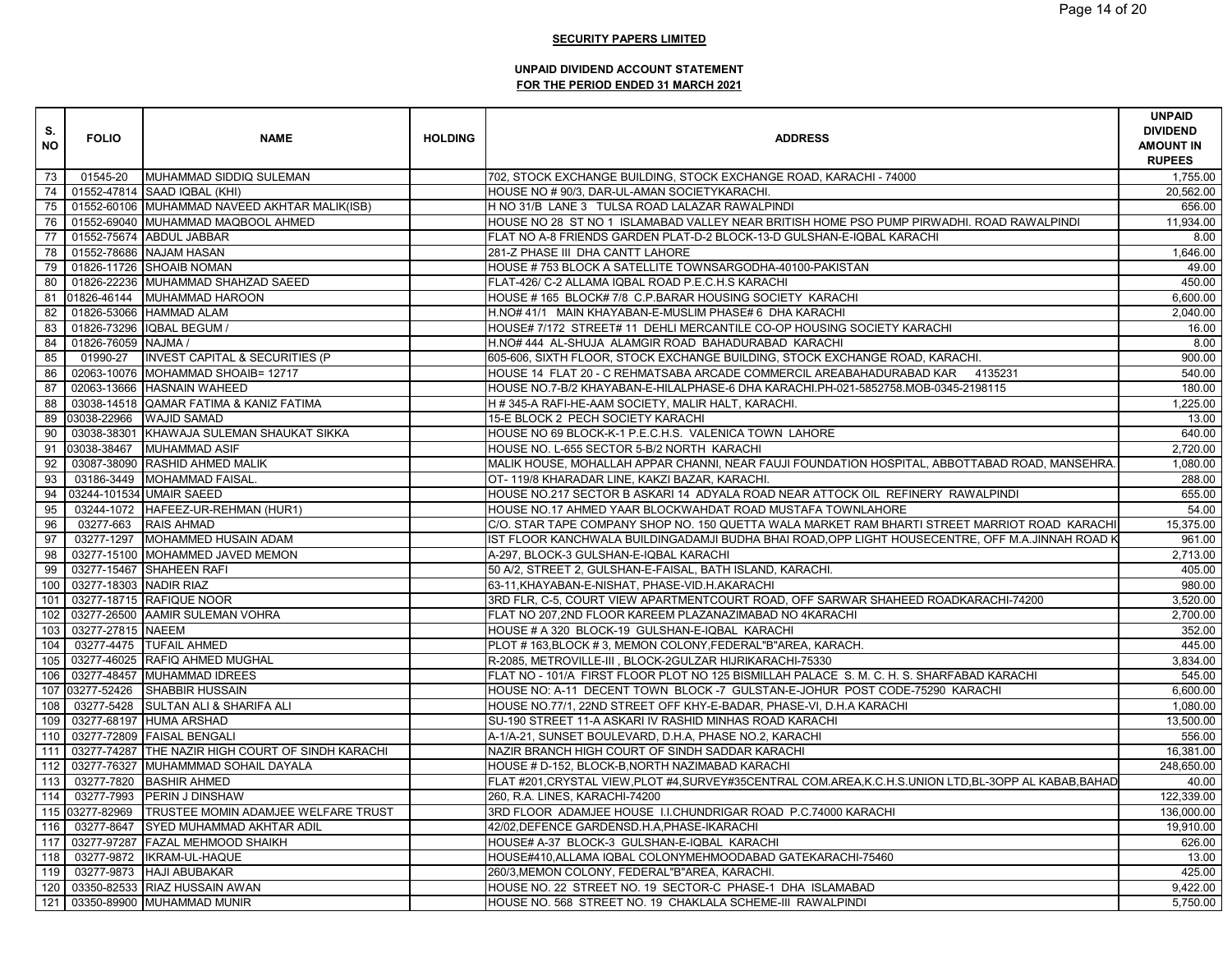| S.<br><b>NO</b> | <b>FOLIO</b>           | <b>NAME</b>                                     | <b>HOLDING</b> | <b>ADDRESS</b>                                                                            | <b>UNPAID</b><br><b>DIVIDEND</b><br><b>AMOUNT IN</b><br><b>RUPEES</b> |
|-----------------|------------------------|-------------------------------------------------|----------------|-------------------------------------------------------------------------------------------|-----------------------------------------------------------------------|
|                 |                        | 122 03350-92292 NAVEED GULSHER                  |                | HOUSE NO. CB-1400 STREET NO. 2 RAWAL TOWN TENCH BHATTA RAWALPINDI                         | 2.350.00                                                              |
| 123             |                        | 03350-92516 SOHAIL MAZHAR KHAN                  |                | HOUSE NO. 770 STREET NO. 3 SECTOR-C PHASE-8 BAHRIA TOWN RAWALPINDI                        | 1,286.00                                                              |
| 124             |                        | 03459-954 MOHAMMAD AKHLAQ KHAN                  |                | 607/H LANE # 5, PESHAWAR ROAD, RAWALPINDI.                                                | 900.00                                                                |
| 125             |                        | 03525-13110 ABDUL HAMEED CHAUDHRI               |                | HM HOUSE 7 BANK SQUARE OFF THE MALL LAHORE                                                | 9,015.00                                                              |
| 126             |                        | 03525-6615   IMRAN KAMAL                        |                | 118 J/1 MODEL TOWN -54700 LAHORE                                                          | 556.00                                                                |
| 127             |                        | 03863-32551 AKHTAR HUSSAIN                      |                | R-6, ROW NO 3, BLOCK -EN.C.H.S KARACHI.                                                   | 4,536.00                                                              |
| 128             |                        | 03939-20433 SYED MANZOOR HASSAN                 |                | GF-2 BLOCK-8 NAZIR APARTMENS KASHMIR ROAD RAWALPINDI                                      | 25.00                                                                 |
| 129             |                        | 03996-10297 TAYYAB YOUSUF AIBANI (550-036)      |                | A/16, RABIA CROWN, 713/5, FATIMA JINNAH COLONY, JAMSHAD ROAD-3, KARACHI.                  | 2,450.00                                                              |
| 130             |                        | 04002-1249 RAFI SHAHZADA                        |                | A/3, NAEEMA MANSION, A.M.I.BURNS ROAD, KARACHI.                                           | 1,350.00                                                              |
| 131             |                        | 04002-31324 ABDUL RASHEED                       |                | G/5 REHMAN MANSION AM-4 BURNS ROAD KARACHI                                                | 14.00                                                                 |
| 132             |                        | 04002-34849 MOHAMMED HANEEF ABDULLAH            |                | QASR-E-YASIN BUILDING 3RD FLOOR FLAT NO.6 ELLIS STREET KHARADAR KARACHI                   | 203.00                                                                |
| 133             |                        | 04002-6466 MUHAMMED SAEED KHAN / NAYYER SULTANA |                | C/O MUHAMMED NAJEEB KHANC.O.D., M.I.ROOM, KARACHI-15.                                     | 90.00                                                                 |
| 134             |                        | 04010-26505 SYED MOHAMMAD MINHAJ                |                | G27/8 MALIR EXT COLONY KHOKRAPAR KARACHI                                                  | 640.00                                                                |
| 135             |                        | 04085-42265 HAMMADULLAH                         |                | B-689/13 GULBERG F.B AREA KARACHI                                                         | 2,700.00                                                              |
| 136             |                        | 04085-51621 ALLAH DITTA                         |                | WALI ARCADE 1ST FLOOR FLAT A-1 PATHAN MASJID MOOSA LANE KARACHI                           | 54.00                                                                 |
| 137             |                        | 04085-52959 ABDUL GHAFFAR                       |                | WALI GARDAN, 4TH FLOOR, FLAT #405, GARDEN WEST KARACHI                                    | 54.00                                                                 |
| 138             |                        | 04085-57024 ABDUL HAMEED                        |                | FLAT NO.B-11 AL QUDROS APPARTMENT BLOCK 13-C GULSHAN-E-IQBAL KARACHI                      | 7.818.00                                                              |
| 139             |                        | 04143-13359 SAAD GHAYUR /NAYMA SAAD             |                | B-103 MARGINA COMPLEX BLOCK 13-BGULSHAN - E-IQBAL KARACHI                                 | 2.700.00                                                              |
| 140             |                        | 04143-16261 ASMA FAWAD                          |                | R-40/1 BLOCK 3, GULISTAN-E-JOHAR KARACHI                                                  | 2,250.00                                                              |
| 141             |                        | 04143-7245 KHALID MOIN USMANI                   |                | A-15 ERUM PLAZA BLOCK-13/D SIR SHAH MUHAMMAD SULEMAN ROAD GULSHAN-E-IQBAL KARACHI         | 18.00                                                                 |
| 142             |                        | 04184-10989 M.MASROOR UR REHMAN 0965            |                | 33-D, QUETTA LINES, MALIR CANTT, KARACHI                                                  | 16,987.00                                                             |
| 143             |                        | 04184-1103 AMJAD ALI SHAH BUKHARI N40           |                |                                                                                           | 4,462.00                                                              |
| 144             | 04184-56123 RIZWAN     |                                                 |                |                                                                                           | 3,281.00                                                              |
| 145             |                        | 04184-69431 MOHAMMED ALI KHAN                   |                | HOUSE NO. B-418/3 METROVIL SITE AREA KARACHI                                              | 386.00                                                                |
| 146             |                        | 04184-70009 MUHAMMAD SALEEM ANSARI              |                | 656/3, JAMSHED ROAD # 02, FATIMA JINNAH COLONY, CHOUHAN HOUSE, KARACHI                    | 4,536.00                                                              |
| 147             |                        | 04184-75974 SALEEM UDDIN                        |                | HOUSE # I-224 ST. MISTRIAN MOHALLA QUTABUDDIN RAWALPINDI                                  | 3,200.00                                                              |
| 148             |                        | 04184-81824 ANNUS RAZA HARYANI                  |                | PLOT NO. 866 FLAT NO. 402 MARIUM TERRACE JAMSHED ROAD NO.1 KARACHI                        | 3,600.00                                                              |
| 149             | 04234-20650 AHMED DIN  |                                                 |                | HOUSE NO. O - 396 SECTOR 34-I KORANGI #3 KARACHI-PAKISTAN. KARACHI                        | 575.00                                                                |
| 150             |                        | 04283-4089 MIAN MUHAMMAD SHAFIQ                 |                | FIRST FLOOR, Y-190, COMMERCIAL AREA, DEFENCE HOUSING AUTHORITY, LAHORE.                   | 3,834.00                                                              |
| 151             |                        | 04366-16257 MUSRAT JAHAN<br>(8298)              |                | HOUSE # 207, BHADUR YAR JAND ROAD, HYDERABAD COLONY JAIL ROAD, KARACHI.                   | 810.00                                                                |
| 152             |                        | 04366-16422 MUNEER AHMED (2072)                 |                | KHATRI STREET, MOHALLA SHAHKAMAL WARD #4, V.C.2, THATTA.                                  | 1,350.00                                                              |
|                 |                        | 153 04366-25878 MUHAMMAD KAMRAN                 |                | 1ST FLOOR FLAT# 6 ABABEEL MANSION NEAR MCB BANK LEA MARKET KARACHI                        | 2,515.00                                                              |
| 154             |                        | 04366-6563 ABDUL RAZZAK<br>(2046)               |                | A-52, NEW DHORAJI COLONY BLOCK - 4, GULSHAN-E-IQBAL KARACHI.                              | 11.00                                                                 |
| 155             |                        | 04374-8204 SYED AKHLAQ AHMED                    |                | 113 / 2 KHAYABAN-E-GHAZI PHASE VI DHA KARACHI                                             | 77,945.00                                                             |
| 156             | 04374-8550             | MUHAMMAD FARAZ                                  |                | FLAT NO-34 MADINA APPARTMENT GHULAM HUSSAIN QASIM ROAD GARDEN WEST KARACHI                | 297.00                                                                |
| 157             |                        | 04382-3360 MUHAMMAD HAROON                      |                |                                                                                           | 27,000.00                                                             |
| 158             |                        | 04424-1220 ABDUL RASHID MOOSA (100)             |                |                                                                                           | 4,410.00                                                              |
| 159             |                        | 04424-4024 SYED NIZAMUDDIN (200)                |                |                                                                                           | 11,160.00                                                             |
| 160             |                        | 04424-11326 ISMAT BANO (200)                    |                | C-24, ABDULLAH HEIGHTS, GULISTAN-E-JAUHAR, BLOCK-16, KARACHI                              | 210.00                                                                |
| 161             |                        | 04424-13132 MUHAMMAD RASHEED HANIF (200)        |                | F-30, 3RD FLOOR, NOMAN GARDENBLOCK-1, SECTOR-14-A, METROVILLE-III, KARACHI.               | 3,600.00                                                              |
| 162             |                        | 04424-20160 NAZIR JAFFAR ALI (800)              |                | HOUSE NO-C-1, MARINE CORNER, CLIFTON, BLOCK-2, KARACHI                                    | 81.00                                                                 |
| 163             |                        | 04432-11952 FAZAL AHMED                         |                | SHABBIRABAD APARTMENT FLAT.NO.15 BLOCK-7/8 SHABBIRBAD BLOCK A SHAHEED MILLAT ROAD KARACHI | 6.00                                                                  |
| 164             |                        | 04440-5128 S.MEHAR ELAHI=11252                  |                | HOUSE B-56 BLOCK 11 F.B AREA KARACHI                                                      | 9.00                                                                  |
| 165             | 04440-8619 NASIR       |                                                 |                | HOUSE NO(B-11) 4TH FLOOR BLK 3 SEC NO-24 QAMAR PLAZA GULSHAN-E-IQBAL KARACHI              | 3.00                                                                  |
| 166             |                        | 04457-27105 ZAFARULLAH BUTT (STT)               |                | A-4 PAK TAMEER PLAZA BLOCK 14 GULSHANE IQBAL KARACHI                                      | 6,550.00                                                              |
| 167             |                        | 04457-40652 UZMA SHEHZAD (7202)                 |                | C-10 BLOCK 13-D GULSHAN-E-IQBAL KARACHI. KARACHI                                          | 9,187.00                                                              |
| 168             | 04457-59108 RASHID GUL |                                                 |                | 1-B, SMCH SOCIETY, F.B.S KARACHI                                                          | 2,142.00                                                              |
| 169             |                        | 04457-65469 MUHAMMAD ALI HOTAY                  |                | HOUSE NO. 80 KOKAN SOCIETY OFF ALAMGIR ROAD BAHADURABAD KARACHI                           | 170.00                                                                |
|                 |                        | 170 04457-82480 MUHAMMAD IRFAN                  |                | 1407/2 THIRD FLOOR AZIZABAD KARACHI                                                       | 635.00                                                                |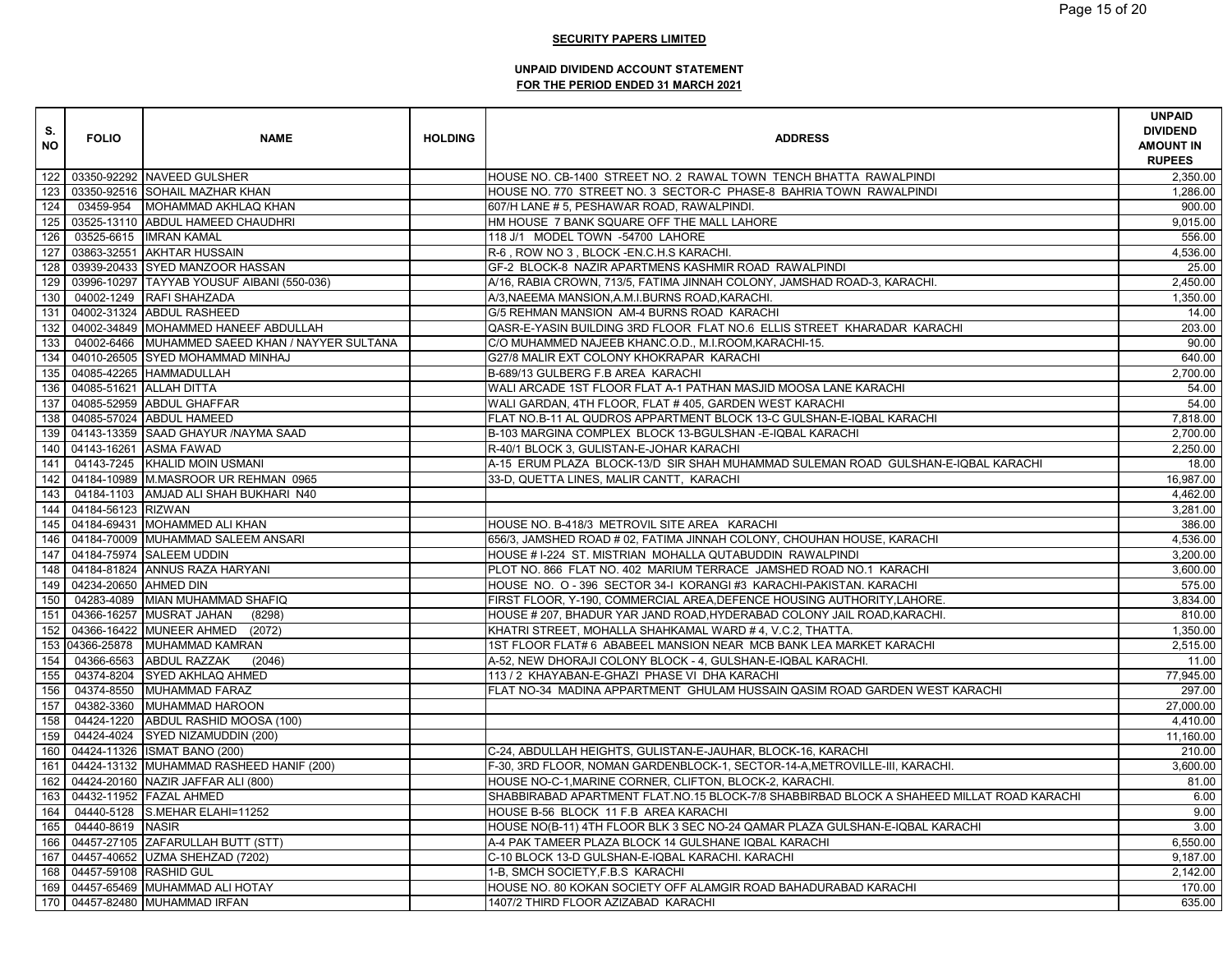| S.<br><b>NO</b> | <b>FOLIO</b>                | <b>NAME</b>                              | <b>HOLDING</b> | <b>ADDRESS</b>                                                                         | <b>UNPAID</b><br><b>DIVIDEND</b><br><b>AMOUNT IN</b><br><b>RUPEES</b> |
|-----------------|-----------------------------|------------------------------------------|----------------|----------------------------------------------------------------------------------------|-----------------------------------------------------------------------|
|                 |                             | 171 04457-86010 TALHA AHMED KHAN         |                | A-6 HASSAN MUJTABA TOWN MALIR HALT KARACHI                                             | 80.00                                                                 |
|                 |                             | 172 04531-4228 MOHAMMAD FAROOQ SS        |                |                                                                                        | 202.00                                                                |
|                 |                             | 173 04705-14253 PROF. ABDUL LATIF ANSARI |                | H#689, SECTOR F-1, HAL ROADMIRPUR - A.K                                                | 583.00                                                                |
|                 |                             | 174 04705-21532 IFTIKHAR AHMAD           |                |                                                                                        | 191.00                                                                |
|                 |                             | 175   04705-39177 SAIF ALI RASTGAR       |                | PLOT #304 - 307, ST #3 INDUSTRIAL AREA, I-9/3 ISLAMABAD                                | 18.00                                                                 |
|                 |                             | 176 04705-45425 JAHANZEB TAJ             |                | HOUSE NO.6 EXECUTIVE LODGES PHASE-3 (E) BAHRIA TOWN RAWALPINDI                         | 5,440.00                                                              |
|                 |                             | 177 04705-78083 ABDUL GHANI              |                | MOHALLAH ASIF ABAD NEAR HOUSE OF KHYZAR HAYAT KHAN HARIPUR                             | 425.00                                                                |
|                 |                             | 178 04804-25725 MUHAMMAD KHALID ASLAM    |                | 66 AIBAK BLOCK NEW GARDEN TOWN LAHORE                                                  | 31.00                                                                 |
| 179             | 04903-5576 SALEEM           |                                          |                | 3RD FLOOR QASR-E-UMER BLDG, MOOSALANE NO.3 KARACHI-75660                               | 49.00                                                                 |
|                 |                             | 180 04945-1597 MUHAMMAD ARSALAN          |                |                                                                                        | 108.00                                                                |
|                 |                             | 181 04952-14359 MUHAMMAD YASIN           |                | FLAT NO. B-14 PAK TAMEER PLAZA GULSHAN-E-IQBAL BLOCK 14 KARACHI                        | 2,040.00                                                              |
| 182             | 04960-4771 SHARIQ           |                                          |                | 170-B, BLOCK-5 KARACHI ADMINISTRATIONCO-OPERATING HOUSING SOCIETYBALOCH COLONY KARACHI | 3,114.00                                                              |
| 183             |                             | 04978-30833 TAZEEN NIHAL UZ ZAMAN        |                | HOUSE #. 1, OAKWOOD APARTMENTS, 43-A-6, PECHS, KARACHI.                                | 20.00                                                                 |
|                 |                             | 184 04978-44313 MUHAMMAD SHAMIM          |                | HOUSE # A / 102, DAWOOD AVANUE, BLOCK-7, GULSHAN-E-IQBAL, KARACHI.                     | 180.00                                                                |
| 185             |                             | 04978-75374 MUHAMMAD KHUSROW KHOWAJA     |                | F-35/5 BLOCK-8 CLIFTON KARACHI                                                         | 22,856.00                                                             |
|                 |                             | 186 05116-24440 SHABBIR MUNIR            |                | JAMSHAD ROAD NO #3 NEAR NIB BANK SHAHEEN TOWER KARACHI                                 | 6,000.00                                                              |
| 187             |                             | 05124-9572 FAYYAZ KHAN                   |                | 69 FIELD REGIMENT ARTILLERY MOQ 144/2 HABIB BLOCK CANTT JHELUM                         | 369.00                                                                |
| 188             |                             | 05264-28964 ASIF HASSAN                  |                | HOUSE NO.270-C SECTOR 4-A KHAYABAN-E-SIR SYED RAWALPINDI                               | 1.178.00                                                              |
|                 |                             | 189 05264-39730 SHAHNAZ AKHTAR           |                | HOUSE NO.19 STREET #.6 OPP.CITY DISTRICT GIRLS HIGH SCHOOL GARHI SHAHU LAHORE          | 64.00                                                                 |
| 190             |                             | 05264-50349 MUHAMMAD FAROOQ              |                | AHMED WALEED AUTOES, KLP ROAD NEAR TT HOTEL, SADIQABAD                                 | 1,362.00                                                              |
|                 |                             | 191 05264-77284 MUHAMMAD KHALID MAHMOOD  |                | NORTHERN LIGHT INFANTRY CENTRE BUNJI GILGIT                                            | 615.00                                                                |
|                 |                             | 192 05264-87754 SHAFQAT HAYAT            |                | HOUSE #.169-B STREET/MOHALLA #.10 NOWSHERA CANTT TEHSIL & DISTT NOWSHERA               | 6,400.00                                                              |
| 193             |                             | 05272-1226 SANA HAMEED                   |                | ROOM NO.609, 6TH FLOOR, LAHORE STOCK EXCHANGE BUILDING, LAHORE                         | 2,340.00                                                              |
| 194             |                             | 05298-721 ABDUL MONAM                    |                | H#21/4 ABU BAKAR ST#7 A.S RUSTAM PARK NEW SHALIMAR MULTAN ROAD LAHORE                  | 6.00                                                                  |
| 195             |                             | 05306-2179 GHULAM DASTGIR (385)          |                | PHA, PLATE NO. 08, BLOCK NO. 65, SECTOR G-11/4. ISLAMABAD                              | 8,175.00                                                              |
| 196             |                             | 05348-3603 MAHMOOD ABDUL GHANI 30009     |                |                                                                                        | 2,700.00                                                              |
|                 | 197 05348-16746 ALI RAZA    |                                          |                | 19/3 SECTOR 12-C NORTH KARACHI INDUSTRIAL AREA KARACHI.                                | 18,000.00                                                             |
|                 |                             | 198 05348-19427 FARAZ JAWED              |                | FLAT NO.B-402 ANZ APPARTMENT BLOCK-H NORTH NAZIMABAD KARACHI                           | 280.00                                                                |
| 199             |                             | 05348-24567 MUHAMMAD SAEED KHATRI        |                | AL-HABIB DRY CLEANERS OPP CHINA SHOPING CENTRE NORTH NAPIER ROAD JUNA MARKET KARACHI   | 3,081.00                                                              |
|                 |                             | 200 05405-11285 OZAIR ASLAM CHAUDHARY    |                | ROOM 1210,12TH FLOOR, ISE TOWER 55-B JINNAH AVENUE BLUE AREA ISLAMABAD                 | 972.00                                                                |
|                 |                             | 201 05405-1427 ABDUL SAMAD               |                | D-826 SATELLITE TOWN RAWALPINDI                                                        | 1,200.00                                                              |
| 202             |                             | 05512-34382 ZULFIQAR ALI MIR             |                | 476 STREET 14 G - 14 / 4 ISLAMABAD PAKISTAN ISLAMABAD                                  | 103.00                                                                |
| 203             |                             | 05587-13553 FURQAN AHMED                 |                |                                                                                        | 355.00                                                                |
|                 | 204 05587-73177 LAL HUSSAIN |                                          |                | PLOT # 04 BLOCK-04 GRACY LINE CHAKLALA CANTT RAWALPINDI                                | 6,550.00                                                              |
| 205             |                             | 05660-12399 SHAGUFTA TAHIR               |                | E-23, BLOCK 6, PECHS KARACHI                                                           | 1,190.00                                                              |
| 206             |                             | 05660-18081 SYED HUR ABBAS               |                | D-52D RIZYIA SOCIETY NAZIMABAD KARACHI                                                 | 633.00                                                                |
| 207             |                             | 05751-5889 TAZEEN NIHAL UZ ZAMAN         |                | HOUSE #. 1, OAKWOOD APARTMENTS, 43-A-6, PECHS, KARACHI.                                | 702.00                                                                |
|                 | 208 05769-11100 IMDAD ALI   |                                          |                | NOMAN TERRACE PHASE 1 C-19 GULSHAN IQBAL. KARACHI                                      | 13,600.00                                                             |
|                 |                             | 209 05801-10437 MUHAMMAD SHOAIB          |                | HOUSE #3, MUHALLAH RAFIQ PARK, SHER SHAH ROAD, SHAD BAGH, LAHORE                       | 1,225.00                                                              |
|                 |                             | 210 05884-6924 ADNAN AMJAD<br>026005     |                | HOUSE NO-C-53, KDA NO-1, KARSAZ ROAD, KARACHI                                          | 3,150.00                                                              |
|                 |                             | 211 05892-5982 M.SIDDIQUE TAHIR          |                | 148 - CLIFTON COLONY SHUJA ROAD LAHORE                                                 | 2,042.00                                                              |
| 212             |                             | 06064-2327 MUHAMMAD FAREED               |                |                                                                                        | 238.00                                                                |
|                 |                             | 213 06122-101519 MUHAMMAD HARIS          |                | HOUSE # 88 LANE 7 OPPOSITE LANE 7C GULISTAN COLONY RAWALPINDI                          | 16,100.00                                                             |
|                 |                             | 214 06122-22582 ABAD UR REHMAN           |                | FLAT #3 FIRST FLOOR RAHIMA SQUARE 327/2 BRITTO ROAD GARDEN EAST KARACHI                | 5.00                                                                  |
|                 |                             | 215 06122-23796 FAIZ MEHMOOD             |                | 137 K.M.C.H.S BLOCK 7/8 OPPOSITE HILPARK KARACHI                                       | 9.00                                                                  |
|                 | 216 06122-37580 TAHA ASIF   |                                          |                | 604-C, FAISAL TOWN LAHORE                                                              | 67.00                                                                 |
|                 |                             | 217 06122-42952 KASHIF ADNAN AHMED       |                | D-46, BLOCK - 578, OFFICERS MESS PAF BASE FAISAL KARACHI                               | 69.00                                                                 |
|                 |                             | 218   06122-70557 M ASH HARUL HAQUE      |                | R-1 UNIVERSAL HIEGHTS GULISTAN-E-JOHAR KARACHI                                         | 368.00                                                                |
|                 |                             | 219 06262-19608 MUHAMMAD SHAHID          |                | HOUSE #16, C.P. BARAR SOCIETY, KARACHI.                                                | 270.00                                                                |
|                 |                             |                                          |                |                                                                                        |                                                                       |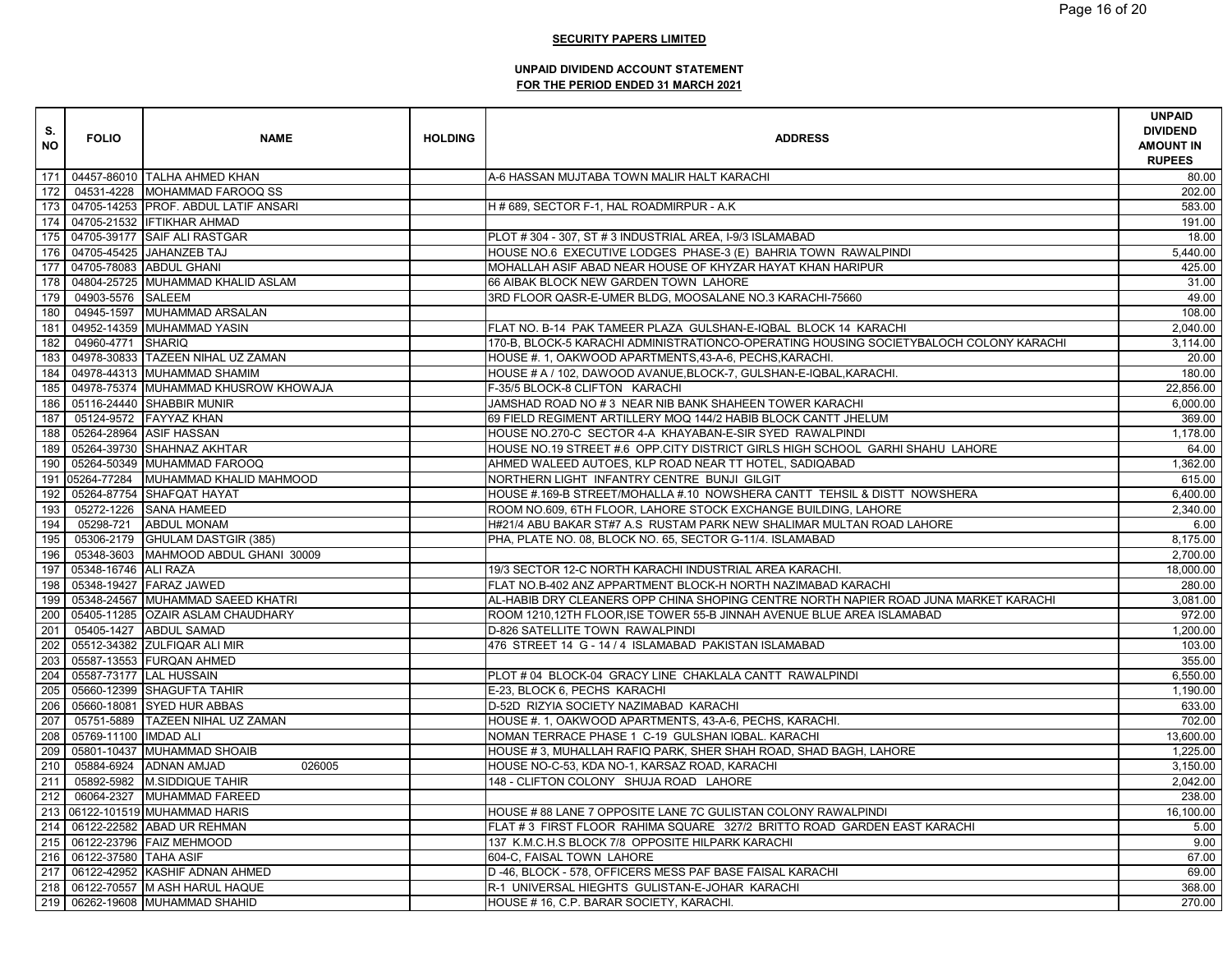| S.<br><b>NO</b>  | <b>FOLIO</b>    | <b>NAME</b>                                   | <b>HOLDING</b> | <b>ADDRESS</b>                                                                                  | <b>UNPAID</b><br><b>DIVIDEND</b><br><b>AMOUNT IN</b><br><b>RUPEES</b> |
|------------------|-----------------|-----------------------------------------------|----------------|-------------------------------------------------------------------------------------------------|-----------------------------------------------------------------------|
| 220              |                 | 06262-3203 BUSHRA SHAHID                      |                |                                                                                                 | 54.00                                                                 |
| 221              |                 | 06262-4286 MUHAMMAD RIZWAN                    |                |                                                                                                 | 540.00                                                                |
| 222              |                 | 06262-42865 MUHAMMAD RIZWAN                   |                | HOUSE # G-81/5-B, CLATON QUARTERDASTAGIR ROAD, KARACHI                                          | 2,160.00                                                              |
| 223              |                 | 06262-8957 MUSARAT FARHANA                    |                |                                                                                                 | 270.00                                                                |
| 224              |                 | 06445-3063 MOHAMMED SOHAIL                    |                | ROOM # 808, 8TH FLOOR BUSINESS & FINANCE CENTRE I.I. CHUNDRIGAR ROAD, KARACHI.                  | 270.00                                                                |
| 225              |                 | 06445-41626 SEEMA ANJUM                       |                | R-640 SECTOR 15 A-1 BUFFER ZONE NORTH KARACHI KARACHI                                           | 360.00                                                                |
|                  | 226 06445-49249 | <b>MUHAMMAD FAROOQ</b>                        |                | FLAT NO.28-D QUETTA WALA BUILDING OPP CUSTOM HOUSE BOHRI ROAD KHARADAR KARACHI                  | 11.00                                                                 |
| 227              | 06445-853       | <b>MOHAMMED MOHSIN</b>                        |                | HOUSE=R-640 SECTOR 15-A-1 BUFER ZONE NORTH KARACHI KARACHI                                      | 1,532.00                                                              |
| 228              |                 | 06452-6669 MOHAMMAD IQBAL PARACHA             |                | C-108 RENO CENTRE ADJACENT. ANKALSARIA HOSPITAL KARACHI                                         | 32.00                                                                 |
| 229              | 06536-26        | <b>BAGASRA SECURITIES (PRIVATE) L</b>         |                | H#246, BLOCK D-1, NESPAK SOCIETY, LAHORE.                                                       | 270.00                                                                |
| 230              |                 | 06593-2737 JAGUMAL RATHI                      |                | HOUSE NO. A-17/162NAEEMUDDIN CENTRE, NISHTARROAD GARDEN EAST KARACHI                            | 1,350.00                                                              |
| 231              |                 | 06650-4883 AMEER REZA JAMALI                  |                | 53-A KHAYABAN-E-SHHAHBAZ PHASE 6 DHA KARACHI KARACHI                                            | 1,280.00                                                              |
| 232              |                 | 06676-4139 SEHAM SHAHZAD                      |                |                                                                                                 | 1,350.00                                                              |
|                  |                 | 233 06684-101504 HABIBA ANWER                 |                | HOUSE NO.B-108 BLOCK 1 GULISTAN-E-JOHAR KARACHI                                                 | 16.00                                                                 |
|                  |                 | 234 06684-101934 ARSLAN FAYYAZ                |                | HOUSE NO.3/508 SHAH FAISAL COLONY NO.3 KARACHI                                                  | 3.00                                                                  |
|                  |                 | 235 06684-107972 MUHAMMAD YASEEN              |                | QASR-E-SHAISTA 1ST FLOOR A-3/ST-5 SECTOR 7D-1 NORTH KARACHI KARACHI                             | 2,527.00                                                              |
|                  |                 | 236 06684-112527 MOMIN ADAMJEE WELFARE TRUST  |                | 3RD FLOOR ADAMJEE HOUSE I.I CHUNDRIGAR ROAD KARACHI                                             | 34,000.00                                                             |
|                  |                 | 237 06684-122724 MUHAMMAD IQBAL               |                | F-7 AQEEL BUILDING 4TH FLOOR ASLAM ROAD RANCHORE LINE KARACHI                                   | 5,100.00                                                              |
|                  |                 | 238 06684-132889 MUHAMMAD JAWAID              |                | JAWAID SULEMAN BARTON STORE N.P 3/7/2 BAGHNARI STREET NEAR ARIF BARTON STORE JODIA BAZAR KARACH | 8.00                                                                  |
|                  |                 | 239 06684-138688 KULSUM JAWAID                |                | JAWAID SULEMAN BARTON STORE N.P 3/7/2 BAGHNARI STREET NEAR ARIF BARTON STORE JODIA BAZAR KARACH | 6.00                                                                  |
|                  |                 | 240 06684-144850 SHAHAB UDDIN                 |                | HOUSE NO.G-8 GULSHAN KARIM SOCIETY NAZIMABAD NO.3 KARACHI                                       | 7,480.00                                                              |
|                  |                 | 241 06684-145592 ABDUL HALEEM SOOMRO          |                | HOUSE NO.9 RURAL HEALTH CENTRE MANGHOPIR NEAR MANGHOPIR POLICE STATION KARACHI                  | 5.00                                                                  |
|                  |                 | 242 06684-163041 ARSHAD HUSSAIN SIDDIQUI      |                | HOUSE NO.A-26 BLOCK C NORTH NAZIMABAD KARACHI                                                   | 3,790.00                                                              |
| 243              |                 | 06684-18518 KAILASH GIR                       |                | HOUSE NO.74 NEAR DHARAM SHALA SWAMI NARAIN TEMPLE M.A JINNAH ROAD KARACHI                       | 5.00                                                                  |
| 244              |                 | 06684-22932 SYED HASSAN RAZA NAQVI            |                | 1ST FLOOR ROOM NO.1O/T 6/10 MEMON CLOTH MARKETKAGZI BAZAR KARACHI                               | 3,150.00                                                              |
| 245              |                 | 06684-25398 ISLAM UD DIN                      |                | MASHA ALLAH JOURNAL STORE NEAR AHLE HADEES MASJID BANDHANI COLONY LIAQUATABAD KARACHI           | 12.00                                                                 |
| 246              |                 | 06684-34747 MOHAMMAD NAEEM MOOLANI            |                | O.T 6/10 1ST FLOOR MEMONCLOTH MARKET KAGZI BAZARKARACHI                                         | 10,800.00                                                             |
| $\overline{2}47$ |                 | 06684-40736 HANIF MOHAMMAD                    |                | O.T 6/10 1ST FLOOR MEMON CLOTH MARKET KAGZI BAZAR KARACHI                                       | 69,120.00                                                             |
| 248              |                 | 06684-54497 SUFIA MURAD                       |                | HOUSE NO.A-39 AL-HILAL SOCEITY UNIVERSITY ROAD KARACHI                                          | 172.00                                                                |
| 249              |                 | 06684-5804 SHABBIR HUSSAIN                    |                | NP9/23 ZAIBNAB TRADE CENTERSHOP NO.4 MOHAMMAD SHAH STREETJODIA BAZAR KARACHI                    | 9.00                                                                  |
| 250              |                 | 06684-61013 JAMIL AHMED SIDDIQUI              |                | APPARTMENT NO.2 380-APOLLO HOUSE PEDRO D SOUZA ROAD GARDEN EAST KARACHI                         | 269.00                                                                |
| 251              |                 | 06684-86440 MOHAMMAD NAEEM MOOLANI            |                | 1ST FLOOR ROOM NO.1 O/T 6/10 MEMON CLOTH MARKET KAGZI BAZAR KARACHI                             | 21,600.00                                                             |
| 252              |                 | 06684-88123 MUHAMMAD AAMIR                    |                | HOUSE NO.1735/85 NEW ANJAM COLONY BALDIA TOWN KARACHI                                           | 1,080.00                                                              |
|                  |                 | 253 06700-11626 SHEIKH MUHAMMAD SALEEM HASSAN |                | 102, K, GULBERG III LAHORE                                                                      | 297.00                                                                |
| 254              |                 | 06700-27192 WAQAR JALEES                      |                | H-4 KDA OVERSEAS BANGLOWS GULISTAN-E-JOHAR BLOCK-16-A KARACHI                                   | 9.825.00                                                              |
| 255              |                 | 06700-4720 ATHAR SIBGHATULLAH                 |                | HOUSE #744(140/16) STREET #1 FAISAL COLONY, TENCH BHATTA CANTT RAWALPINDI                       | 2,900.00                                                              |
| 256              |                 | 06858-13930 SHAFIQUDDIN                       |                |                                                                                                 | 3.00                                                                  |
| 257              |                 | 06858-5456 BABAR YOUSUF                       |                | 16, MEHRAN CENTRE TARIQ ROADKARACHI                                                             | 40,500.00                                                             |
| 258              |                 | 06874-11882 SOHAIL NASEEM (2397)              |                | 225/4 SECTOR - N DEFENCE SOCIETY LAHORE                                                         | 850.00                                                                |
| 259              |                 | 06874-14555 AHSAN AHMAD                       |                | ESOLPK 5TH FLOOR 12-D SNC CENTER FAZAL-UL-HAQ ROAD BLUE AREA ISLAMABAD                          | 850.00                                                                |
| 260              |                 | 06890-2517 MUHAMMAD YAQOOB PAREKH             |                | 8. MEMON MARKET, ACCHI KABAR, ADAMJEE DAWOOD ROAD, KARACHI.                                     | 13.00                                                                 |
| 261              | 06890-3895      | <b>SHAHBUDDIN</b>                             |                | SAIMA PAARI TOWER FLAT # 802 PLOT # D-7 BLOCK D NORTH NAZIMABAD KARACHI                         | 3,675.00                                                              |
| 262              |                 | 06890-5551 SOHAIL SHAKIR                      |                | HOUSE NO.39, 8TH STREET, KHAYBAN-E-MOMIN, PHASE-5, D.H.A, KARACHI                               | 6,075.00                                                              |
| 263              |                 | 06924-631 Mrs Suraiya Hameed                  |                | House No 1 Railway Scheme No 6(Ext)Hali Road Westridge RAWALPINDI                               | 4,594.00                                                              |
| 264              |                 | 06981-3514 ALEENA KHALID                      |                | HOUSE NO 103 E BLOCK SATELLITE TOWN RAWALPINDI RAWALPINDI                                       | 675.00                                                                |
| 265              |                 | 07039-17053 AFSHEEN TARIQ                     |                | HOUSE NO.B-221, BLOCK-N, NORTH NAZIMABAD, KARACHI                                               | 21.00                                                                 |
| 266              |                 | 07054-11336 SYED ALI TAHIR NAQVI              |                | B-267 BLOCK 10 F B AREA KARACHI KARACHI                                                         | 6.400.00                                                              |
|                  |                 | 267 07161-24898 MUHAMMAD IQBAL (9903)         |                | AL MADINA BAKERY 69-BLOCK-3 D.M.C.H.S SIRAJUDULLAH ROAD KARACHI                                 | 72.00                                                                 |
|                  |                 | 268 07161-5764 SYED MUHAMMAD MEHDI HASAN (145 |                | 16/52-B, AL-AHMED SOCIETY MALIRHALT KARACHIKARACHI-75210                                        | 540.00                                                                |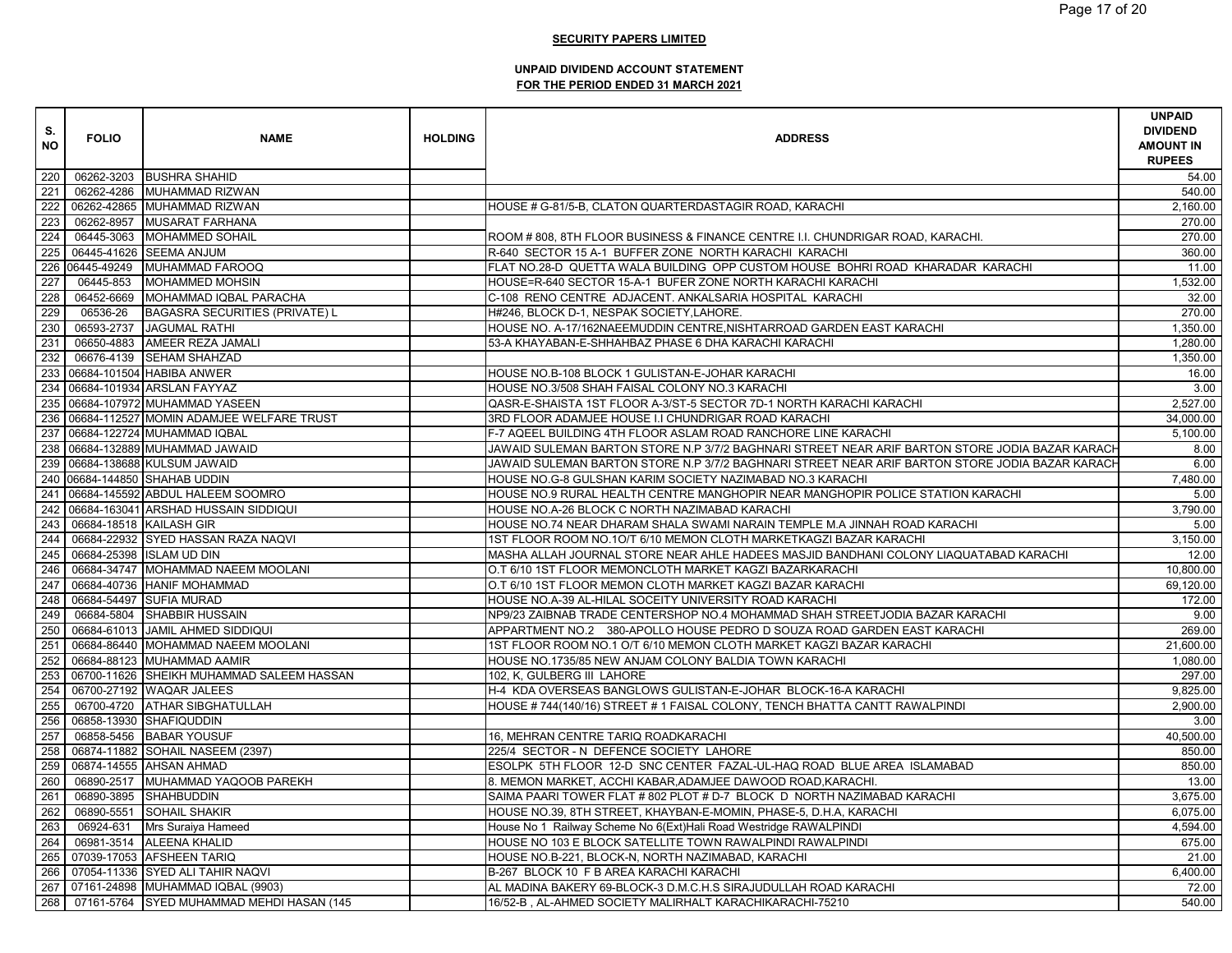| S.<br><b>NO</b>  | <b>FOLIO</b>         | <b>NAME</b>                                  | <b>HOLDING</b> | <b>ADDRESS</b>                                                                                       | <b>UNPAID</b><br><b>DIVIDEND</b><br><b>AMOUNT IN</b><br><b>RUPEES</b> |
|------------------|----------------------|----------------------------------------------|----------------|------------------------------------------------------------------------------------------------------|-----------------------------------------------------------------------|
| 269              |                      | 07161-5905 FAROOQ AHMAD HASHMANI (2811)      |                | B-12, GULISTAN-E-YASRAB PLAZA OPP MASJID ALAMA MAIN, NISHTAR, ROAD SHOE MARKET, KARACHI              | 4,500.00                                                              |
| 270              | 07179-2844 HAJRA BAI |                                              |                | MUHAMMAD BASHIR KASMANIG-6, PARSA HOMES BLEAK HOUSE ROADCIVIL LINES CANTT KARACHI                    | 4.00                                                                  |
| 271              | 07179-2877 HAJRA BAI |                                              |                | C/O MUHAMMAD BASHIR KASMANI G-6,PARSA HOMES BLEAK HOUSE ROAD CIVIL LINES CANTT KARACHI               | 3.00                                                                  |
| 272              |                      | 07260-12719 FAHD KHAWAJA                     |                | ENGRO FERTILIZER, 7TH FLOOR HARBOR FRONT BUILDHC-3MARIN DRIVE BLOCK-4 CLIFTON KARACHI                | 2,975.00                                                              |
| 273              |                      | 07260-18740 SAJJAD SULEMAN BHATTI            |                | HOUSE NO 26/25-A ISLAM NAGAR WALLTON ROAD LAHORE                                                     | 714.00                                                                |
| 274              |                      | 07260-3122 AHSAN RASHID                      |                | HOUSE NO.200, BLOCK-A, RECHS, JOHAR TOWN LAHORE                                                      | 45,000.00                                                             |
| 275              |                      | 07310-25193 SYED MOHAMMAD ARIF & AZIZ FATIMA |                | 132-I-CI TOWN SHIP LAHORE                                                                            | 8,960.00                                                              |
| 276              |                      | 07310-37057 AHMAD HAROON KHAN                |                | 293-M PHASE I D.H.A LAHORE                                                                           | 3,700.00                                                              |
| $\overline{277}$ |                      | 07344-4823 ABDUL RAZZAK                      |                | C/O MUSHTAQ ELECTRIC ARAM BAGH SHAHR-E-LIAQAT P.O.BOX.NO 1413 KARACHI                                | 4.00                                                                  |
| 278              |                      | 07419-2737 SHAH NAWAZ                        |                | 9/93 FIRST FLOOR DR ZIAUDDIN AHMED ROAD, PAKSITAN CHOCK, KARACHI.                                    | 5,400.00                                                              |
| 279              | 07419-3347           | <b>LUBNA JAWED</b>                           |                | C/O. TOPLINE SECURITIES (PVT.) LTD. 306, 3RD FLOOR CONTINENTAL TRADE CENTRE, KARACHI                 | 2,250.00                                                              |
| 280              |                      | 07419-6100 FAIQ JAWED                        |                | J.K. SPINNING MILLS LTD 29 K.M. SHIEKHUPURA ROAD DRUMAN WALA MORE KHURIANWALA FAISALABAD             | 34,000.00                                                             |
| 281              | 07450-885            | SHAMS-UL-ARFEEN                              |                | 1900, SAIMA TRADE TOWER-B, I.I. CHUNDRIGAR ROAD, KARACHI KARACHI                                     | 1,620.00                                                              |
| 282              | 07450-9563           | SHAIKH ALTAF HUSSAIN                         |                | HOUSE NO. B-46 GULSHAN-E-IQBAL BLOCK-10-A KARACHI KARACHI                                            | 3,008.00                                                              |
| 283              |                      | 09472-18727 ABDUL RASHEED                    |                | ROOM NO 701, 7TH FLOOR KARACHI STOCK EXCHANGE BUILDING, KARACHI                                      | 562.00                                                                |
|                  |                      | 284 09472-20897 SHAMIM AHMED SIDDIQUI        |                | FLAT NO. 011, BLOCK 5 - D/S, MECCASA APPARTMENT, NEAR ESSA NAGRI, BLOCK 12, GULSHAN-E-IQBAL, KARACHI | 45.00                                                                 |
| 285              |                      | 09472-28320 ARSLAN FAYYAZ                    |                | 3/508, SHAH FAISAL COLONY, KARACHI                                                                   | 40.00                                                                 |
| 286              |                      | 09563-13460 MUHAMMAD AKBER JAHANGIR          |                | 45-W, D.H.A. PHASE- 3, LAHORE                                                                        | 3,605.00                                                              |
| 287              |                      | 10231-11032 SYED RAZA MEHDI ZAIDI            |                | B-59 / 627, JAFFER-E-TAYYAR SOCIETY, MALIR, KARACHI.                                                 | 270.00                                                                |
| 288              | 10231-13624 NAJMA    |                                              |                | AL-SHUJA 444 BAHADURABAD NEAR ALAMGIR MASJID KARACHI                                                 | 12.00                                                                 |
| 289              |                      | 10611-1598 MISS. MEHWASH JAMAL               |                | -2385 BLOCK 2, METROVILL 3,SECTOR 14/A SCHEME 33,KARACHI - 75330                                     | 270.00                                                                |
| 290              |                      | 10611-3183 SYED NAZIR H SHAH                 |                |                                                                                                      | 15,390.00                                                             |
|                  |                      | 291 10629-100555 KHALID HASSAN               |                | I-B ASKARI VII ADYALA ROAD RAWALPINDI                                                                | 3,141.00                                                              |
|                  |                      | 292 10629-110604 RABIA NAYAB                 |                | FLAT # 2 GROUND FLOOR PLOT # 44-B STREET # 13 MOHAMMAD ALI SOCIETY KARACHI                           | 825.00                                                                |
| 293              |                      | 10629-112345 MUSTANSIR SHAHERWALA            |                |                                                                                                      | 3,156.00                                                              |
|                  |                      | 294 10629-137656 ASAD HASSAN RIZVI           |                | HOUSE # C-184 BLOCK 10 FEDERAL B AREA KARACHI                                                        | 3,075.00                                                              |
|                  |                      | 295 10629-138233 SUNNY HAROON                |                | HOUSE # 8 GILL STREET BAHAR COLONY # 2 NEAR ITTEFAQ HOSPITAL LAHORE                                  | 3,075.00                                                              |
| 296              |                      | 10629-1423 MUHAMMAD RAFIQ                    |                | FLAT NO. E-409 AL-MUSTAFA HOMES SHAHANI STREET GARDEN EAST KARACHI                                   | 84.00                                                                 |
|                  |                      | 297 10629-148612 NOUMAN KHAWAR               |                | HOUSE #30-A LDA COLONY SAMANABAD LAHORE                                                              | 1,230.00                                                              |
|                  |                      | 298 10629-153208 MUHAMMAD SAAD BAKSHI        |                | FLAT # 502 SHARFABAD APPARTMENTS NEAR T-V STATION BMCHS SHARFABAD KARACHI                            | 5,550.00                                                              |
| 299              |                      | 10629-58936 MUHAMMAD DANISH ZAFAR MALIK      |                | B-11RUFI APPARTMENTS BLOCK 13-D/2 GULSHAN-E-IQBAL KARACHI                                            | 1,800.00                                                              |
| 300              |                      | 10629-61997 NADIA AKHTER                     |                | MC-1302 GREEN TOWN NEAR AZEEM PURA KARACHI                                                           | 4,050.00                                                              |
| 301              |                      | 10629-64710 MUHAMMAD JAWAAD KHAN             |                | HOUSE # 68/2 MILLATABAD ROAD RANGE ROAD RAWALPINDI CANTT RAWALPINDI                                  | 521.00                                                                |
| 302              |                      | 10629-94543 MOBEEN UR RAHMAN                 |                | FLAT # 502 SHARFABAD APPARTMENTS NEAR T-V STATION BMCHS SHARFABAD KARACHI                            | 6,906.00                                                              |
| 303              |                      | 11387-15084 ANSAR HAIDER JAWA                |                | HOUSE # A-4, JAWA MANSION, COSMPOLITAN SOCIETY, KARACHI.                                             | 4.00                                                                  |
| 304              |                      | 11387-4658 MUHAMMAD YAR KALYA                |                | MOTIWALA CENTRE, P.E.C.H.SBLOCK # 2, KARACHI.                                                        | 3,656.00                                                              |
| 305              |                      | 11650-1619 ASIF ABUBAKER                     |                | 43-16B BLOCK -6P.E.C.H.S. KARACHI 75400                                                              | 540.00                                                                |
| 306              |                      | 11684-1830 RAZIA HANIF                       |                | 4-B SOUTH PARK STREET PHASE 2 D.H.A KARACHI                                                          | 311.00                                                                |
| 307              | 11684-543            | <b>AYESHA HUSSAIN</b>                        |                | HOUSE NO.4-B SOUTH PARK STREET PHASE.2 DEFENCE HOUSING AUTHORITY KARACHI                             | 1,357.00                                                              |
| 308              | 11684-766            | Muhammad Ali Sabir                           |                | House # 8-A.1 3rd Gizree Street Phase-IV D.H.A KARACHI                                               | 14.330.00                                                             |
| 309              | 12377-1282           | AKBER ALI HUSSAIN DHANANI                    |                | B-204 MAKKAH RESIDENCY CH. REHMAT ALI ROAD C-1 BATH ISLAND CLIFTON KARACHI                           | 2,677.00                                                              |
| 310              | 12674-1905           | <b>WAHAJ AHMED SIDDIQUI</b>                  |                | B-133, 2ND FLOOR, BLOCK-2, GULSHAN-E-IQBAL, KARACHI                                                  | 27.00                                                                 |
| 311              |                      | 14233-11624 MUHAMMAD IQBAL                   |                | HOUSE NO. MCB 12/43 GALI SAIDI HOTEL HOSPITAL ROAD CHAKWAL                                           | 3,148.00                                                              |
| 312              |                      | 14233-11707 MALIK MUHAMMAD RAMZAN            |                | HOUSE NO. 516 STREET NO. 1 NASEEM COLONY JAUHARABAD DISTT- KHUSHAB                                   | 694.00                                                                |
| 313              |                      | 14282-12239 (1845) SYED SALMAN WASTI         |                | 19-E SUI GAS SOCIETY DHA CANTT. LAHORE                                                               | 4.284.00                                                              |
| 314              |                      | 14282-3444 MIAN JAVAID MAQSOOD               |                | H# 214 BLOCK-2-JOHAR TOWN, LAHORE                                                                    | 1,800.00                                                              |
| 315              | 14308-4216           | <b>NUSRAT ZIA</b>                            |                | HOUSE NO. 73-1 C/1 TOWNSHIP LAHORE LAHORE                                                            | 1,447.00                                                              |
| 316              | 14381-11288 SUMAIRA  |                                              |                | 101 FIRST FLOOR PLOT NO 214 REHMATULLAH ARCADE HYDERABAD COLONY NEAR JAIL CHORANGI KARACHI KAR       | 1.280.00                                                              |
| $\overline{1}$   | 24                   | <b>ABDUL RASHEED</b>                         |                |                                                                                                      | 820.00                                                                |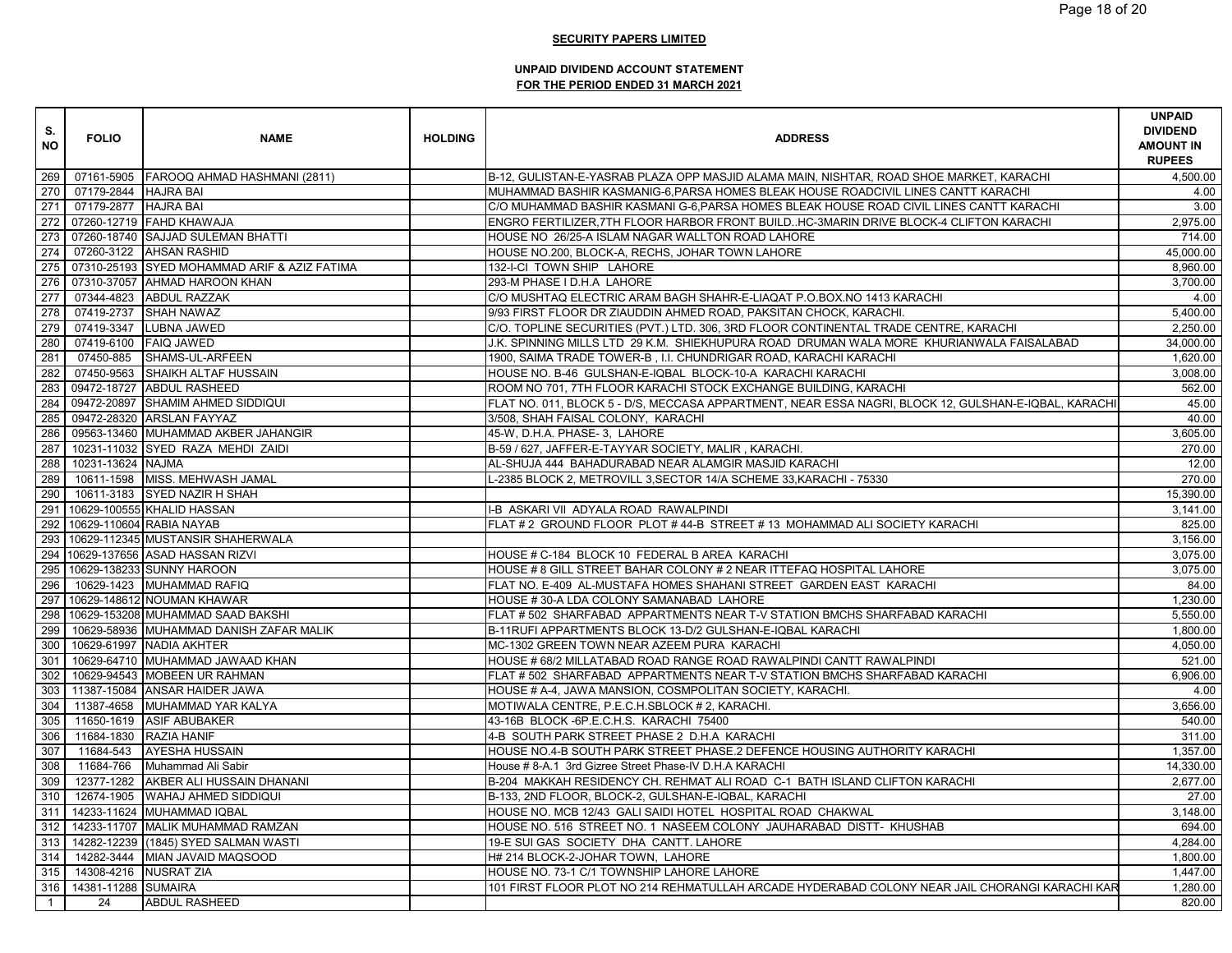| S.<br><b>NO</b> | <b>FOLIO</b> | <b>NAME</b>                        | <b>HOLDING</b> | <b>ADDRESS</b>                                                        | <b>UNPAID</b><br><b>DIVIDEND</b><br><b>AMOUNT IN</b><br><b>RUPEES</b> |
|-----------------|--------------|------------------------------------|----------------|-----------------------------------------------------------------------|-----------------------------------------------------------------------|
| $\overline{2}$  | 27           | <b>SALEEM AKHTAR</b>               |                |                                                                       | 16.00                                                                 |
| $\mathbf{3}$    | 38           | <b>SAID AHMED</b>                  |                | 50/II, KHAYABAN-E-TANZEEM, PHASE-V, DEFENCE HOUSING SOCIETY, KARACHI. | 32,175.00                                                             |
| $\overline{4}$  | 52           | <b>ZEENUT ARA</b>                  |                |                                                                       | 11,336.00                                                             |
| $5\phantom{.0}$ | 53           | <b>KAMAL AHMAD</b>                 |                |                                                                       | 3,735.00                                                              |
| 6               | 76           | KASIM ALI BHAI & M.A. HARVANI      |                |                                                                       | 480.00                                                                |
| $\overline{7}$  | 77           | <b>NAZEER AHMAD</b>                |                |                                                                       | 125.00                                                                |
| 8               | 88           | M. JAMAL ABBAS ABBASI              |                |                                                                       | 8,794.00                                                              |
| 9               | 117          | SHAKEELA BANO                      |                |                                                                       | 469.25                                                                |
| 10              | 123          | AKHTAR JAHAN BEGUM                 |                |                                                                       | 27.05                                                                 |
| 11              | 181          | COWASJEE R. F. COWASJEE            |                |                                                                       | 63,346.45                                                             |
| 12              | 236          | H.B.L. A/C. AIR CDR. B.K. DAS      |                |                                                                       | 90.00                                                                 |
| 13              | 267          | SAEEDA WILAYAT HUSAIN              |                |                                                                       | 50.50                                                                 |
| 14              | 272          | M. H. HASHMI                       |                |                                                                       | 5.00                                                                  |
| 15              | 274          | MOHAMMAD FAZLE HAQ                 |                |                                                                       | 112.50                                                                |
| 16              | 278          | <b>MALIK TAJ HILALI</b>            |                |                                                                       | 330.00                                                                |
| 17              | 279          | <b>AGHA HILALI</b>                 |                |                                                                       | 330.00                                                                |
| 18              | 330          | H.B.L. A/C. MRS. MUSARAT           |                |                                                                       | 0.50                                                                  |
| 19              | 362          | A.R.G. KHAN                        |                |                                                                       | 5.50                                                                  |
| 20              | 373          | HAFIZ H. KATRIWALA                 |                |                                                                       | 0.50                                                                  |
| 21              | 381          | <b>AYESHA KHATOON</b>              |                |                                                                       | 19.05                                                                 |
| 22              | 450          | MUHAMMAD LATIF                     |                |                                                                       | 10.00                                                                 |
|                 |              |                                    |                |                                                                       |                                                                       |
| 23<br>24        | 458          | A. JALIL MIR                       |                |                                                                       | 1,770.00                                                              |
|                 | 464          | SAGHIR AHMAD MALIKZADA             |                |                                                                       | 32.35                                                                 |
| 25<br>26        | 468          | REHANA MEHBOOB                     |                |                                                                       | 15.00                                                                 |
| 27              | 481          | WASI AHMAD MOLAI                   |                |                                                                       | 19.00                                                                 |
|                 | 490          | <b>SABIR MULLICK</b>               |                |                                                                       | 6,036.22                                                              |
| 28              | 504          | <b>ZEB UN NISA</b>                 |                |                                                                       | 79.00                                                                 |
| 29              | 510          | M. NAZIR                           |                |                                                                       | 112.50                                                                |
| 30              | 529          | MOHAMMAD IBRAHIM                   |                |                                                                       | 150.00                                                                |
| 31              | 588          | H.B.L. A/C. MR. ANWAR ZIAUR RAHMAN |                |                                                                       | 850.00                                                                |
| 32              | 626          | <b>MARYAM</b>                      |                |                                                                       | 5.00                                                                  |
| 33              | 637          | <b>FASIHUDDIN SIDDIQUI</b>         |                |                                                                       | 32.35                                                                 |
| 34              | 658          | H.B.L. A/C. MUFTI MUHAMMAD SALEEM  |                |                                                                       | 7,404.00                                                              |
| 35              | 693          | <b>RAHMATULLAH</b>                 |                |                                                                       | 143.75                                                                |
| 36              | 724          | SIRAJ AHMAD ZUBERI                 |                |                                                                       | 76.25                                                                 |
| 37              | 747          | <b>BEGUM ZAKIA SULTANA</b>         |                |                                                                       | 350.00                                                                |
| 38              | 767          | <b>AHMAD ALI</b>                   |                |                                                                       | 1,890.00                                                              |
| 39              | 784          | ABDUL RAZAQ CHAUDHRY               |                |                                                                       | 45.00                                                                 |
| 40              | 787          | ABBA ALI A. KARIM                  |                |                                                                       | 62.55                                                                 |
| 41              | 797          | A.K.M. NAWAB ALI                   |                |                                                                       | 160.00                                                                |
| 42              | 805          | MOHAMMAD SIDDIQ USMAN              |                |                                                                       | 7.50                                                                  |
| 43              | 840          | ABAS BHAY AHMAD KOTHAWALA          |                |                                                                       | 532.00                                                                |
| 44              | 844          | HAJRA BAY AHMAD KOTHAWALA          |                |                                                                       | 250.00                                                                |
| 45              | 848          | <b>NASEEM AKHTAR</b>               |                |                                                                       | 137.00                                                                |
| 46              | 860          | USMAN JEEVA BHAI KASMANI           |                |                                                                       | 3.75                                                                  |
| 47              | 863          | KISHAN CHAND HEMUMAL               |                |                                                                       | 540.00                                                                |
| 48              | 883          | <b>MIAN MUSHTAQ AHMAD</b>          |                |                                                                       | 720.00                                                                |
| 49              | 893          | NASIR HUSAIN NAWAB                 |                |                                                                       | 11,467.00                                                             |
| 50              | 907          | <b>BABAR HABIB</b>                 |                |                                                                       | 81.25                                                                 |